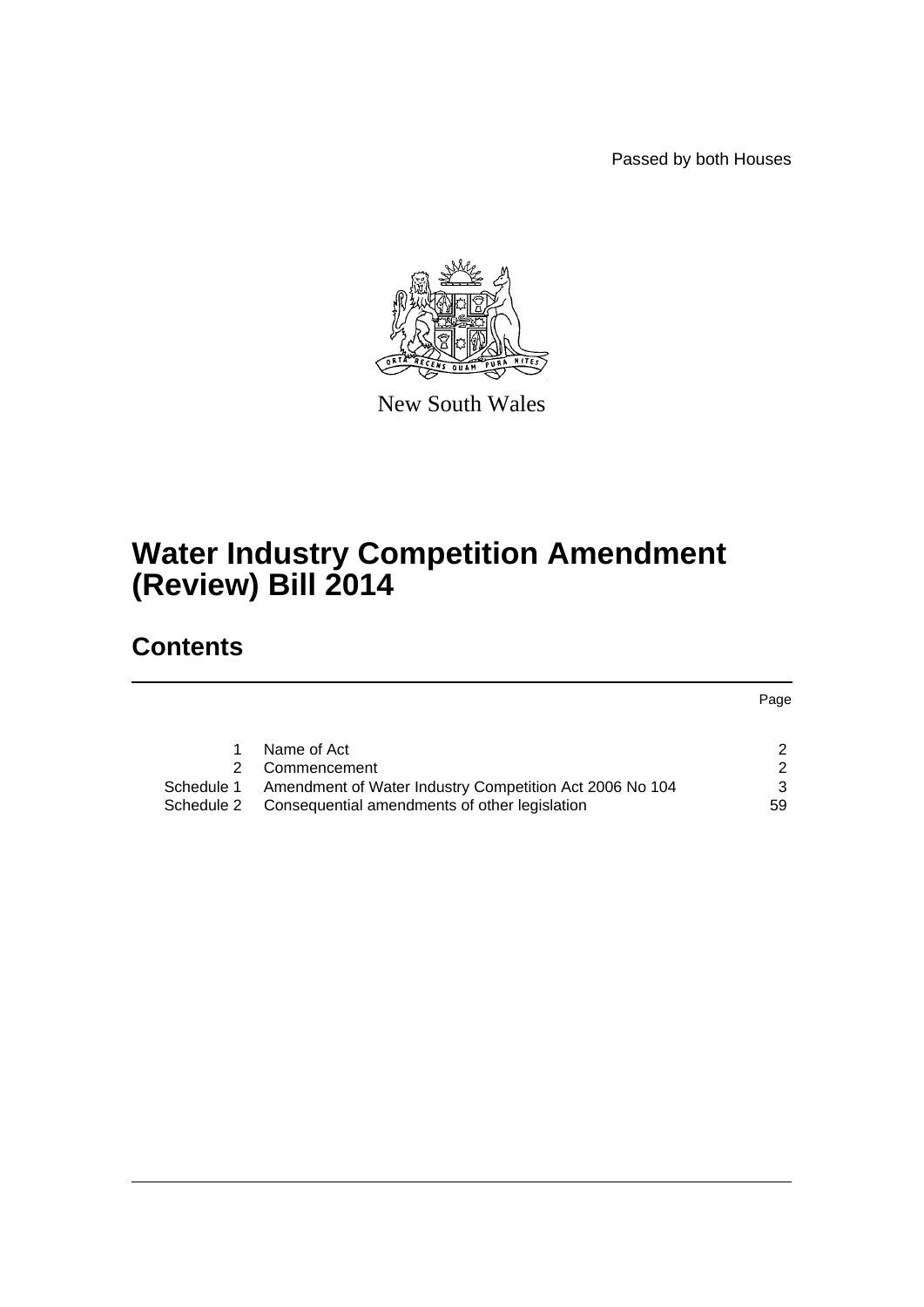*I certify that this public bill, which originated in the Legislative Assembly, has finally passed the Legislative Council and the Legislative Assembly of New South Wales.*

> *Clerk of the Legislative Assembly. Legislative Assembly, Sydney,* , 2014



New South Wales

# **Water Industry Competition Amendment (Review) Bill 2014**

Act No , 2014

An Act to amend the *Water Industry Competition Act 2006* following the Urban Water Regulation Review and to make consequential amendments to other legislation.

*I have examined this bill and find it to correspond in all respects with the bill as finally passed by both Houses.*

*Assistant Speaker of the Legislative Assembly.*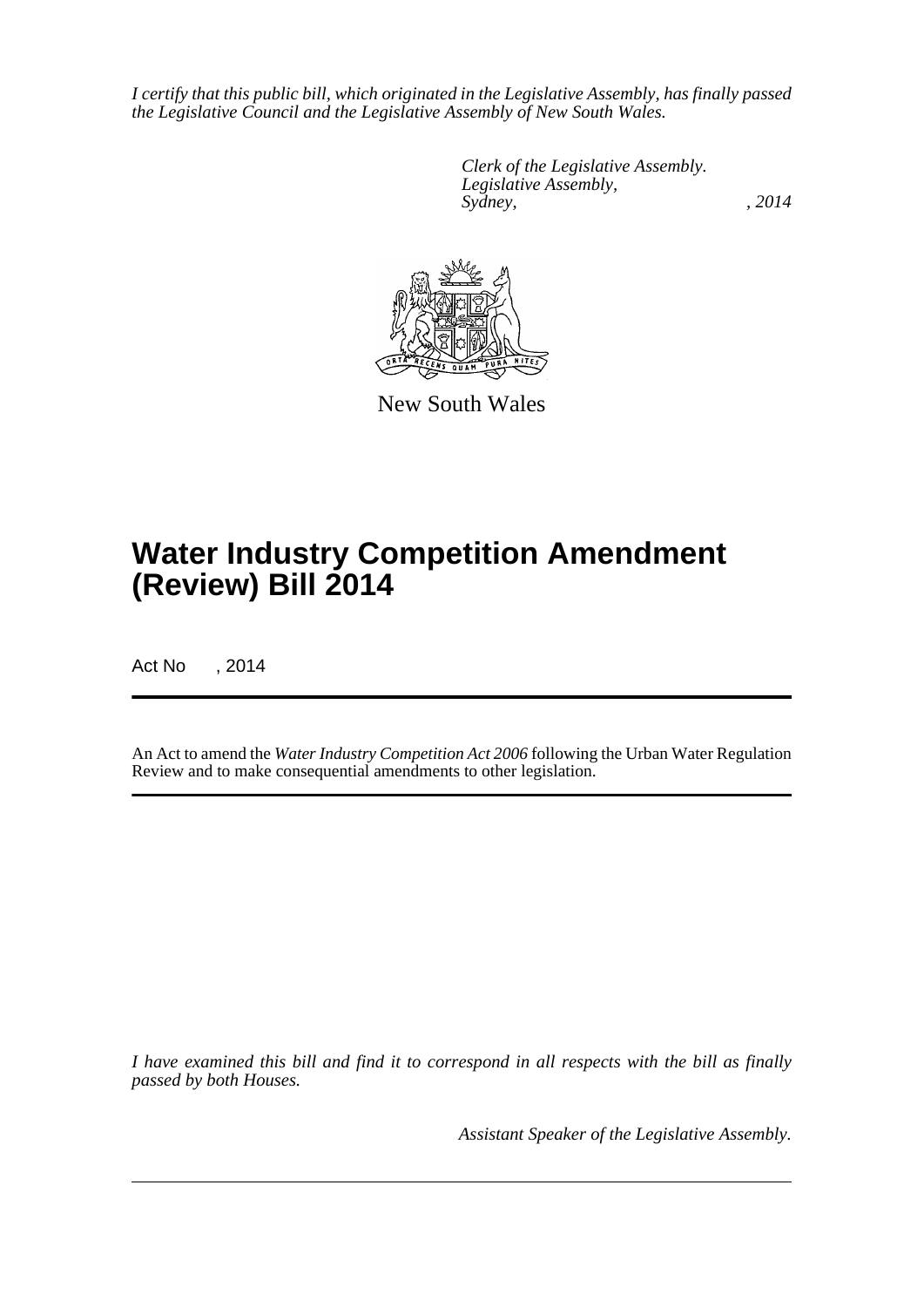# <span id="page-2-0"></span>**The Legislature of New South Wales enacts:**

#### **1 Name of Act**

This Act is the *Water Industry Competition Amendment (Review) Act 2014*.

#### <span id="page-2-1"></span>**2 Commencement**

This Act commences on a day or days to be appointed by proclamation.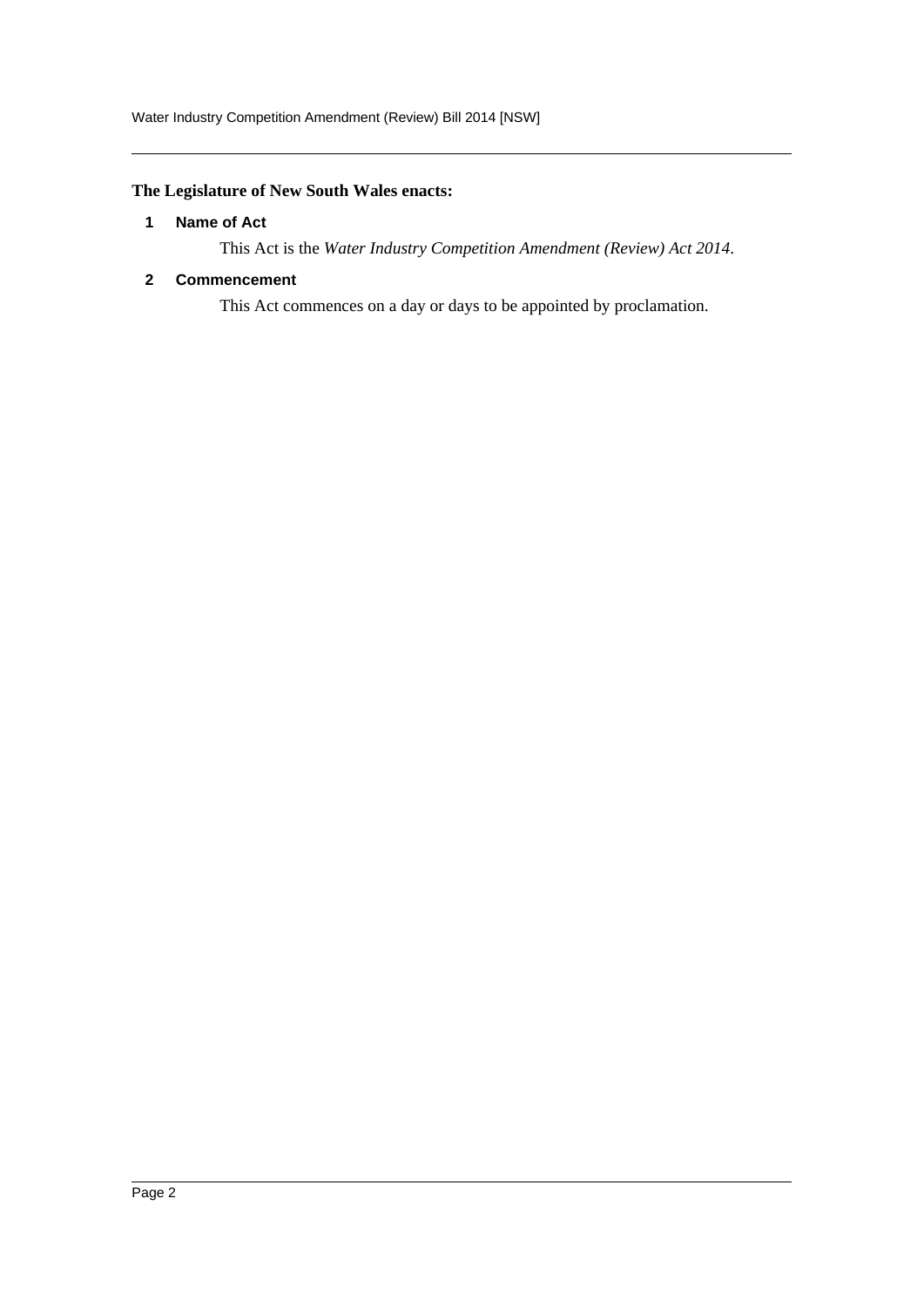# <span id="page-3-0"></span>**Schedule 1 Amendment of Water Industry Competition Act 2006 No 104**

### **[1] Long title**

Omit the long title. Insert instead:

An Act to facilitate and regulate the water industry excluding certain public water utilities; to make provision for the continuity of essential services provided by that industry; to establish an access regime for significant water industry infrastructure; and for other purposes.

# **[2] Section 2A**

Insert after section 2:

# **2A Objects of Act**

The objects of this Act are:

- (a) to protect public health and safety and the environment in connection with the water industry, including in the longer term, and
- (b) to protect the interests of consumers (particularly small retail customers) in the quality, reliability and price of water and sewerage services, including in the longer term, and
- (c) to facilitate the efficient, reliable and sustainable provision of water and sewerage services, having regard to financial, environmental and social considerations, and
- (d) to promote the sustainable use of resources in connection with the water industry, and
- (e) to facilitate competition in the water industry with a view to encouraging innovation and improved efficiency in the industry.

# **[3] Part 2**

Omit the Part. Insert instead:

# **Part 2 Approvals and licences for certain water industry infrastructure**

# **Division 1 Application of Part**

### **5 Water industry infrastructure to which Part applies**

- (1) This Part applies to each of the following:
	- (a) water industry infrastructure comprising an integrated system for providing water or sewerage services to 30 or more small retail customer premises in an area or building, including any treatment works, pumping stations and reticulation networks that form part of the system (a *category A scheme*),
	- (b) water industry infrastructure comprising a facility for the production of drinking water (including a filtration, treatment or desalination facility) that has a design capacity of more than 500 kilolitres each day and does not form part of a category A scheme, together with any reticulation network connected to the facility and used to convey anything to or from the facility,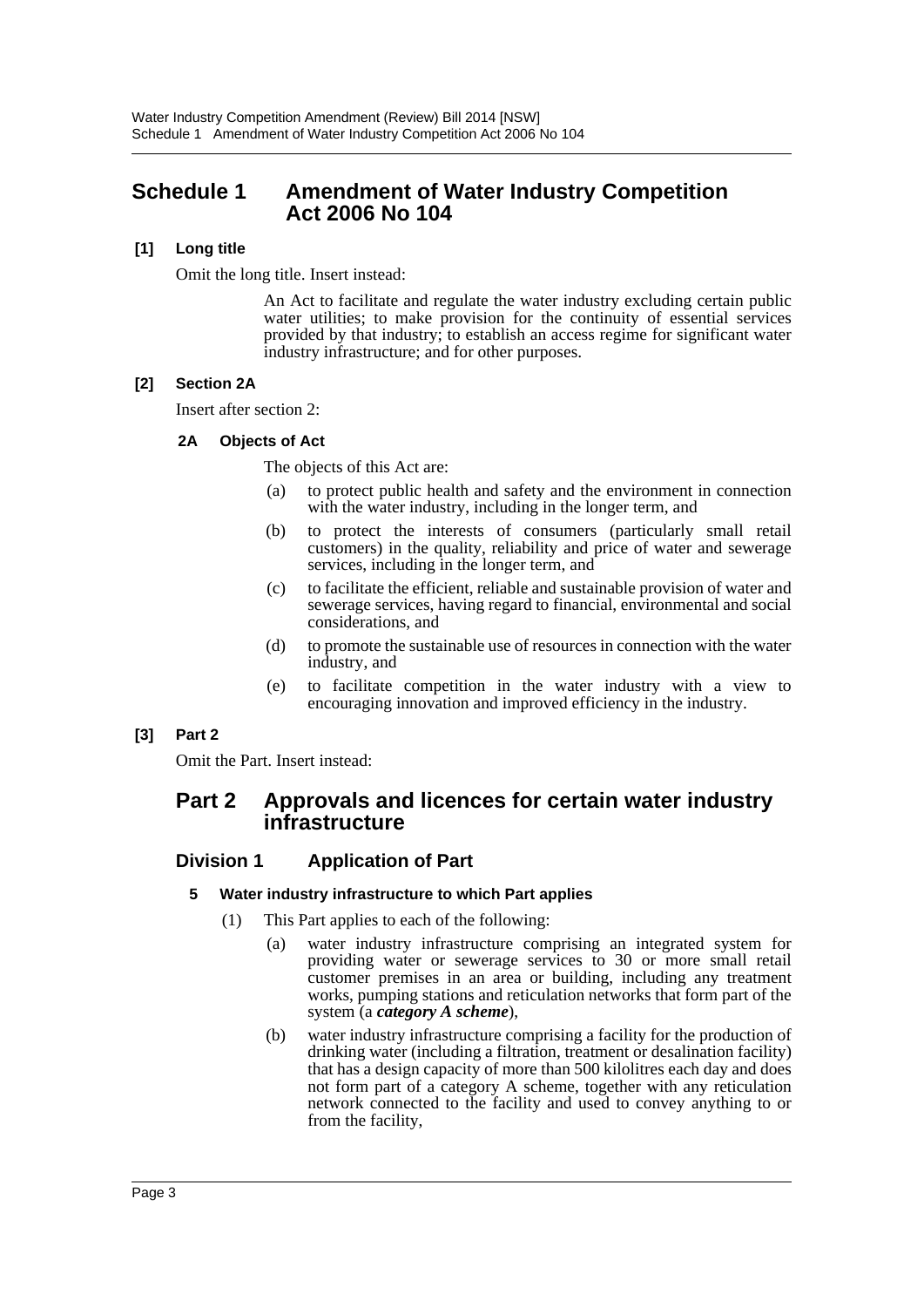- (c) water industry infrastructure comprising a facility for the treatment of sewage that has a design capacity of more than 750 kilolitres each day and does not form part of a category A scheme, together with any reticulation network connected to the facility and used to convey anything to or from the facility,
- (d) water industry infrastructure declared by the regulations to be water industry infrastructure to which this Part applies.
- (2) However, this Part does not apply to the following:
	- (a) water industry infrastructure within the area of operations of a public water utility and operated by or on behalf of the public water utility (other than as a last resort provider),
	- (b) water industry infrastructure that, immediately before the commencement of this subsection, was subject to an approval under section 68 of the *Local Government Act 1993*, while it remains subject to:
		- (i) the approval (as extended or renewed from time to time), or
		- (ii) a new approval (as extended or renewed from time to time) obtained by a purchaser of land on which the infrastructure is located in accordance with that Act,
	- (c) water industry infrastructure excluded from the application of this Part by the regulations.
- (3) For the purposes of determining whether this Part applies to water industry infrastructure:
	- (a) initial and planned future stages of development of the infrastructure are to be taken into account, and
	- (b) the design capacity of infrastructure is to be determined in accordance with guidelines issued by IPART and published in the Gazette and on IPART's website.

# **Division 2 Requirement for approvals and licences**

### **6 Requirement for design approval**

(1) A person must not carry out works for the construction, installation or alteration of water industry infrastructure to which this Part applies except as authorised by a design approval.

Maximum penalty:

- (a) in the case of a corporation—\$2 million, or
- (b) in the case of an individual—\$400,000.
- (2) A reference in this section to works for the construction, installation or alteration of water industry infrastructure extends to anything necessary (including the operation of the infrastructure) for the commissioning and testing of the infrastructure prior to it being operated on a commercial basis.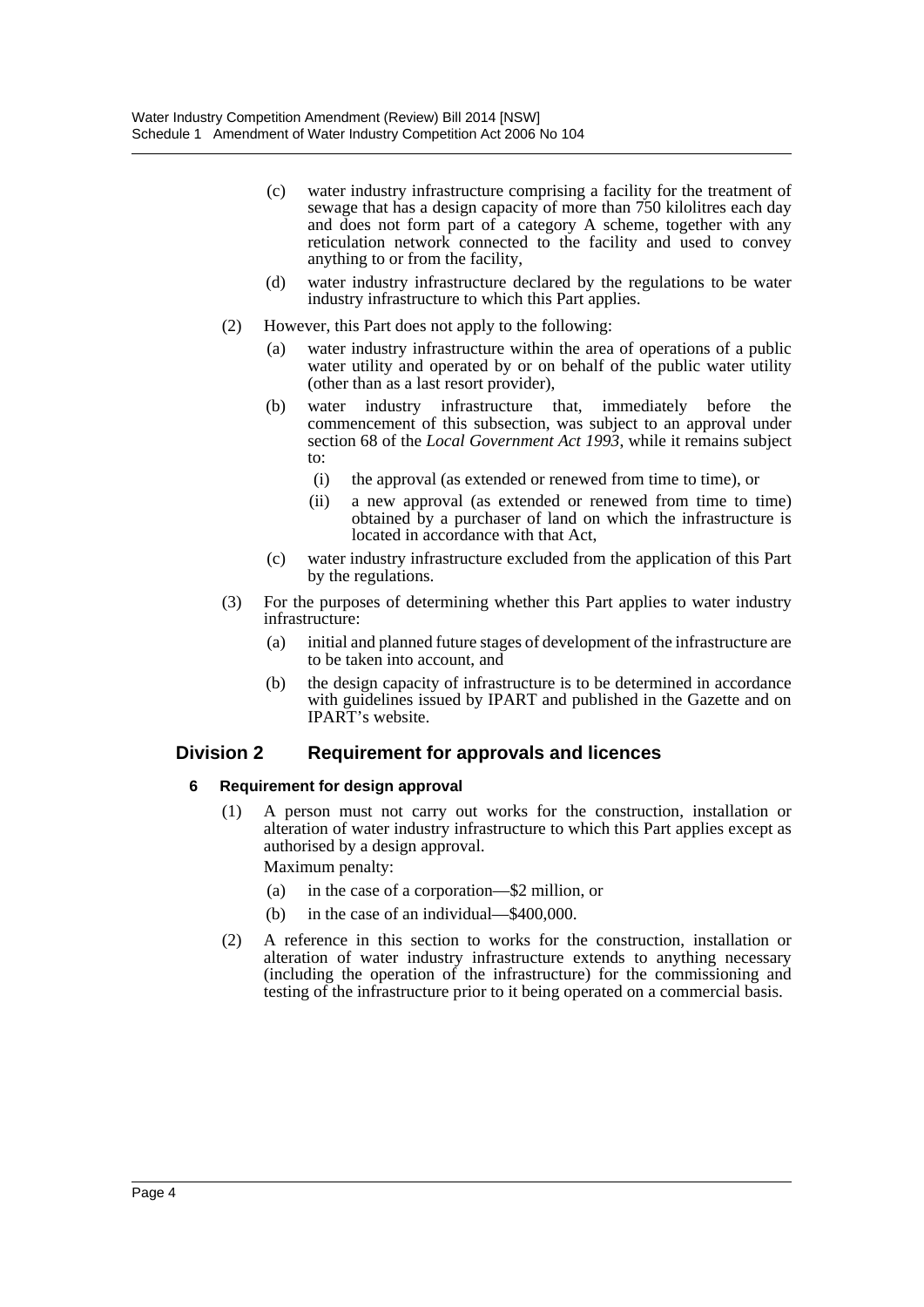#### **7 Requirement for operational approval**

The owner of water industry infrastructure to which this Part applies must ensure that the infrastructure is not operated on a commercial basis unless there is an operational approval in force for the infrastructure.

Maximum penalty:

- (a) in the case of a corporation—\$2 million, or
- (b) in the case of an individual—\$400,000.

#### **8 Requirement for operator's licence**

- (1) A person must not operate water industry infrastructure to which this Part applies unless:
	- (a) the person is a licensed operator of water industry infrastructure of the appropriate class, and
	- (b) a design approval or operational approval is in force for the infrastructure, and
	- (c) the person holds the approval or operates the infrastructure under an agreement with the holder of the approval.

Maximum penalty:

- (a) in the case of a corporation—\$2 million, or
- (b) in the case of an individual—\$400,000.

**Note.** If different parts of water industry infrastructure to which this Part applies are operated by different persons, each person will require an operator's licence.

(2) Nothing in this section prevents a person engaged by the holder of a design approval to carry out works for the construction, installation or alteration of water industry infrastructure from operating the infrastructure to the extent necessary for the commissioning and testing of the infrastructure in accordance with the design approval prior to it being operated on a commercial basis.

#### **9 Requirement for retailer's licence**

- (1) A person must not sell water or sewerage services provided by means of a category A scheme to which this Part applies unless:
	- (a) the person is a licensed retailer, and
	- (b) an operational approval is in force for the scheme, and
	- (c) the person holds the operational approval or sells the services under an agreement with the holder of the operational approval.

Maximum penalty:

- (a) in the case of a corporation—\$2 million, or
- (b) in the case of an individual—\$400,000.
- (2) However, the holder of an operational approval for a category A scheme or a licensed operator of a category A scheme is not required to be a licensed retailer to sell water or sewerage services to a licensed retailer or public water utility.
- (3) A person must not sell water or sewerage services provided by means of prescribed water industry infrastructure to a small retail customer unless the person is a licensed retailer.

Maximum penalty:

(a) in the case of a corporation—\$2 million, or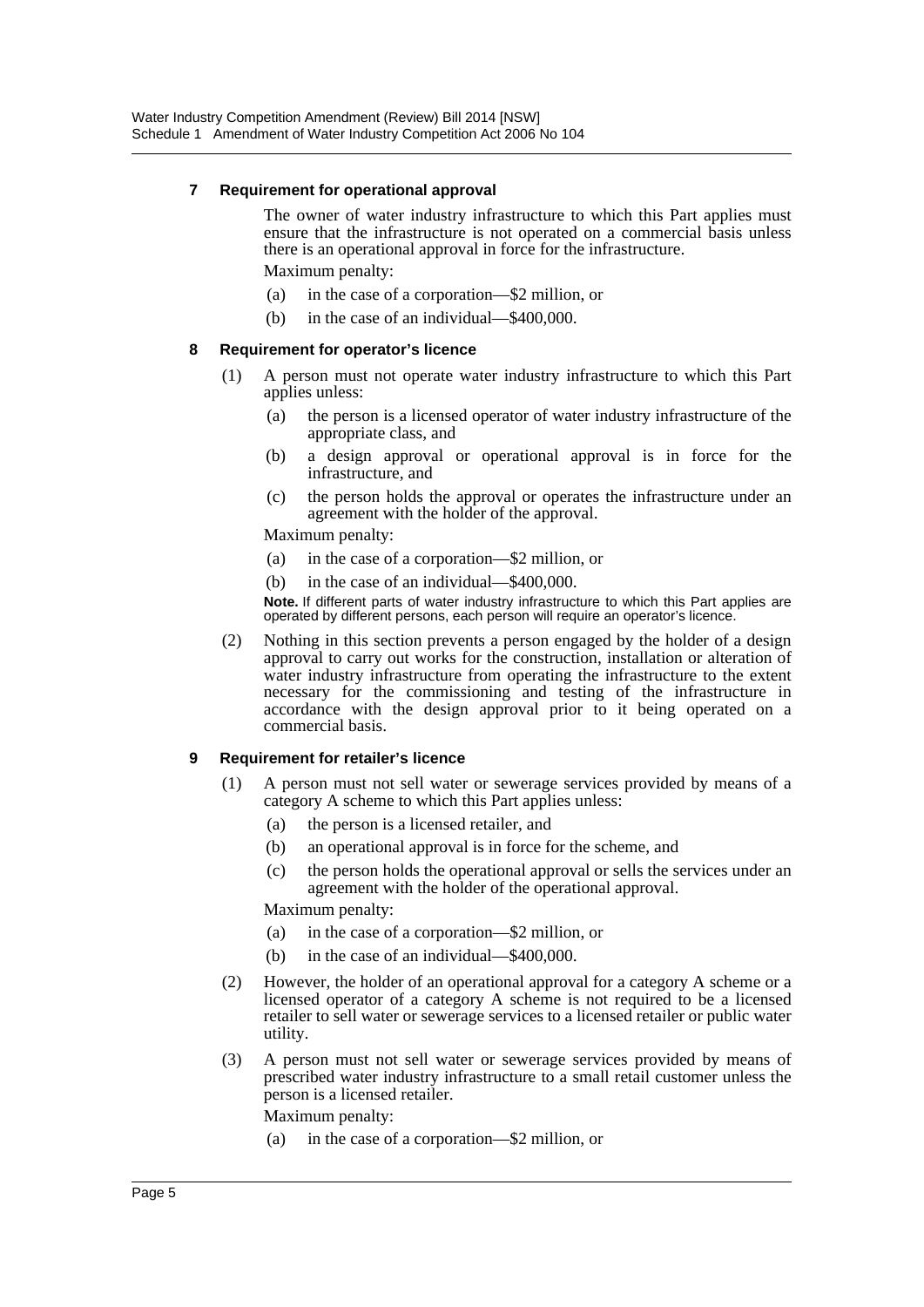(b) in the case of an individual—\$400,000.

**Note.** A retailer's licence is subject to a condition that limits the circumstances in which a licensed retailer may sell water or sewerage services provided by means of prescribed water industry infrastructure to a small retail customer (see section 20F (1)).

- (4) However, the owner or operator of prescribed water industry infrastructure is not required to be a licensed retailer to sell water or sewerage services provided by means of the infrastructure.
- (5) In this section:

*prescribed water industry infrastructure* means:

- (a) water industry infrastructure operated by or on behalf of a public water utility under the utility's Act, or
- (b) water industry infrastructure operated under an approval under section 68 of the *Local Government Act 1993*, or
- (c) other water industry infrastructure to which this Part does not apply, or
- (d) water industry infrastructure to which this Part applies other than a category A scheme.

# **Division 3 Objects and interpretation**

#### **10 Additional objects of Part**

The Minister and IPART must, in considering an application for an approval or licence and the conditions of an approval or licence under this Part, have regard to the objects of this Act and the following additional objects:

- (a) to promote policies concerning the use of water resources set out in a document prescribed by the regulations,
- (b) to mitigate the potential for adverse financial implications for small retail customers generally arising from the activities proposed to be covered by the approval or licence,
- (c) to promote the equitable sharing among participants in the drinking water market of the costs of water industry infrastructure that significantly contributes to water security.

#### **11 Meaning of "suitable corporation"**

- (1) Each of the following is not a *suitable corporation* to be granted an approval or licence under this Part:
	- (a) a disqualified corporation,
	- (b) a corporation that is a related corporation of a disqualified corporation.
- (2) Without limiting the matters that may be taken into account in determining whether a corporation is a suitable corporation to be granted an approval or licence under this Act, the Minister or IPART may take into account each of the following:
	- (a) whether the corporation or a related corporation, or a director or person concerned in the management of the corporation or a related corporation has committed an offence against this Act or any other law of this State, the Commonwealth or another State or a Territory relating to the water industry, public health, environment protection, development control or consumer protection,
	- (b) whether the corporation or a related corporation, or a director or person concerned in the management of the corporation or a related corporation has held a relevant statutory authorisation (whether under the law of this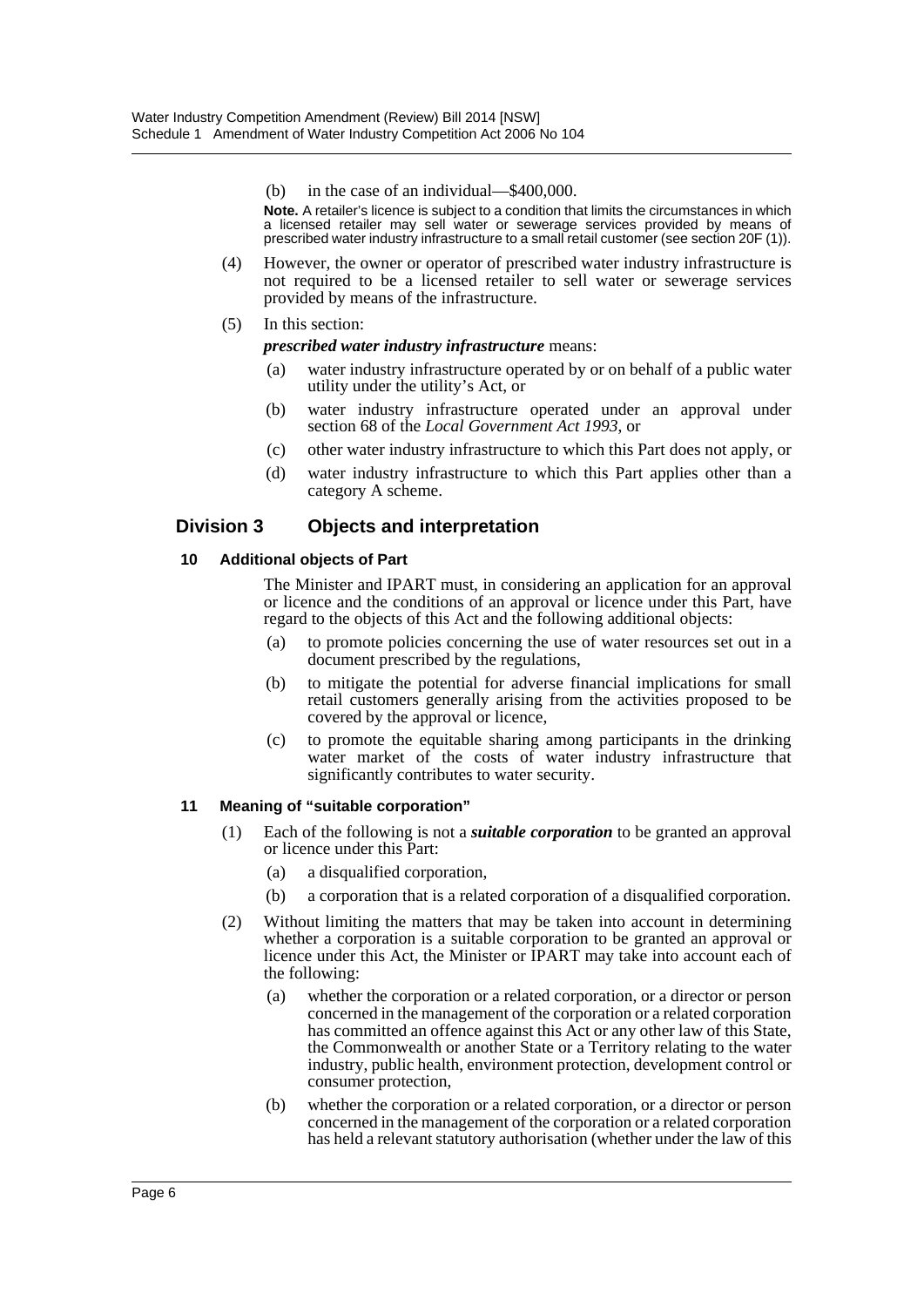State, the Commonwealth or another State or a Territory) that has been cancelled or suspended or has been disqualified from obtaining such an authorisation,

- (c) whether an insolvency official has been appointed in respect of the corporation or a related corporation, or any property of the corporation or a related corporation or an order has been made for the winding up of the corporation or a related corporation, or a resolution has been passed for the winding up of the corporation or a related corporation,
- (d) whether a director or person concerned in the management of the corporation or a related corporation is of good repute and character with particular regard to honesty and integrity,
- (e) whether a director or person concerned in the management of the corporation or a related corporation has become, within the previous 3 years, an insolvent under administration within the meaning of the *Corporations Act 2001* of the Commonwealth,
- (f) whether a director or person concerned in the management of the corporation or a related corporation has been, within the previous 3 years, the director of a body corporate when an insolvency official has been appointed in respect of the corporation or any property of the corporation or an order has been made for the winding up of the corporation or a resolution has been passed for the winding up of the corporation,
- (g) whether the corporation has the capacity (including, as relevant, technical, financial and organisational capacity) to comply with obligations under this Act and, in the case of a licence, to carry out the class of activities to be authorised by the licence,
- (h) any other matter prescribed by the regulations.
- (3) For the purposes of determining whether a body has the relevant capacity to be a suitable corporation to be granted an approval or licence:
	- (a) the following must be taken into account:
		- (i) the extent to which the body relies on arrangements with contractors or subcontractors (including related corporations) for the necessary capacity,
		- (ii) the suitability of those arrangements,
		- (iii) proposed conditions of approval or licence relating to those arrangements, and
	- (b) in the case of a council—any necessary financial or organisational capacity is to be assumed.

#### **12 Meaning of "essential infrastructure"**

IPART may, by written notice to an applicant for, or the holder of, an approval for water industry infrastructure to which this Part applies, determine that the infrastructure comprises *essential infrastructure* under this Act if satisfied that:

(a) a failure in the provision of a water or sewerage service provided by means of the water industry infrastructure would have an adverse effect on customers of the service of a nature or degree that warrants it being dealt with as an essential service, taking into account the extent to which customers may reasonably be expected to protect themselves against the effect, and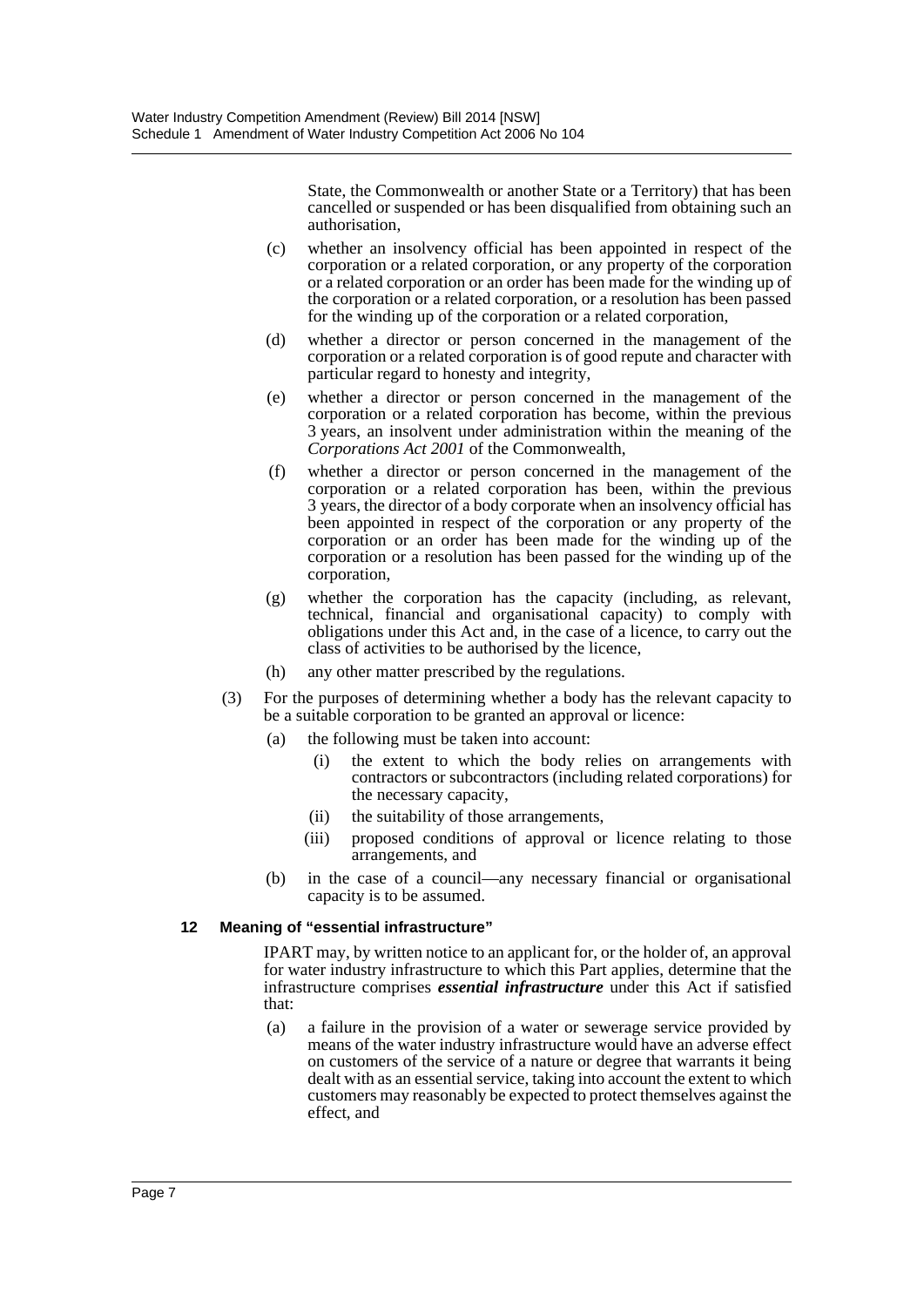- (b) either:
	- (i) alternative arrangements for the provision of a replacement service would not be, and could not readily be made to be, reasonably available, or
	- (ii) it is reasonably necessary for customers of the service to be automatically transferred to the provider of a replacement service in the event of a failure in the provision of the service.

### **Division 4 Approvals**

#### **13 Process for determination of application for approval**

- (1) IPART is to determine an application for a design approval or operational approval.
- (2) An application for a design approval for water industry infrastructure must be made by the person proposing to construct, install or alter the infrastructure and not by a contractor or subcontractor engaged or proposed to be engaged by that person to carry out the work.
- (3) An application for an operational approval for water industry infrastructure must be made by the owner of the infrastructure.
- (4) Without limiting when an application for an operational approval for water industry infrastructure may be made, an application may be made in anticipation of an exemption from the application of this Part ceasing to apply to the infrastructure.
- (5) On receiving an application for an approval, IPART must invite submissions on the application from:
	- (a) the government sector agency assigned responsibility for the administration of this Part, and
	- (b) the government sector agency assigned responsibility for the administration of the *Public Health Act 2010*, and
	- (c) if the infrastructure is or is proposed to be within the area of operations of a public water utility—the public water utility, and
	- (d) in the case of a design approval:
		- (i) the government sector agency assigned responsibility for the administration of the *Environmental Planning and Assessment Act 1979*, and
		- (ii) if a licence under the *Protection of the Environment Operations Act 1997* is also required—the appropriate regulatory authority under that Act, and
		- (iii) if an authorisation (however described) under the *Water Management Act 2000* is also required—the government sector agency assigned responsibility for the administration of Chapter 3 of that Act, and
	- (e) the public by notice published on IPART's website and otherwise as considered appropriate by IPART, and
	- (f) otherwise as required by the regulations.
- (6) An invitation to make submissions on an application must allow at least 28 days for submissions to be made and must be accompanied by a copy of the application or set out how a copy of the application may be obtained.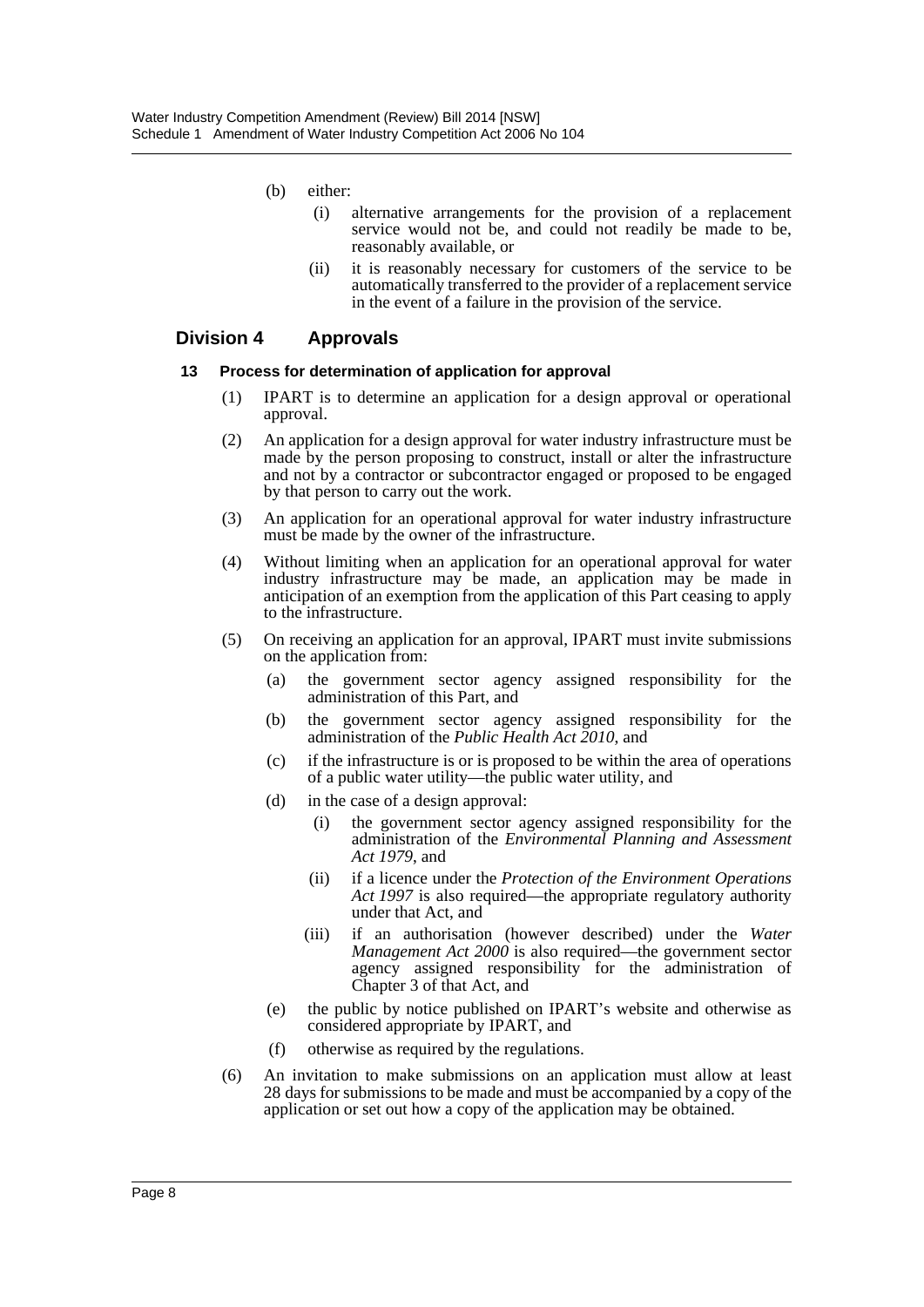- (7) IPART must not accept a variation of an application after an invitation to make submissions has been given unless satisfied that:
	- (a) the application as varied will be substantially the same as the original application, and
	- (b) no prejudice will be caused to any person who made a submission concerning the original application.

**Note.** If a variation is not accepted, the applicant may withdraw the application and make a new application.

- (8) If IPART proposes to refuse to grant an approval, IPART must:
	- (a) give written notice of the proposed refusal to the applicant specifying the reasons for it, and
	- (b) allow the applicant at least 14 days within which to make submissions to IPART about the proposed refusal.
- (9) On making a decision on an approval, IPART must cause notice of the decision to be given to the applicant and published on IPART's website.

#### **14 Grant of approval**

- (1) A design approval authorises the carrying out of works for the construction, installation or alteration of water industry infrastructure as specified in the approval subject to the conditions of the approval.
- (2) An approval must not be granted to an individual.
- (3) A design approval must not be granted unless IPART is satisfied as to each of the following:
	- (a) that the applicant is a suitable corporation to be granted the approval,
	- (b) that the proposal will, if the infrastructure is constructed, installed or altered as proposed, comply with appropriate standards and water quality objectives and has been audited as approved by IPART to assess compliance with that requirement,
	- (c) that the applicant has established:
		- (i) that it is reasonable to believe that the proposal is financially viable based on information that is reasonably available, and
		- (ii) in the case of a category A scheme—that it is not reasonably foreseeable that the scheme will have significant adverse financial implications for small retail customers,
	- (d) that the applicant is a licensed operator of infrastructure of the relevant class and proposes to operate the infrastructure under the licence or has entered into a suitable agreement with a licensed operator for the operation of the infrastructure,
	- (e) that the applicant or other licensed operator, as the case requires, has certified (in the manner and form required by IPART) that it will have the capacity (including technical, financial and organisational capacity) to operate the infrastructure in a manner that does not present a risk to public health or a significant risk of harm to the environment,
	- (f) other matters specified by the regulations,
	- (g) other matters IPART considers relevant having regard to the public interest.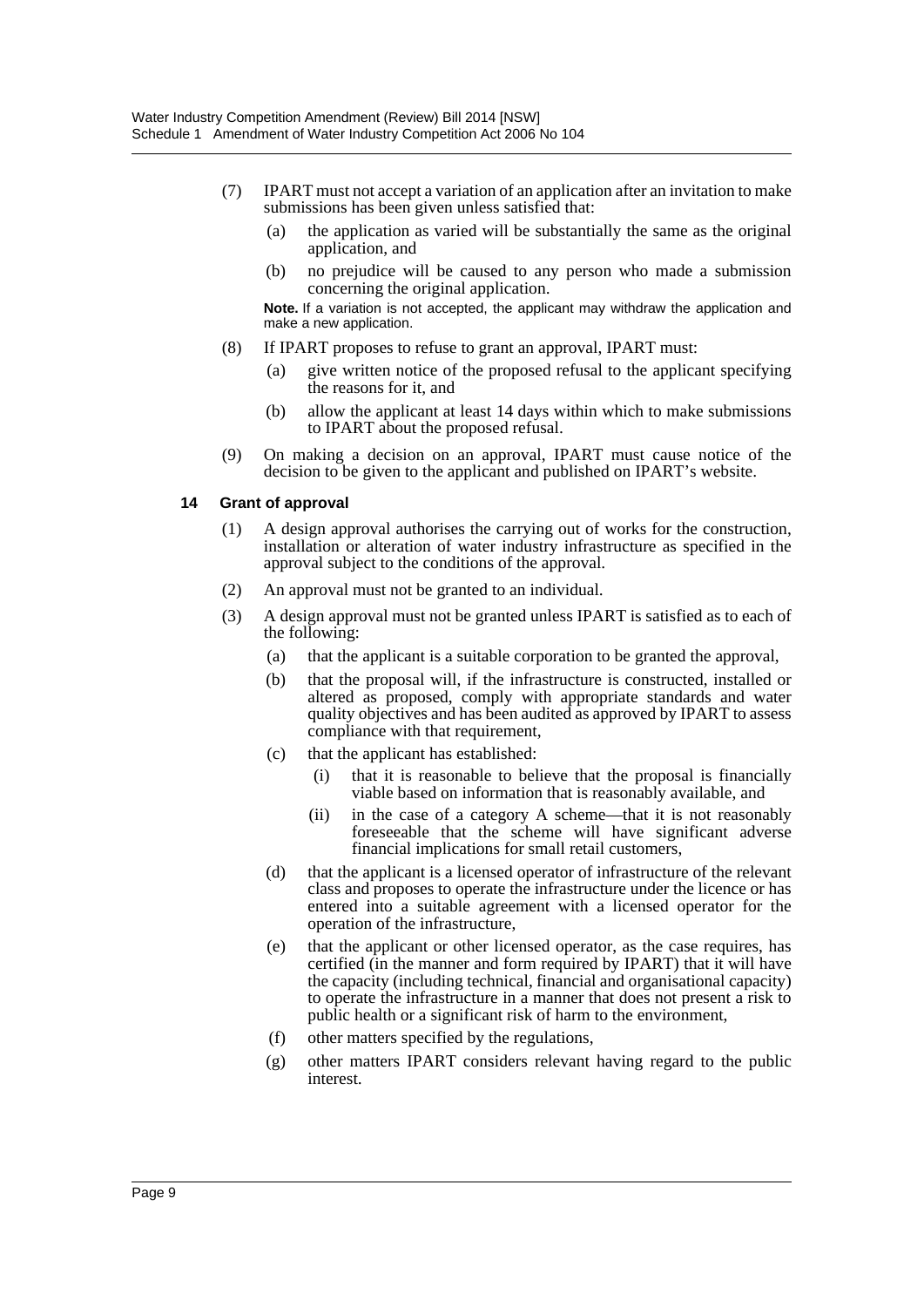- (4) An operational approval must not be granted unless IPART is satisfied as to each of the following:
	- (a) that the applicant is a suitable corporation to be granted the approval,
	- (b) if there is a relevant design approval—that the infrastructure has been constructed, installed or altered substantially in compliance with the design approval,
	- (c) that the infrastructure complies with appropriate standards and water quality objectives and has been audited as approved by IPART to assess compliance with that requirement,
	- (d) if there is no relevant design approval (for example, because the infrastructure had been constructed before the commencement of this section):
		- (i) that the applicant is a licensed operator of infrastructure of the relevant class and proposes to operate the infrastructure under the licence or has entered into a suitable agreement with a licensed operator for the operation of the infrastructure, and
		- (ii) that the applicant or other licensed operator, as the case requires, has certified (in the manner and form required by IPART) that it will have the capacity (including technical, financial and organisational capacity) to operate the infrastructure in a manner that does not present a risk to public health or a significant risk of harm to the environment,
	- (e) in the case of a category A scheme—that the applicant is a licensed retailer and proposes to sell the water or sewerage services provided by means of the infrastructure or has entered into a suitable agreement with a licensed retailer for the sale of water or sewerage services provided by means of the scheme,
	- (f) in the case of essential infrastructure—that a last resort provider has been designated for each essential service provider other than a council,
	- (g) other matters specified by the regulations,
	- (h) other matters IPART considers relevant having regard to the public interest.
- (5) IPART may refuse to grant an approval if it is not satisfied that:
	- (a) the proposed licensed operator of the infrastructure has the capacity to comply with conditions of its licence having regard to all the infrastructure it operates or is to operate under the licence, or
	- (b) in the case of a category A scheme—the proposed licensed retailer of water or sewerage services provided by means of the scheme has the capacity to comply with conditions of its licence having regard to all the water and sewerage services it sells or is to sell under its licence.
- (6) IPART must publish, in the Gazette and on IPART's website, guidelines as to appropriate standards and water quality objectives for water industry infrastructure to which this Part applies.

#### **15 Conditions of approval—imposition, variation and revocation**

- (1) An approval is subject to conditions imposed:
	- (a) by this Act or the regulations, or
	- (b) by IPART:
		- (i) on the grant of the approval, or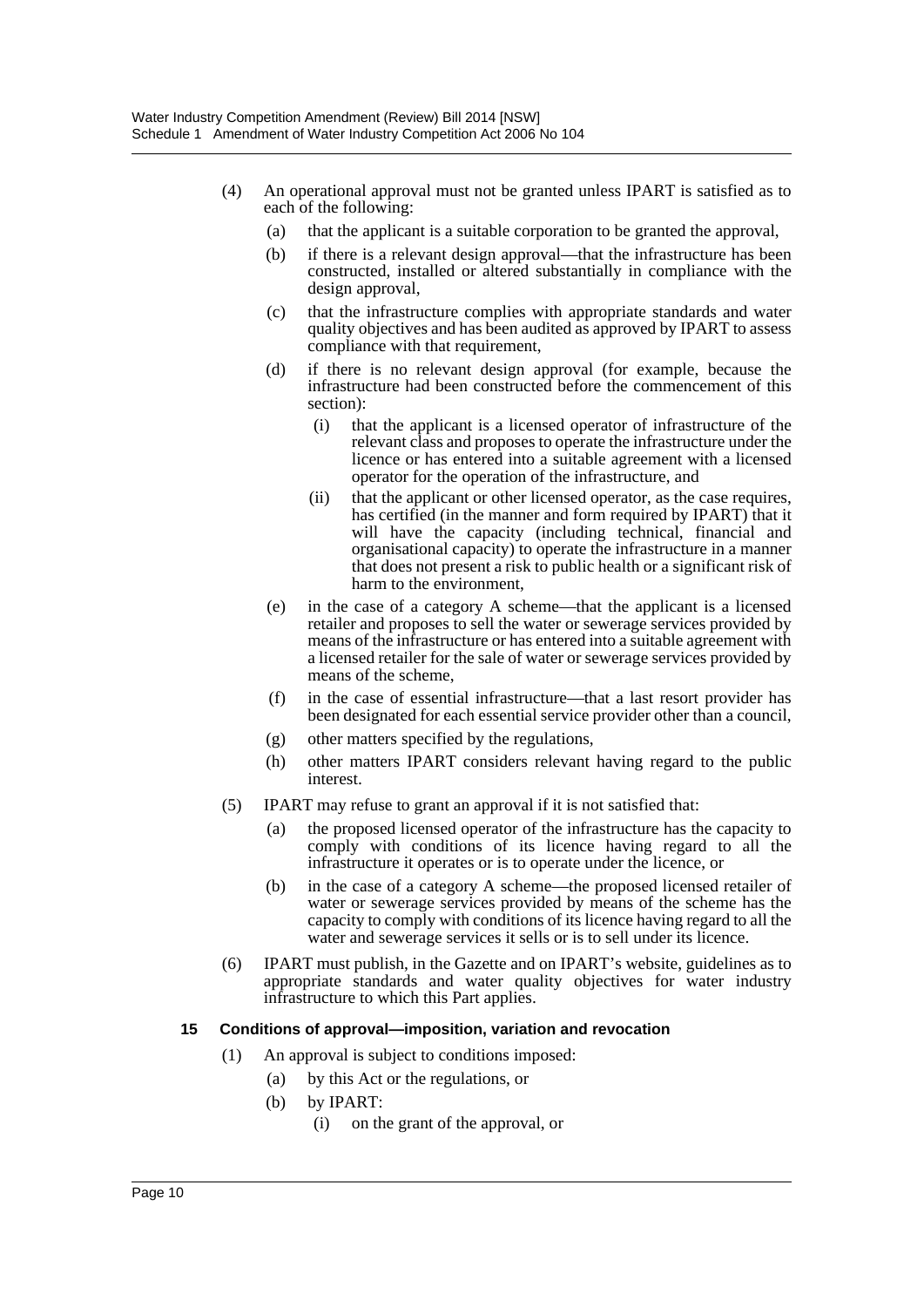- (ii) subsequently under this Act, or
- (iii) as disciplinary action.
- (2) As far as is reasonably practicable, IPART must, when granting a design approval, give an indication of the conditions likely to be imposed on the operational approval for the infrastructure.
- (3) However, IPART is not bound by an indication it gives as to conditions of an operational approval.
- (4) IPART may, by written notice to the holder of an approval, subsequently impose further conditions or vary or revoke conditions (other than conditions imposed by this Act or the regulations) on the application of the holder or on its own initiative.
- (5) If IPART proposes to impose further conditions, or vary or revoke conditions, of an approval on its own initiative, IPART must:
	- (a) give written notice of the proposal to the holder of the approval specifying the reasons for it, and
	- (b) allow the holder at least 14 days within which to make submissions to IPART about the proposal.
- (6) If IPART considers that it is appropriate to invite submissions on a proposal or application to impose further conditions or vary or revoke conditions of an approval because of the importance or effect of the conditions, IPART may invite submissions on the proposal or application as if it were an application for an approval.
- (7) Regulations that impose conditions of approval or vary or revoke conditions of approval imposed by the regulations apply, subject to the expression of a contrary intention, to approvals whether granted before or after the regulations are made.
- (8) The holder of an approval must:
	- (a) comply with the conditions of the approval that apply to the holder, and
	- (b) take all reasonable steps to facilitate compliance with conditions of the approval by other persons to whom they apply.

Maximum penalty:

- (a) in the case of a corporation—\$2 million, or
- (b) in the case of an individual—\$400,000.

#### **16 Conditions of design approval**

- (1) A design approval is subject to the condition that the holder must maintain a suitable agreement with a licensed operator and must notify IPART of any material variations in, or substitution of, the agreement.
- (2) However, a suitable agreement need not be maintained if the holder decides not to proceed with, or to cease, works under the design approval.
- (3) Without limiting the conditions of a design approval, the conditions imposed by the regulations or by IPART may:
	- (a) require the holder of the approval to give and maintain security (in an amount and form determined by IPART) for compliance with the conditions of approval and the completion of the construction, installation or alteration of the water industry infrastructure, or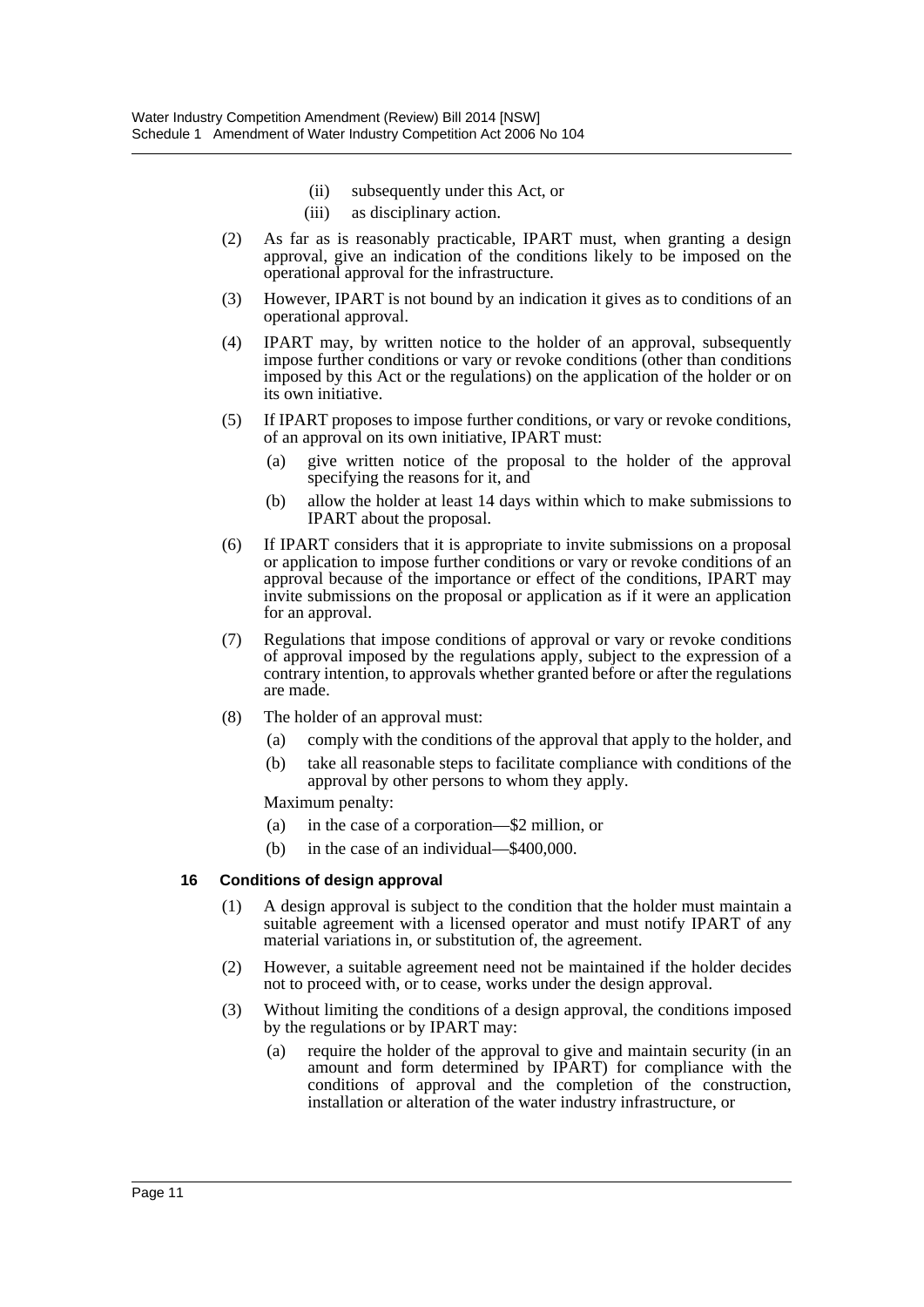- (b) require the holder of the approval to maintain an appropriate level of insurance, or
- (c) require completion of the construction, installation or alteration of the infrastructure in accordance with specified plans and specifications, or
- (d) require the completed infrastructure to meet specified standards and water quality objectives, or
- (e) require individual meters to be installed for each household or business, or
- (f) require testing, certification or auditing of the infrastructure at specified intervals, following specified incidents or before operation on a commercial basis, or
- (g) require submission to IPART of incident reports, financial reports or other reports relating to the infrastructure.

#### **17 Conditions of operational approval**

- (1) An operational approval is subject to the following conditions:
	- (a) the holder of the approval must ensure that the infrastructure is not operated on a commercial basis except by a licensed operator,
	- (b) the holder of the approval must, in the case of a category A scheme:
		- (i) ensure that a water or sewerage service provided by means of the scheme is not sold except by a licensed retailer, and
		- (ii) ensure that there is not more than one licensed retailer for each type of water or sewerage service provided by means of the scheme (as identified in the approval),
	- (c) the holder of the approval must maintain:
		- (i) a suitable agreement with a licensed operator for the operation of the infrastructure, and
		- (ii) in the case of a category A scheme—a suitable agreement with a licensed retailer for the sale of water or sewerage services provided by means of the scheme,
	- (d) the holder of the approval must notify IPART of any material variations in, or substitution of, an agreement with a licensed operator or licensed retailer,
	- (e) the holder of the approval must, in the case of essential infrastructure, take all reasonable steps to prevent circumstances arising that permit a declaration of a failure of a provider of the essential service under Division 3 of Part 5.
- (2) Without limiting the conditions of an operational approval, the conditions imposed by the regulations or by IPART may:
	- (a) require the holder of the approval:
		- (i) to have a program for the maintenance and renewal of the water industry infrastructure, or
		- (ii) to give and maintain security (in an amount and form determined by IPART) for compliance with the conditions of the approval and the continued operation of the infrastructure, or
		- (iii) to maintain an appropriate level of insurance, or
	- (b) require the licensed operator of the infrastructure:
		- (i) to give and maintain security (in an amount and form determined by IPART) for compliance with the conditions of the approval, or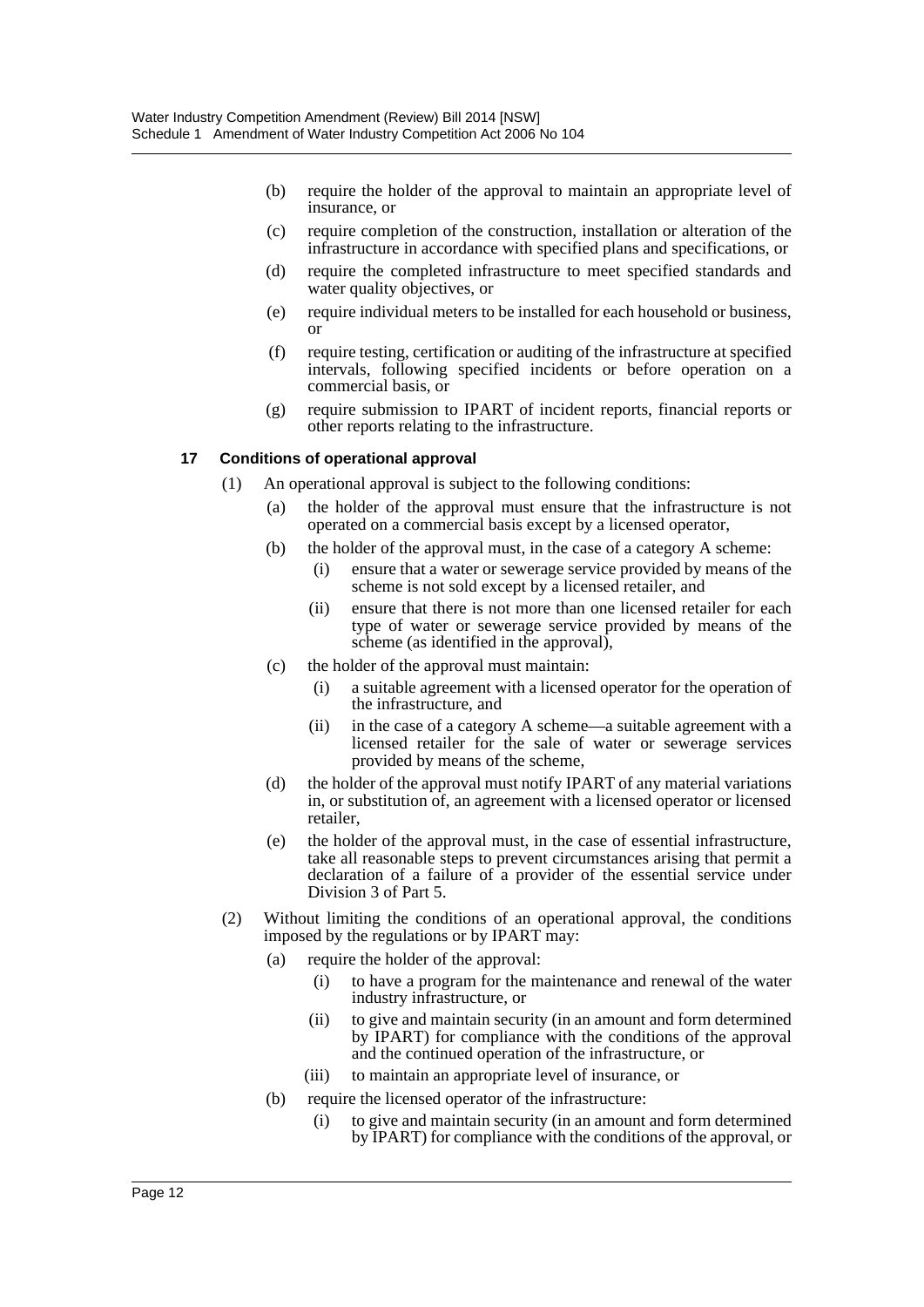- (ii) to have the infrastructure tested, certified or audited at specified intervals or following specified incidents, or
- (iii) to have an audit and compliance program to ensure appropriate standards and water quality objectives are met, or
- (iv) to obtain an approval before specified changes in process are undertaken, or
- (v) to have a plan of action to be taken in the event of a failure that might arise out of the operation of the infrastructure, or
- (vi) to have a plan of action to be taken in the event of the cessation of operation of the infrastructure, or
- (vii) to submit to IPART incident reports, financial reports or other reports relating to the infrastructure.

#### **18 Duration of approval**

- (1) An approval remains in force until it is cancelled.
- (2) The holder of an approval may not surrender the approval but may apply for the cancellation of the approval under Division 7.

#### **19 Variation of works authorised by design approval**

- (1) The holder of a design approval may apply for a variation of the works authorised by the approval.
- (2) IPART may, by written notice to the applicant, vary the works authorised by the approval if it is satisfied that:
	- (a) the approval as varied will be substantially the same as the original approval, and
	- (b) no prejudice will be caused to any person who made a submission concerning the application for the original approval.
- (3) If IPART proposes to refuse to vary the works authorised by a design approval, IPART must:
	- (a) give written notice of the proposed refusal to the holder of the approval specifying the reasons for it, and
	- (b) allow the holder at least 14 days within which to make submissions to IPART about the proposed refusal.
- (4) If IPART varies the works authorised by a design approval, the varied approval replaces the original approval as from the date specified by IPART in the notice.

**Note.** If IPART refuses to vary the works authorised by a design approval, the holder of the approval may apply for cancellation of the approval and make a new application for a design approval.

#### **20 Periodic fees and returns**

- (1) The holder of an approval must, for each period specified by condition of the approval and before the date fixed for that purpose by condition of approval:
	- (a) pay to IPART the periodic approval fee determined by IPART, and
	- (b) lodge with IPART a return containing the information required by IPART by condition of approval or by written notice.
- (2) IPART may, by condition of approval or by written notice, require the holder of the approval to have information in a return verified in a specified manner.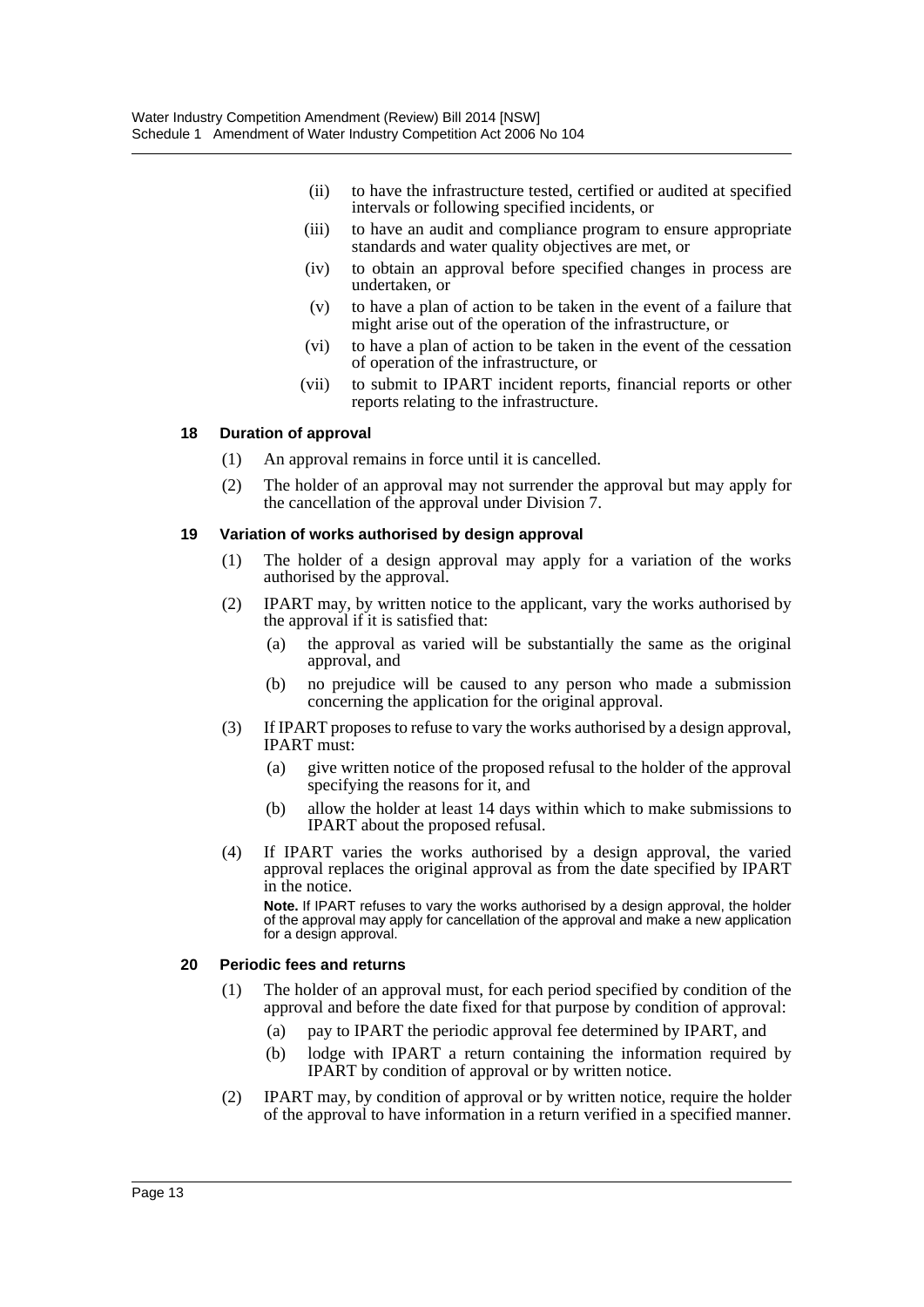(3) If the holder of an approval fails to pay a fee or lodge a return as required, IPART may, by written notice, require the holder to make good the default and, in addition, pay to IPART the amount fixed by the regulations as a penalty for default.

#### **20A Transfer of approval**

- (1) Subject to this section and any condition of the approval excluding or limiting the right of transfer under this section, IPART must, on application of the holder of the approval, consent to the transfer of the approval.
- (2) IPART may refuse to consent to the transfer of an approval if the transferee would not be entitled to the grant of the approval or if a suitable agreement has not been entered into between the transferee and a licensed operator or, in the case of an operational approval for a category A scheme, licensed retailer.

# **Division 5 Licences**

#### **20B Process for determination of application for licence**

- (1) The Minister is to determine an application for a licence.
- (2) On receiving an application for a licence, IPART must:
	- (a) give a copy of the application to the Minister, and
	- (b) invite submissions on the application from persons as required by the regulations, and
	- (c) invite submissions on the application from the public by notice published on IPART's website and otherwise as considered appropriate by IPART.
- (3) An invitation to make submissions on an application must allow at least 28 days for submissions to be made and must be accompanied by a copy of the application or set out how a copy of the application may be obtained.
- (4) After considering an application for a licence and any submissions, IPART must provide a report on the application to the Minister.
- (5) The report must include recommendations as to whether or not a licence should be granted and as to the licence conditions.
- (6) The Minister must consider, but is not bound to accept, IPART's report and recommendations and may seek further advice from IPART on an application.
- (7) If the Minister proposes to refuse an application, the Minister must:
	- (a) give written notice of the proposed refusal to the applicant specifying the reasons for it, and
	- (b) allow the applicant at least 14 days within which to make submissions to the Minister about the proposed refusal.
- (8) On making a decision on an application, the Minister must cause notice of the Minister's decision to be given to the applicant and published on IPART's website.

#### **20C Grant of licence**

- (1) An operator's licence must specify the class of water industry infrastructure that the licensee may operate under the licence.
- (2) A licence must not be granted to an individual.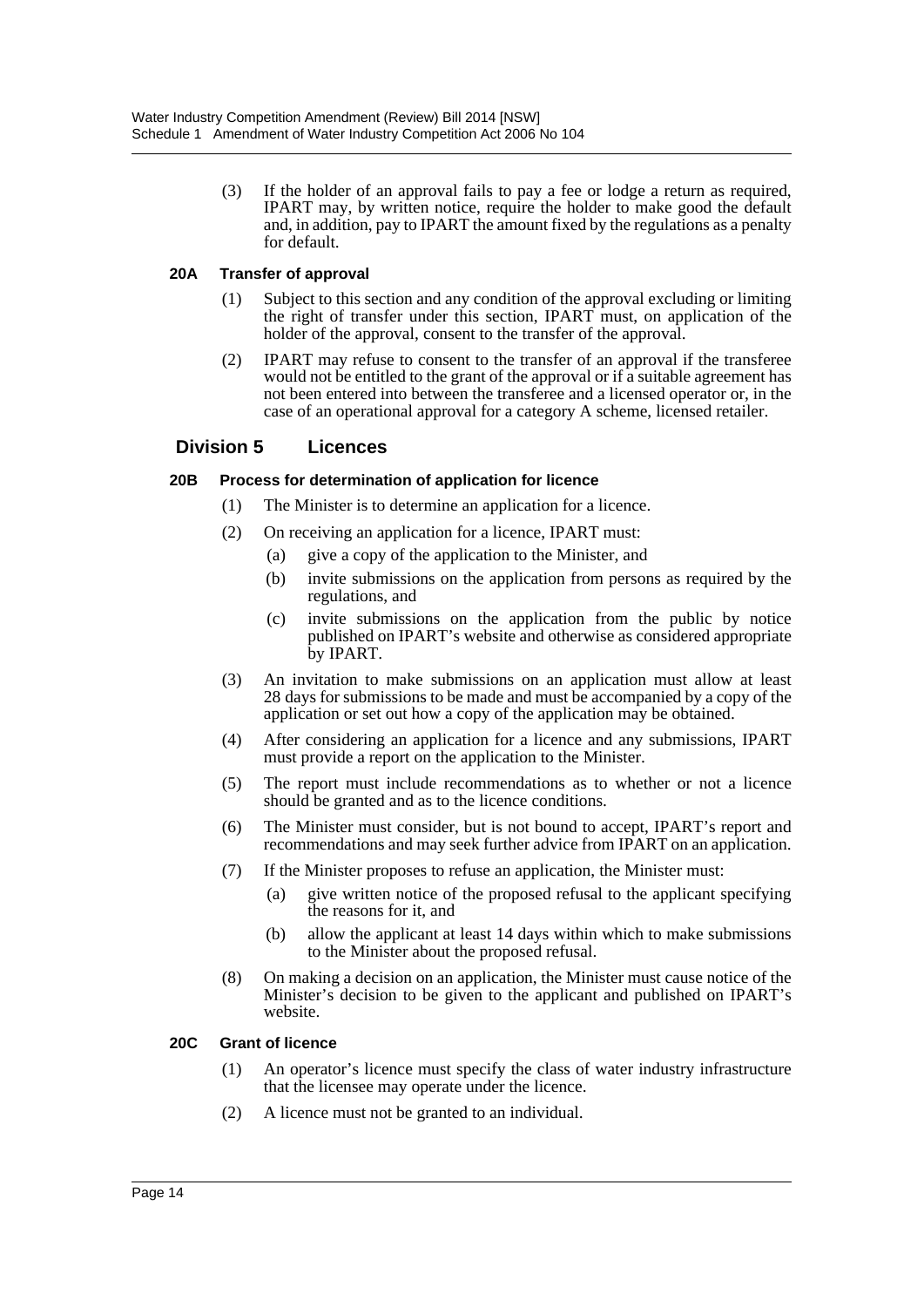- (3) A licence must not be granted unless the Minister is satisfied as to each of the following:
	- (a) that the applicant is a suitable corporation to be granted the licence,
	- (b) other matters specified by the regulations,
	- (c) other matters the Minister considers relevant having regard to the public interest.

#### **20D Licence conditions—imposition, variation and revocation**

- (1) A licence is subject to conditions imposed:
	- (a) by this Act or the regulations, or
	- (b) by the Minister:
		- (i) on the grant of the licence, or
		- (ii) subsequently under this Act, or
		- (iii) as disciplinary action.
- (2) The Minister may, by written notice to a licensee, impose further conditions, or vary or revoke conditions, of the licence (other than conditions imposed by this Act or the regulations) on the application of the licensee or on the Minister's own initiative.
- (3) Nothing in Part 3 (Access to infrastructure services) limits the power of the Minister to impose licence conditions.
- (4) If the Minister proposes to impose further conditions, or vary or revoke conditions, of a licence on the Minister's own initiative, the Minister must:
	- (a) give written notice of the proposal to the licensee specifying the reasons for it, and
	- (b) allow the licensee at least 14 days within which to make submissions to the Minister about the proposal.
- (5) If the Minister considers that it is appropriate to invite submissions on a proposal or application to impose further licence conditions or vary or revoke licence conditions because of the importance or effect of the conditions, IPART must, at the request of the Minister, invite submissions on the proposal or application as if it were an application for a licence.
- (6) Regulations that impose licence conditions or vary or revoke licence conditions imposed by the regulations apply, subject to the expression of a contrary intention, to licences whether granted before or after the regulations are made.
- (7) If a licence condition is contravened, the licensee is guilty of an offence. Maximum penalty:
	- (a) in the case of a corporation—\$2 million, or
	- (b) in the case of an individual—\$400,000.

#### **20E Operator's licence conditions**

- (1) It is a condition of an operator's licence that, if the licensed operator proposes to commence or commences to operate particular water industry infrastructure under the licence, the licensed operator must:
	- (a) give to IPART, within the period required by the regulations, written notice of that fact, and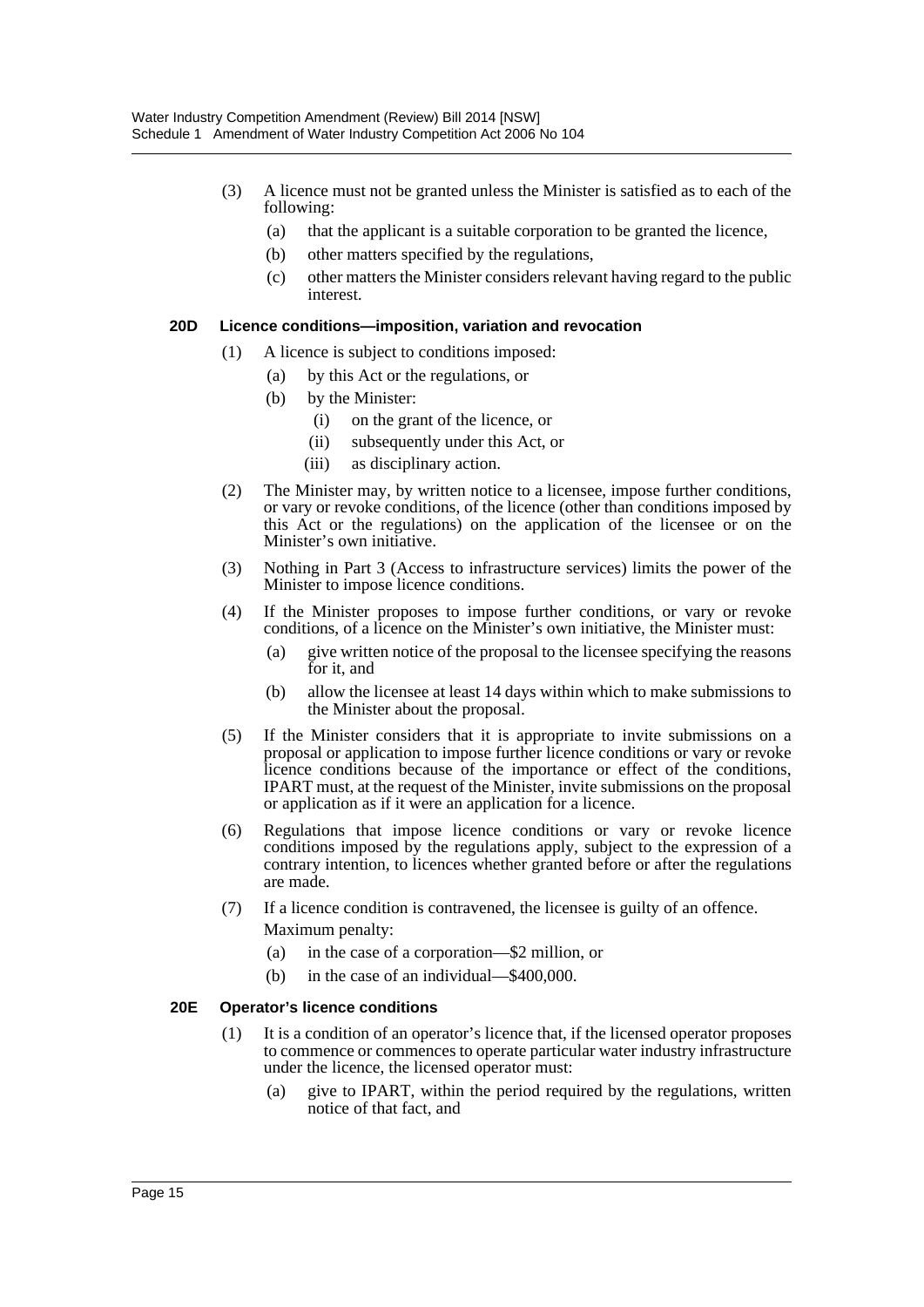- (b) certify to IPART, within the period required by the regulations, that it has the capacity (including technical, financial and organisational capacity) to operate the infrastructure in a manner that does not present a risk to public health or a significant risk of harm to the environment.
- (2) Subsection (1) (b) does not apply if the licensed operator has already given such a certification to IPART for the design approval for the infrastructure and there has been no material change in the capacity of the licensed operator.
- (3) It is a condition of an operator's licence that the licensed operator comply with the conditions of the design approval or operational approval that applies to the infrastructure operated by the licensed operator (as the case requires).
- (4) It is a condition of an operator's licence that the licensee must take all reasonable care to operate infrastructure under the licence in a manner that does not present a risk to public health or a significant risk of harm to the environment.
- (5) It is a condition of an operator's licence that the licensed operator has and maintains the capacity (including technical, financial and organisational capacity) to operate all the infrastructure operated by the licensed operator under the licence in a manner that does not present a risk to public health or a significant risk of harm to the environment.
- (6) It is a condition of an operator's licence that, if the licensed operator proposes to cease or ceases to operate particular water industry infrastructure under the licence, the licensee must give written notice to IPART of that fact within the period required by the regulations.
- (7) Without limiting the conditions that may be imposed on an operator's licence, the regulations or the Minister may impose conditions:
	- (a) requiring the licensee to give and maintain security (in an amount and form determined by the Minister) for compliance with licence conditions, or
	- (b) requiring the licensee to maintain an appropriate level of insurance taking into account all the infrastructure operated by the licensed operator under the licence, or
	- (c) requiring the licensee to obtain the approval of the Minister or IPART before entering into an agreement with the holder of an operational approval for water industry infrastructure for the operation of further infrastructure under the licence.

#### **20F Retailer's licence conditions**

- (1) It is a condition of a retailer's licence that the licensed retailer must not sell a water or sewerage service provided by means of prescribed water industry infrastructure to a small retail customer unless:
	- (a) the water or sewerage service is provided to the same premises as a water or sewerage service provided by means of a category A scheme to which this Part applies, and
	- (b) the customer has a contract with the licensed retailer for both services.
- (2) It is a condition of a retailer's licence that, if the licensed retailer proposes to commence or cease, or commences or ceases, to provide retail services under the licence for a particular category A scheme or prescribed water industry infrastructure, the licensed retailer must give written notice to IPART of that fact within the period required by the regulations.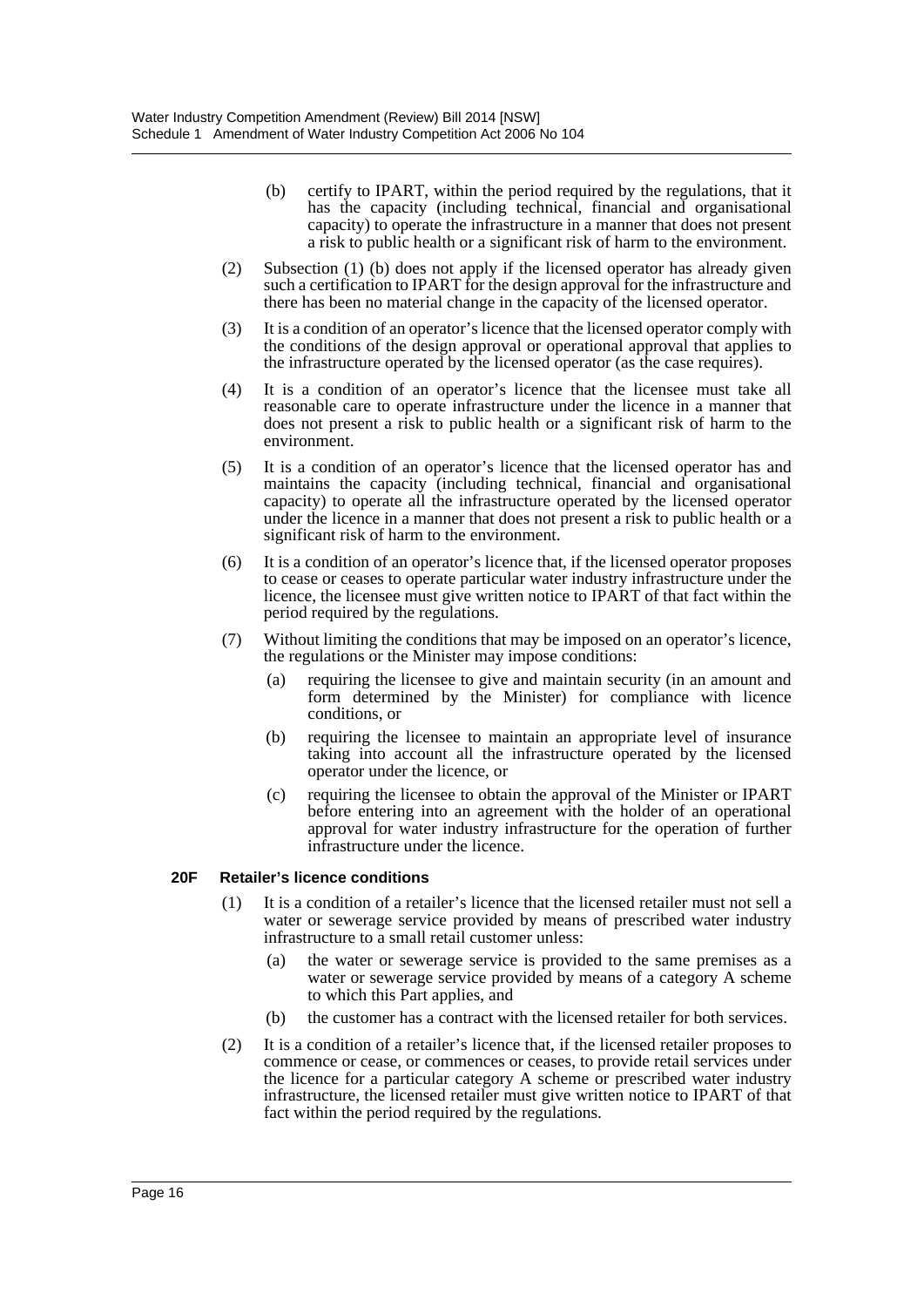- (3) It is a condition of a retailer's licence that the licensed retailer has and maintains the capacity (including financial and organisational capacity) to provide all the retail services provided by the licensed retailer under the licence.
- (4) Without limiting the conditions that may be imposed on a retailer's licence, the regulations or the Minister may impose conditions:
	- (a) requiring the licensee to give and maintain security (in an amount and form determined by the Minister) for compliance with licence conditions, or
	- (b) requiring the licensee to maintain an appropriate level of insurance taking into account all the retail services provided by the licensed retailer under the licence, or
	- (c) requiring the licensee to obtain the approval of the Minister or IPART before entering into an agreement with the holder of an operational approval for a category A scheme for the sale of further water or sewerage services under the licence, or
	- (d) limiting the fees and charges that may be applied to a water or sewerage service provided by means of prescribed water industry infrastructure to a small retail customer, or
	- (e) if the licence authorises the sale of drinking water—that the Minister is satisfied promote the equitable sharing among public water utilities and licensed retailers of drinking water of the costs of water industry infrastructure that significantly contributes to water security, including, for example, the following:
		- (i) a condition requiring the licensee to obtain a specified proportion of the water that it supplies under the authority of its licence by means of specified water industry infrastructure,
		- (ii) a condition requiring the licensee to contribute to the costs of specified water industry infrastructure (whether or not it is used to provide the licensee with the water that it is authorised to supply under the licence) calculated in a manner specified in the regulations or by condition and payable to a person or persons specified in the regulations or by condition.
- (5) In this section:

*prescribed water industry infrastructure* has the same meaning as in section 9.

#### **20G Duration of licence**

- (1) A licence remains in force until it is cancelled or the licensee surrenders the licence with the consent of the Minister.
- (2) A licence does not have effect for the purposes of Division 2 while it is suspended.

**Note.** The effect of subsection (2) is to prohibit the licensee from doing what the licence would otherwise authorise, but without affecting any obligations to which the licensee is subject under this Act, the regulations or licence conditions.

#### **20H Variation of class of infrastructure that may be operated under licence**

A licensed operator may apply for a variation of the class of infrastructure that the licensee may operate under the licence in the same manner as for an application for a licence, and this Act applies, subject to any modifications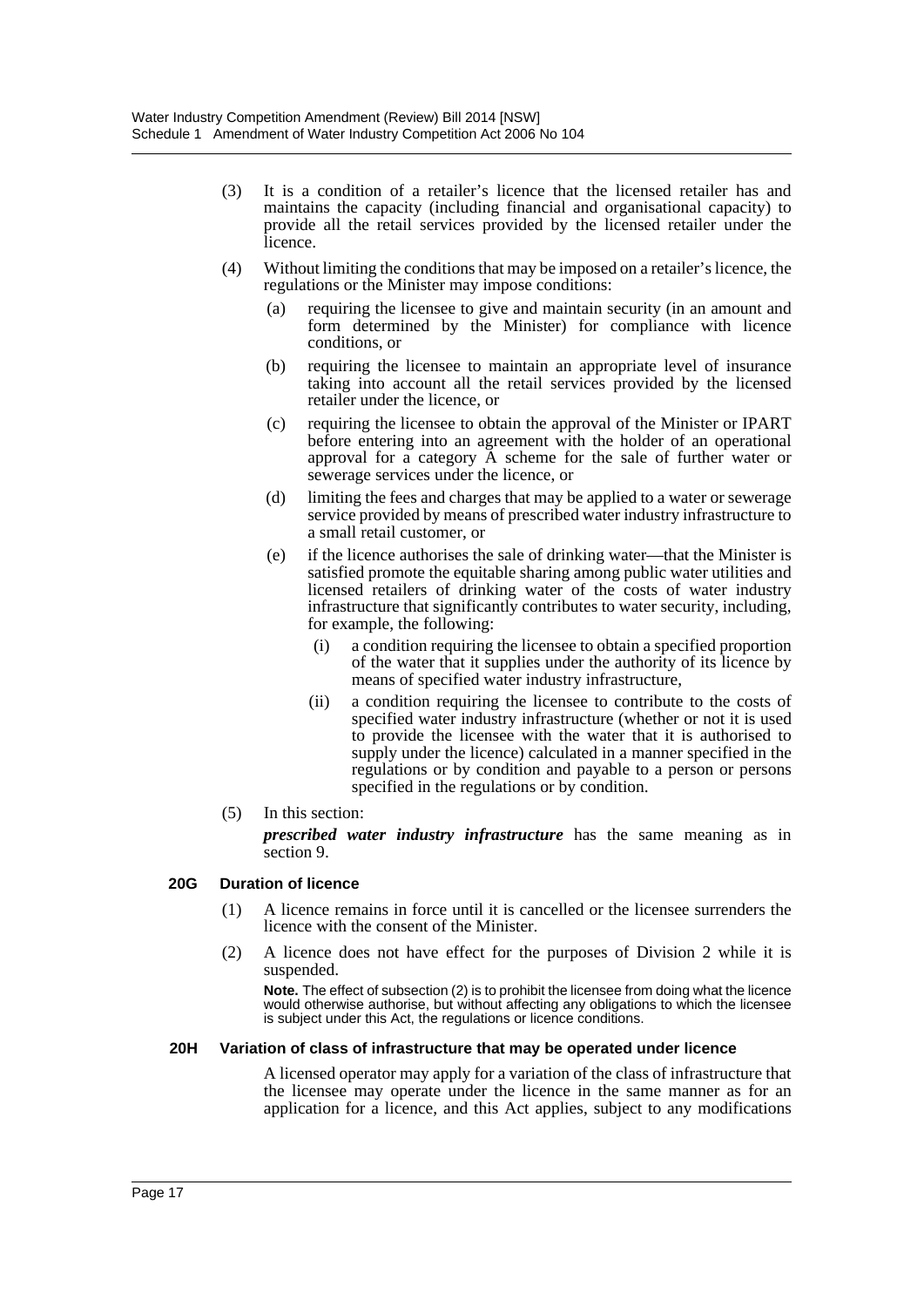prescribed by the regulations, to the application as if it were an application for a licence.

#### **20I Annual fees and returns**

- (1) A licensee must, in each year before the date fixed for that purpose by the Minister:
	- (a) pay to the Minister the annual licence fee determined by the Minister, and
	- (b) lodge with IPART an annual return containing the information required by the Minister by licence condition or by written notice.
- (2) The Minister may, by licence condition or by written notice, require the licensee to have information in an annual return verified in a specified manner.
- (3) If a licensee fails to pay a fee or lodge a return as required, the Minister may, by written notice, require the licensee to make good the default and, in addition, pay to the Minister the amount fixed by the regulations as a penalty for default.

#### **20J Surrender of licence**

- (1) Subject to this section, a licence may be surrendered with the consent of the Minister.
- (2) Subject to this section, the Minister may, on application for consent to the surrender of a licence:
	- (a) consent to the surrender of the licence, or
	- (b) if satisfied that it is necessary for the protection of public health or safety, the protection of the environment or the protection of small retail customers:
		- (i) impose further licence conditions, and
		- (ii) consent to the surrender of the licence on the licensee satisfying the Minister that the conditions have been fulfilled or that satisfactory arrangements have been made for their fulfilment.
- (3) If the licensee provides an essential service under the licence, the Minister must not consent to the surrender of the licence unless the Minister is satisfied that satisfactory arrangements are in place for the continued provision of the service.

#### **20K Licence cannot be transferred**

A licence is not transferable.

#### **Division 6 Special provisions addressing risk to public health or safety**

#### **20L Public health and safety directions**

- (1) The Minister may, if of the opinion that it is necessary to do so in order to deal with a risk to public health or safety arising from the construction, installation, alteration or operation of water industry infrastructure to which this Part applies, give directions (*public health and safety directions*) to:
	- (a) the holder of an approval, or
	- (b) a licensee, or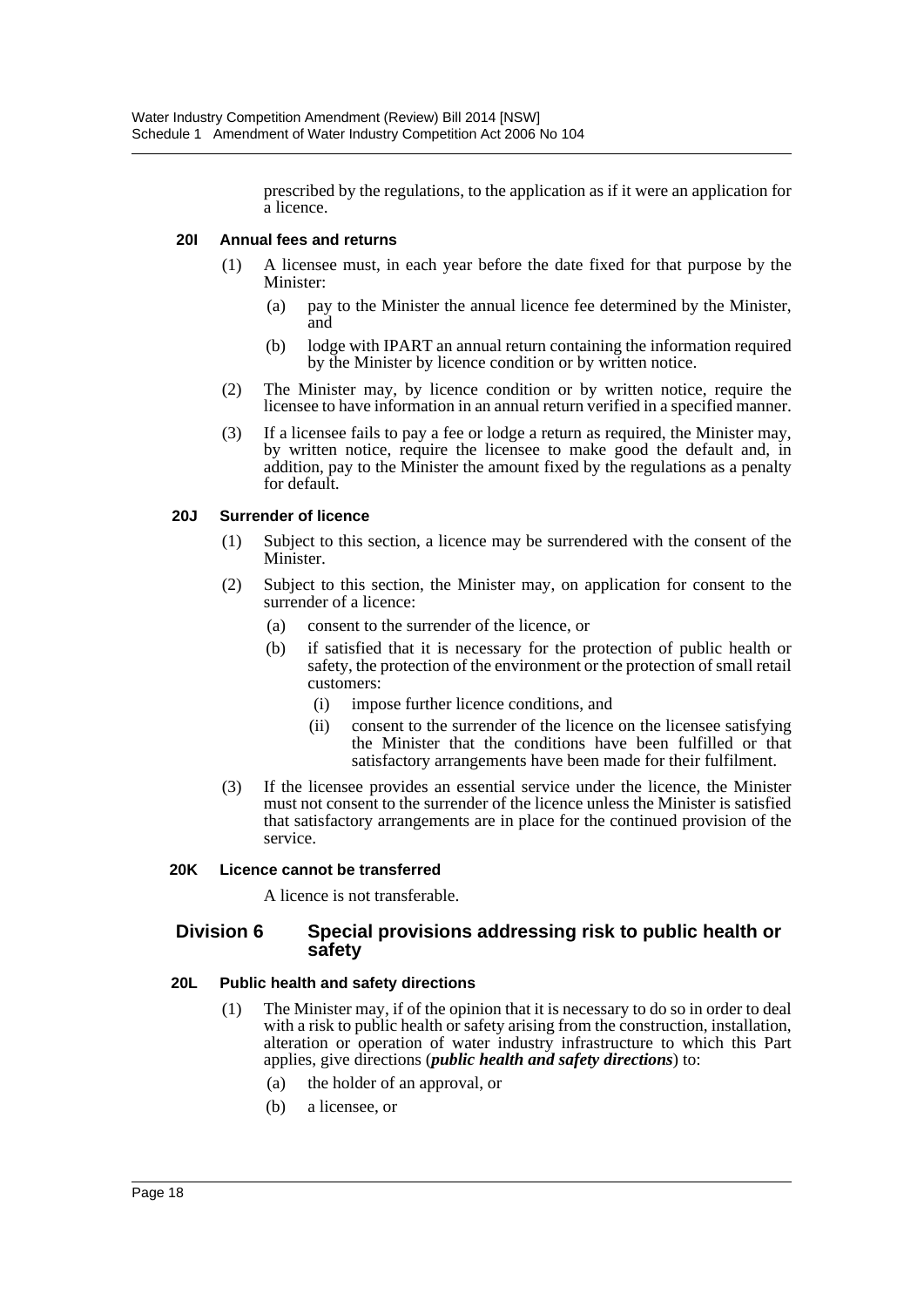(c) a person required to hold, or act as authorised by, an approval or licence under this Part,

requiring specified action to be taken to reduce or eliminate the risk.

- (2) Without limiting the public health and safety directions that may be given, if in the opinion of the Minister the risk is sufficiently serious to warrant it, the directions may require cessation of operation of the infrastructure.
- (3) Before giving a public health and safety direction, the Minister must, unless the urgency of the circumstances preclude it, consult with the Minister responsible for the administration of the *Public Health Act 2010* or that Minister's nominee.
- (4) If a person contravenes a public health and safety direction, the Minister may arrange for the required action to be taken by a person authorised by IPART to take the action.
- (5) A person who contravenes a public health and safety direction must pay to the Minister an amount equal to the reasonable cost of action taken under subsection (4).
- (6) It is a condition of an approval or licence that public health and safety directions must be complied with.

#### **20M Increase in penalties if operation of infrastructure causes harm to public health or safety**

- (1) If, in a prosecution for an offence against this Act, the prosecution proves:
	- (a) that water industry infrastructure to which this Part applies was operated without the required approval or licence or in contravention of the conditions of an approval or licence, and
	- (b) that act was intentional, and
	- (c) the operation of the infrastructure caused (directly or indirectly) actual or potential harm to the health or safety of human beings that is of a high impact or on a wide scale,

the maximum penalty for the offence is increased, in the case of a corporation, to \$5 million or, in the case of an individual, to \$1 million.

(2) This section does not apply unless the court attendance notice or application commencing the proceedings alleges that those factors apply to the commission of the offence.

# **Division 7 Enforcement and cancellation of approvals**

### **20N Regulatory authority and statutory default**

(1) In this Division:

*regulatory authority* means:

- (a) for an approval or a matter related to an approval—IPART, and
- (b) for a licence or a matter related to a licence—the Minister.

### (2) A *statutory default* occurs if:

- (a) the holder of an approval contravenes this Act or the regulations, or
- (b) a licensee contravenes this Act or the regulations, or
- (c) an approval or licence is improperly obtained, or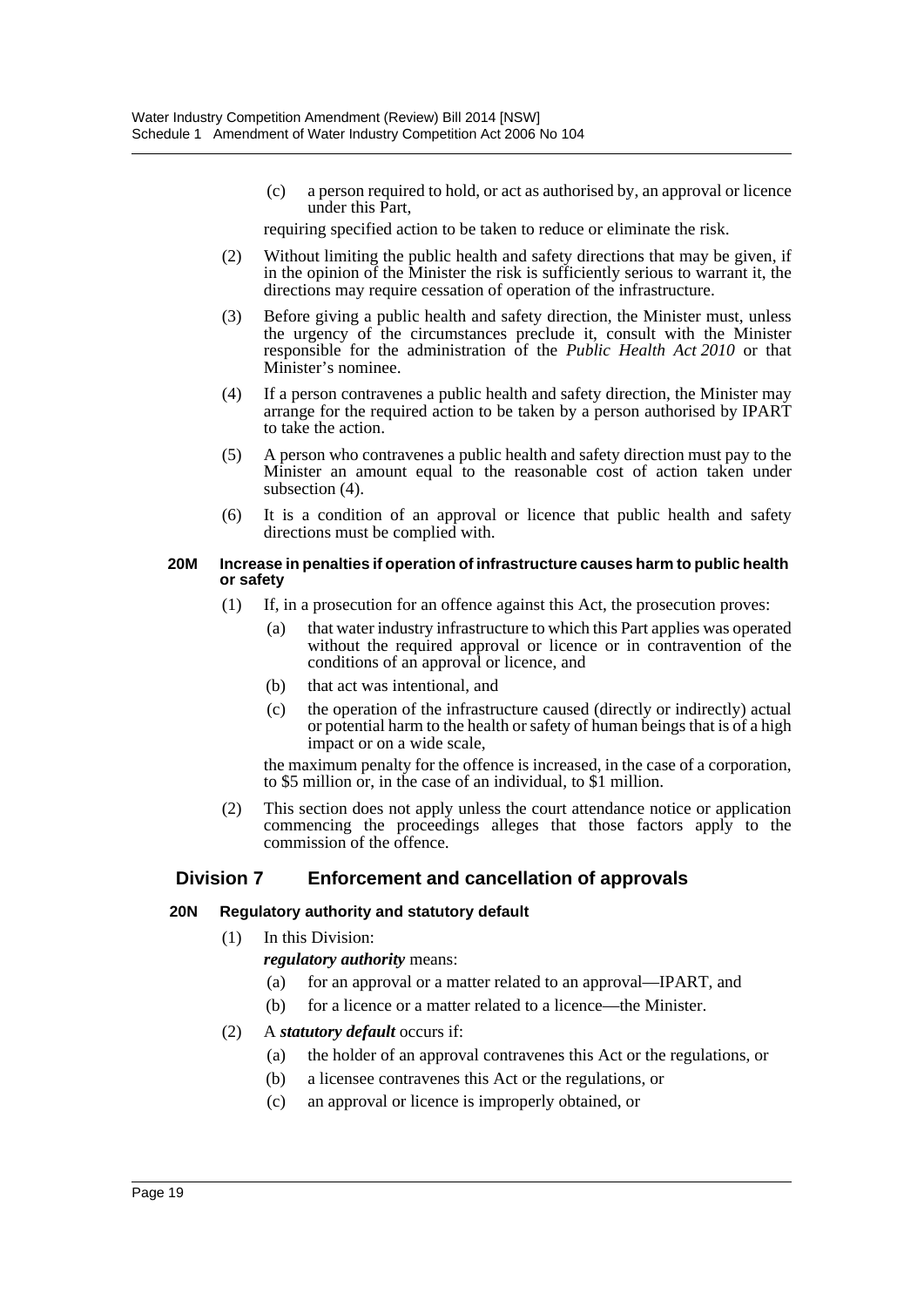- (d) an event occurs or circumstances come to light that mean that the holder of an approval or licence would not be granted the approval or licence if an application for the approval or licence were now to be made.
- (3) Action may be taken against a person under this Division for statutory default even though the person has since ceased to hold an approval or licence.

#### **20O Effect of criminal proceedings**

- (1) The regulatory authority may exercise its powers under this Division in relation to statutory default whether or not criminal proceedings have been, or are to be, taken for the default and even though a penalty may have already been imposed for the default.
- (2) However, the regulatory authority must, in imposing a monetary penalty, take into account any fine that has already been imposed in criminal proceedings.

#### **20P Compliance notice**

- (1) If a statutory default occurs, the regulatory authority may give written notice (a *compliance notice*) to the alleged defaulter specifying the default and requiring the alleged defaulter to take specified action, within a period specified in the notice, to remedy or mitigate the consequences of the default or to prevent the continuance or recurrence of the default.
- (2) Without limiting the action that may be specified, a compliance notice may:
	- (a) require a notice to be given to customers or to be published, or
	- (b) require an audit and compliance program to be undertaken, or
	- (c) require a training program to be undertaken.
- (3) If the alleged defaulter fails to take the specified action within the time allowed in the notice, the alleged defaulter is guilty of an offence. Maximum penalty:
	- (a) in the case of a corporation—\$2 million, or
	- (b) in the case of an individual—\$400,000.

#### **20Q Injunctive remedies**

- (1) If a statutory default occurs or there are reasonable grounds to suspect that a statutory default may occur or be attempted, the Supreme Court may, on application by the regulatory authority, grant an injunction to prevent the statutory default or to prevent recurrence of the statutory default.
- (2) The injunction may be granted on terms the Court considers appropriate.
- (3) An injunction may be granted under this section whether or not:
	- (a) there has been some previous statutory default of the same or a similar nature, or
	- (b) there is imminent danger of substantial damage to any person.
- (4) No undertaking as to damages can be required of the regulatory authority in proceedings under this section.

#### **20R Disciplinary action**

(1) If a statutory default occurs, the regulatory authority may give written notice to the alleged defaulter specifying the default and requiring the alleged defaulter to show cause, within a period specified in the notice, why disciplinary action should not be taken against the alleged defaulter.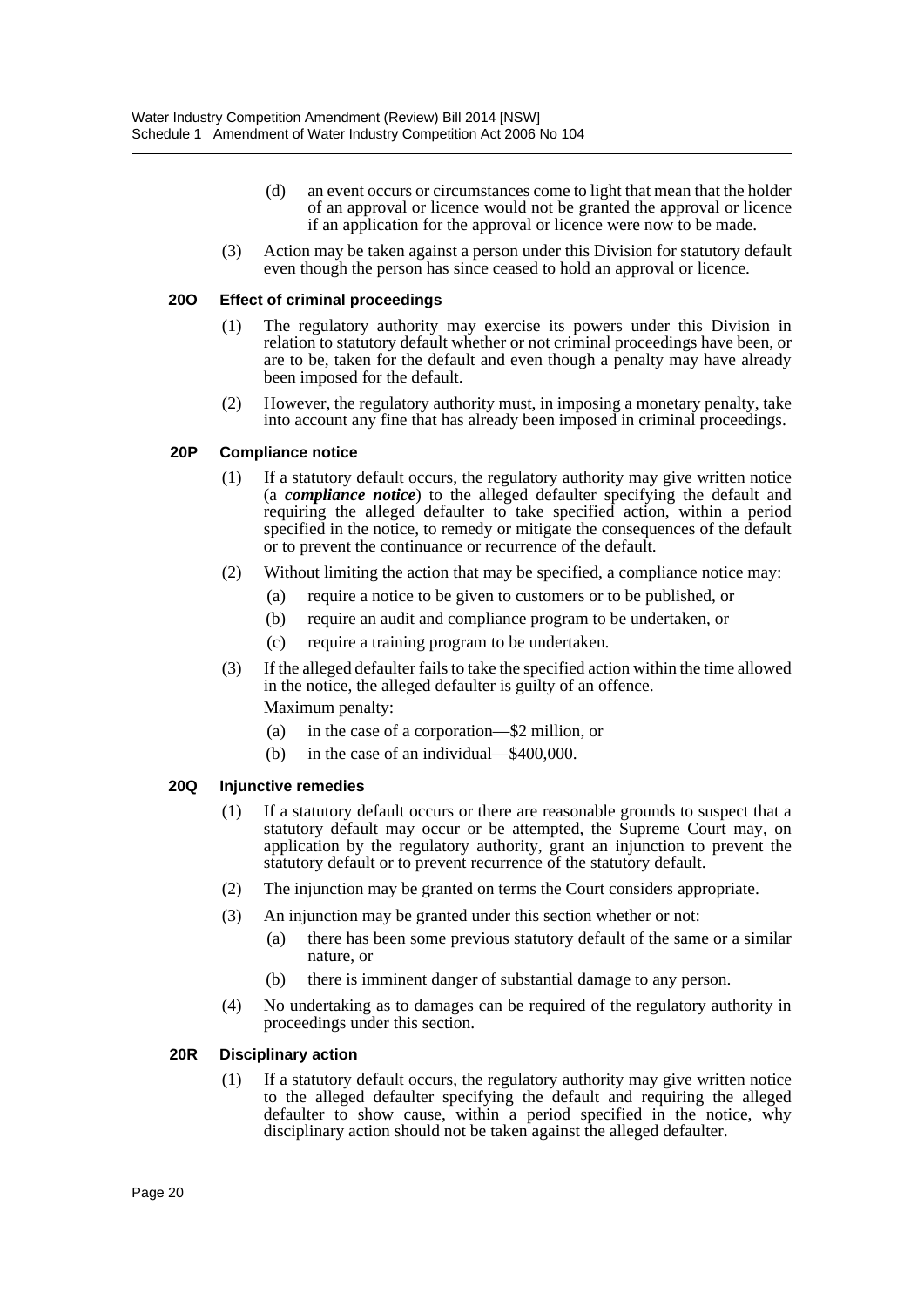- (2) The regulatory authority must allow at least 14 days for written submissions to be made, or provide for a hearing at which oral submissions may be made, to the regulatory authority by:
	- (a) the alleged defaulter, and
	- (b) if an allegation in relation to the statutory default is made against:
		- (i) a related corporation of the alleged defaulter, or
		- (ii) a person who is a director or person concerned in the management of the alleged defaulter or a related corporation of the alleged defaulter,

the related corporation or person.

- (3) After considering any submissions made by the alleged defaulter, the regulatory authority may, by order, take disciplinary action as follows:
	- (a) the authority may censure the alleged defaulter,
	- (b) the authority may impose a fine on the alleged defaulter of up to:
		- (i) in the case of a corporation—\$500,000, or
		- (ii) in the case of an individual—\$100,000,
	- (c) the authority may order the forfeiture to the Crown of the whole or part of any security given under this Act by the alleged defaulter,
	- (d) in the case of an approval:
		- (i) the authority may impose further conditions or vary conditions of the approval, or
		- (ii) the authority may suspend the approval for a specified period, or until the fulfilment of specified conditions or until further order of the authority, or
		- (iii) the authority may cancel the approval,
	- (e) in the case of a licence:
		- (i) the authority may impose further licence conditions or vary the licence conditions for a specified period, or until the fulfilment of specified conditions or until further order of the authority (including by imposing a condition that prohibits the licensee from providing a particular service under the licence despite the licensee being the holder of the operational approval for the infrastructure to which the service relates or having an agreement with the holder of the operational approval for the provision of the service), or
		- (ii) the authority may suspend the licence for a specified period, or until the fulfilment of specified conditions or until further order of the authority, or
		- (iii) the authority may cancel the licence,
	- (f) the authority may declare that the alleged defaulter, or a related corporation of the alleged defaulter, is a disqualified corporation for a specified period, or until the fulfilment of specified conditions or until further order of the authority,
	- (g) the authority may declare that a person who is a director or concerned in the management of the alleged defaulter or a related corporation of the alleged defaulter is a disqualified individual for a specified period, or until the fulfilment of specified conditions or until further order of the authority.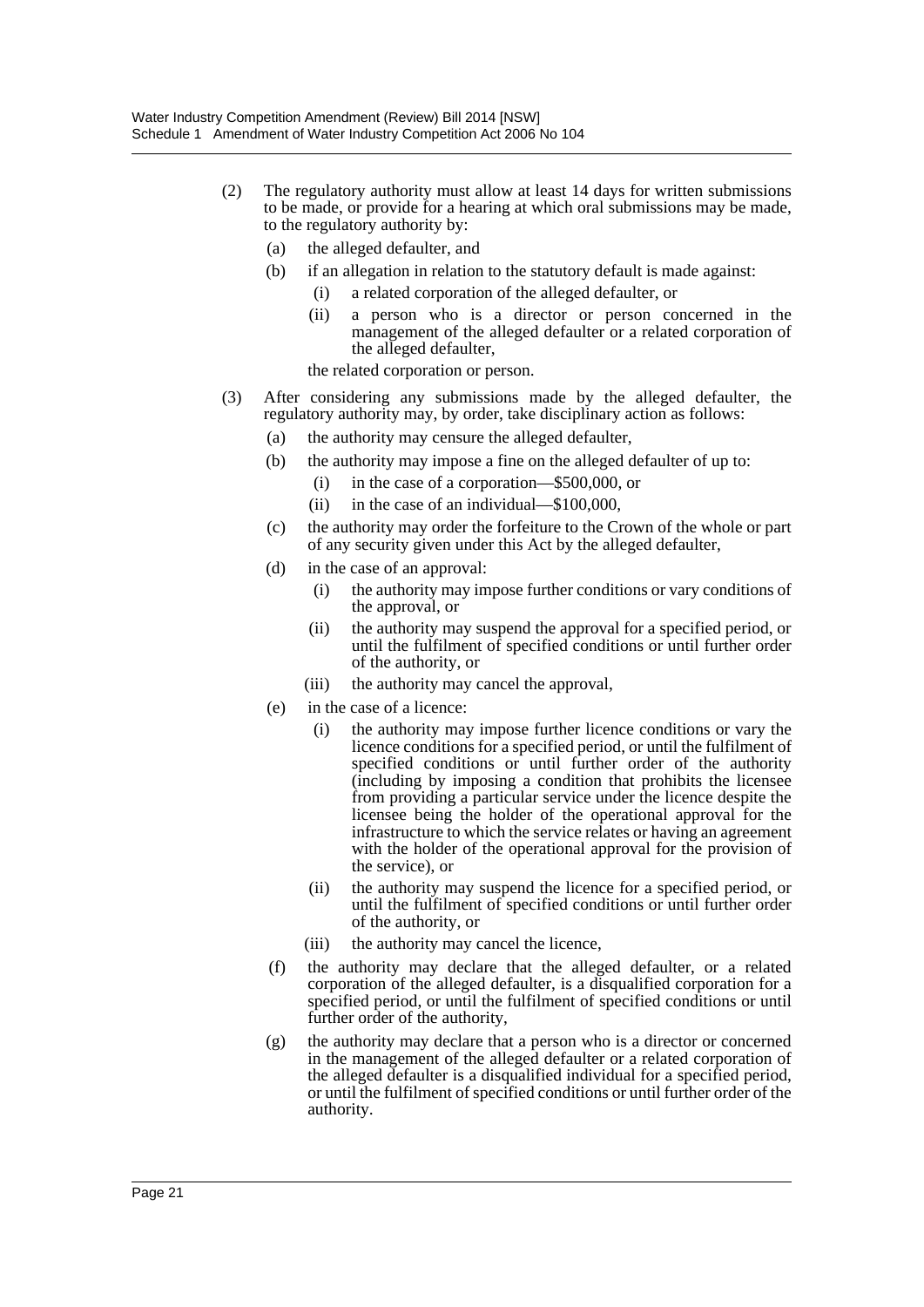- (4) If the alleged defaulter owns essential infrastructure or provides an essential service, the regulatory authority must, in determining the appropriate disciplinary action to take and the date when it is to take effect, consider whether there are suitable arrangements in place for the continuity of the service.
- (5) If disciplinary action is taken against a licensee, the regulatory authority must give written notice of the action and the reasons for it to each holder of an approval with whom the licensee has an agreement for the provision of services under the licence.
- (6) Disciplinary action takes effect on the date of service of the order on the alleged defaulter or on a later date specified in the order.
- (7) If a statutory default comprises an offence for which a penalty notice may be issued and a penalty notice has been issued for the default and the penalty has been paid, no disciplinary action may be taken for the default.

#### **20S Court orders in addition to penalty**

- (1) If, in proceedings under this Act, the court finds that the defendant contravened this Part, the court may, in addition to any penalty it may impose, do one or more of the following:
	- (a) order the person to take specified action to remedy or mitigate the consequences of the contravention or to prevent the continuance or recurrence of the contravention,
	- (b) order the person to take specified action to publicise the contravention and its consequences and any compliance notice or other order made against the person,
	- (c) order the person to pay to a public authority reasonable costs and expenses incurred by the authority in taking action to remedy or mitigate the consequences of the contravention,
	- (d) order the person to pay to a person (other than a public authority) reasonable costs and expenses incurred by the person, or compensation of an amount determined by the court for injury, loss or damage suffered by the person, as a result of the contravention,
	- (e) order the person to pay reasonable costs and expenses incurred during the investigation of the contravention for taking samples or conducting inspections, tests, measurements or analysis, or transporting, storing or disposing of evidence,
	- (f) order the person to pay an amount not exceeding the court's estimation of the amount of the economic benefit acquired by the person, or accrued or accruing to the person, as a result of the contravention.
- (2) An economic benefit obtained by delaying or avoiding costs is to be taken to be an economic benefit acquired by the person, or accrued or accruing to the person, as a result of a contravention if the contravention can be attributed (in whole or in part) to that delay or avoidance.
- (3) The court may, by an order under this section, fix a period for compliance and impose other requirements the court considers necessary or expedient for enforcement of the order.
- (4) The Local Court:
	- (a) may not make an order under subsection (1) (e), and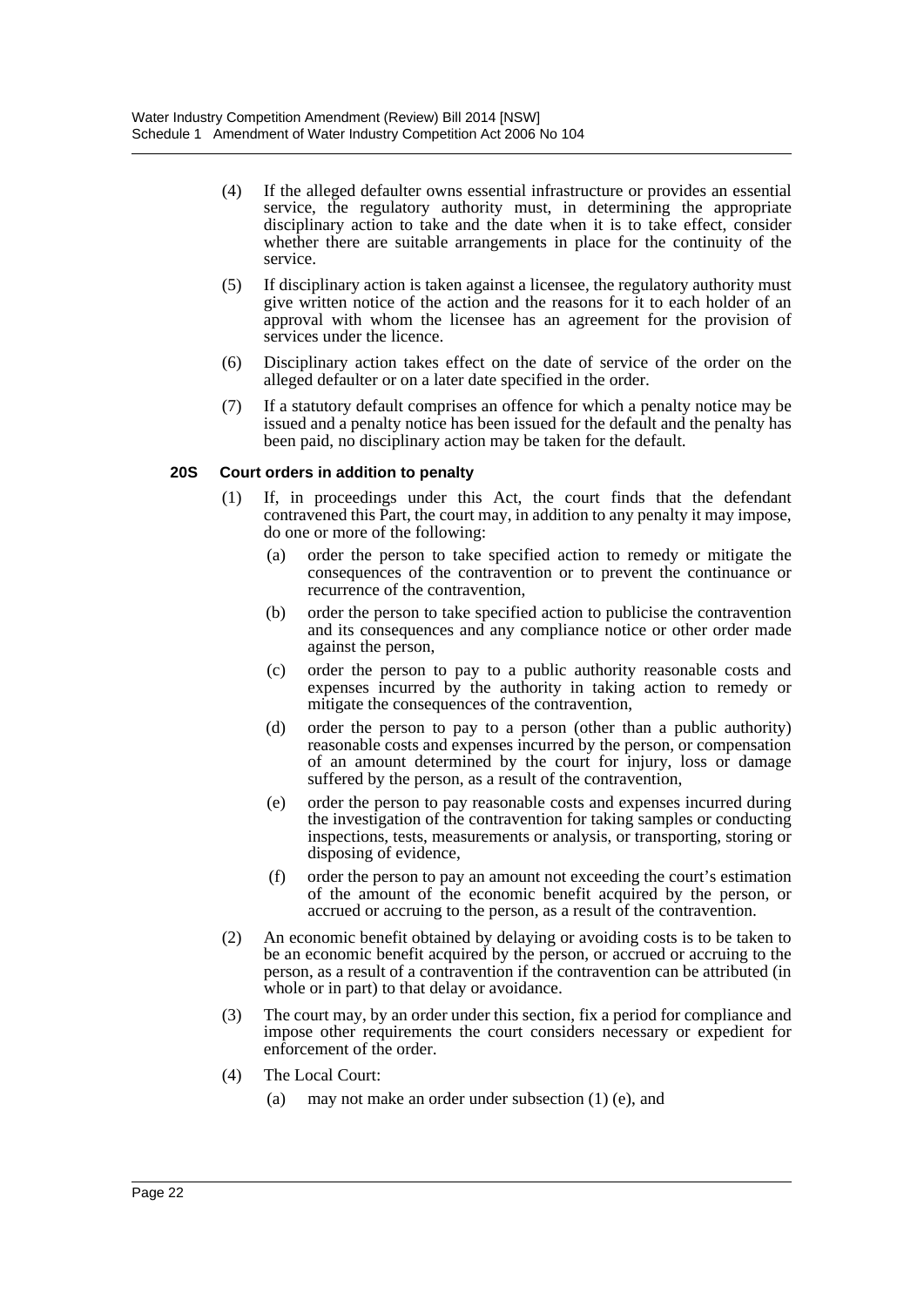(b) may not make an order under this section for the payment of an amount that exceeds in total the amount for which an order may be made by the court when exercising jurisdiction under the *Civil Procedure Act 2005*.

#### **20T Cancellation of approval and forfeiture of security**

- (1) There are grounds for cancellation of an approval under this section if:
	- (a) in the case of a design approval:
		- (i) 5 years have elapsed and the construction, installation or alteration of the infrastructure has not substantially commenced, or
		- (ii) there is no longer an intention to construct, install, alter or bring into operation water industry infrastructure as proposed, or
	- (b) in the case of an operational approval—operation of the infrastructure under this Act has ceased on a permanent basis or it is intended that operation of the infrastructure under this Act cease on a permanent basis.
- (2) However, an approval for essential infrastructure cannot be cancelled:
	- (a) in circumstances that may result in a declared failure or in which a failure of a provider of the essential service may be declared, or
	- (b) during a declared failure of a provider of the essential service, or
	- (c) in circumstances in which directions may be given to an insolvency official under Division 3 of Part 5 in relation to a provider of the essential service.
- (3) The holder of an approval may apply to IPART for cancellation of the approval.
- (4) IPART may, by written notice to the holder of an approval, require the holder to show cause, within a period specified in the notice:
	- (a) if IPART is acting on its own initiative—why the approval should not be cancelled and any security given by the holder forfeited, or
	- (b) if the holder has applied for cancellation—why any security given by the holder should not be forfeited.
- (5) IPART must allow the holder of the approval at least 14 days to make submissions in writing to IPART or provide for a hearing at which the holder may make oral submissions to IPART.
- (6) After considering any submissions made by the holder of the approval, if IPART is satisfied that there are grounds for the cancellation of the approval:
	- (a) IPART may:
		- (i) cancel the approval, or
		- (ii) impose further conditions of the approval and cancel the approval on the holder of the approval satisfying IPART that the conditions have been fulfilled or that satisfactory arrangements have been made for their fulfilment, and
	- (b) IPART may order the forfeiture to the Crown of the whole or part of any security given by the holder under this Act.

#### **20U Cancellation of approval in public interest**

(1) The Minister may, by written notice to the holder of an approval, cancel the approval if the Minister considers the cancellation to be in the public interest.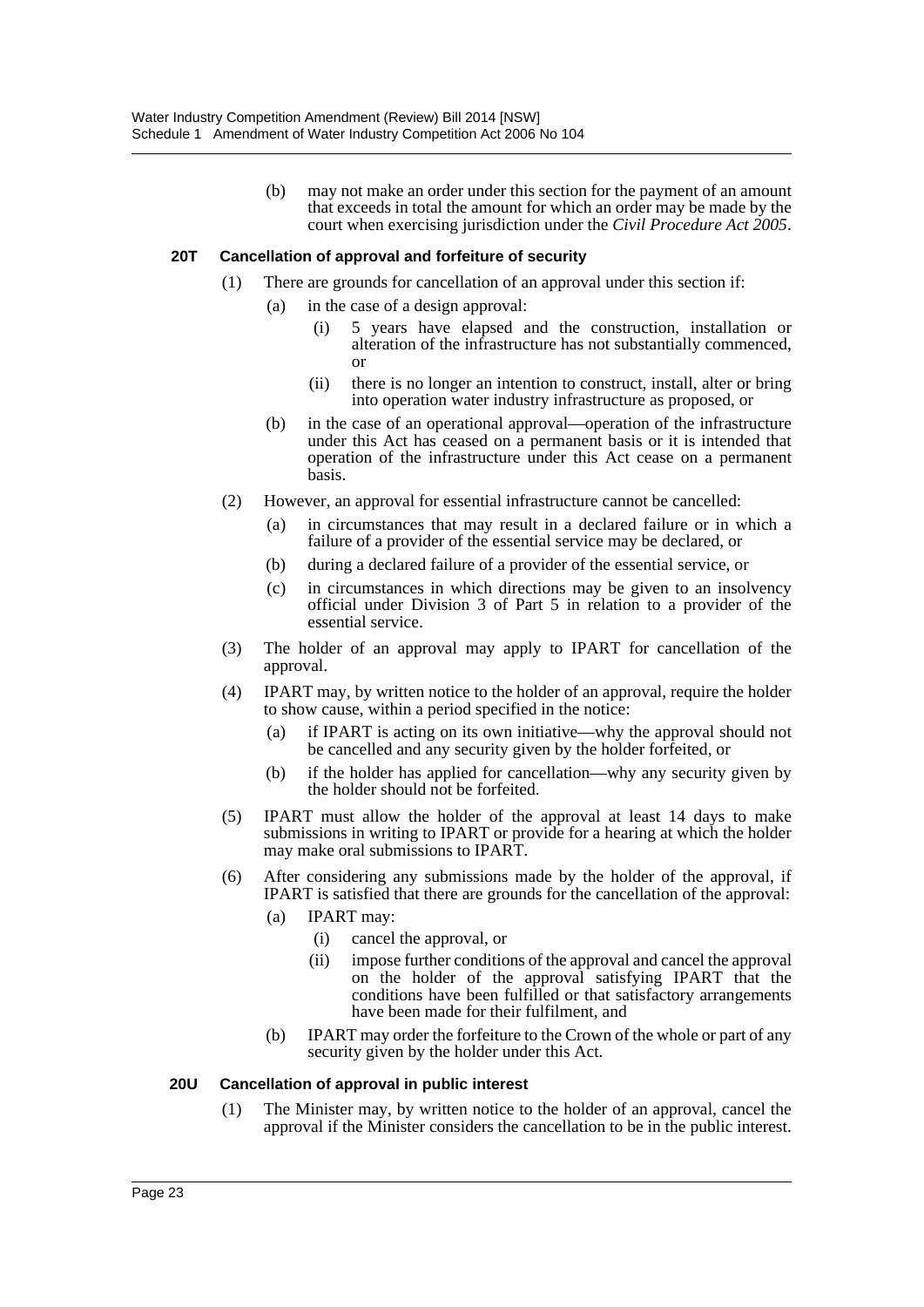- (2) The notice must specify whether the cancellation is on the Minister's own initiative or on the written recommendation of another Minister.
- (3) Cancellation may be with respect to the whole or a specified part of the water industry infrastructure to which the approval relates.
- (4) Cancellation takes effect on the day specified in the notice of cancellation.
- (5) In determining when cancellation is to take effect, the Minister is to consider the public interest and, if cancellation arises from the recommendation of another Minister, that Minister's reasons for the recommendation.
- (6) The holder of an approval may bring proceedings for compensation in the Supreme Court:
	- (a) if cancellation was on the Minister's own initiative—against the Minister, or
	- (b) if cancellation was on the written recommendation of another Minister— against that Minister.
- (7) The Supreme Court is to hear the proceedings and determine whether it is just that compensation be paid to the plaintiff by reason of the cancellation.
- (8) If the Supreme Court determines that it is just that compensation be paid, the Supreme Court must determine the amount of compensation and give judgment accordingly.

#### **Division 8 Administrative review and appeal**

#### **20V Administrative review by Civil and Administrative Tribunal**

The following applications may be made to the Civil and Administrative Tribunal for an administrative review under the *Administrative Decisions Review Act 1997* of a decision under this Part:

- (a) an applicant for an approval may apply for review of a decision of IPART:
	- (i) refusing to grant an approval, or
	- (ii) refusing to accept a variation of an application after an invitation to make submissions has been given, or
	- (iii) fixing conditions of an approval,
- (b) the holder of an approval may apply for review of a decision of IPART:
	- (i) refusing to vary the works authorised by the approval, or
	- (ii) refusing to vary or revoke conditions of the approval, or
	- (iii) refusing to give a consent or grant an approval required by conditions of the approval, or
	- (iv) varying or imposing further conditions of the approval, or
	- (v) refusing to consent to the transfer of the approval, or
	- (vi) refusing to cancel the approval on application,
- (c) an applicant for a licence may apply for review of a decision of the Minister:
	- (i) refusing to grant a licence, or
	- (ii) fixing conditions of a licence,
- (d) a licensee may apply for review of a decision of the Minister:
	- (i) refusing to vary the class of infrastructure that may be operated under the licence, or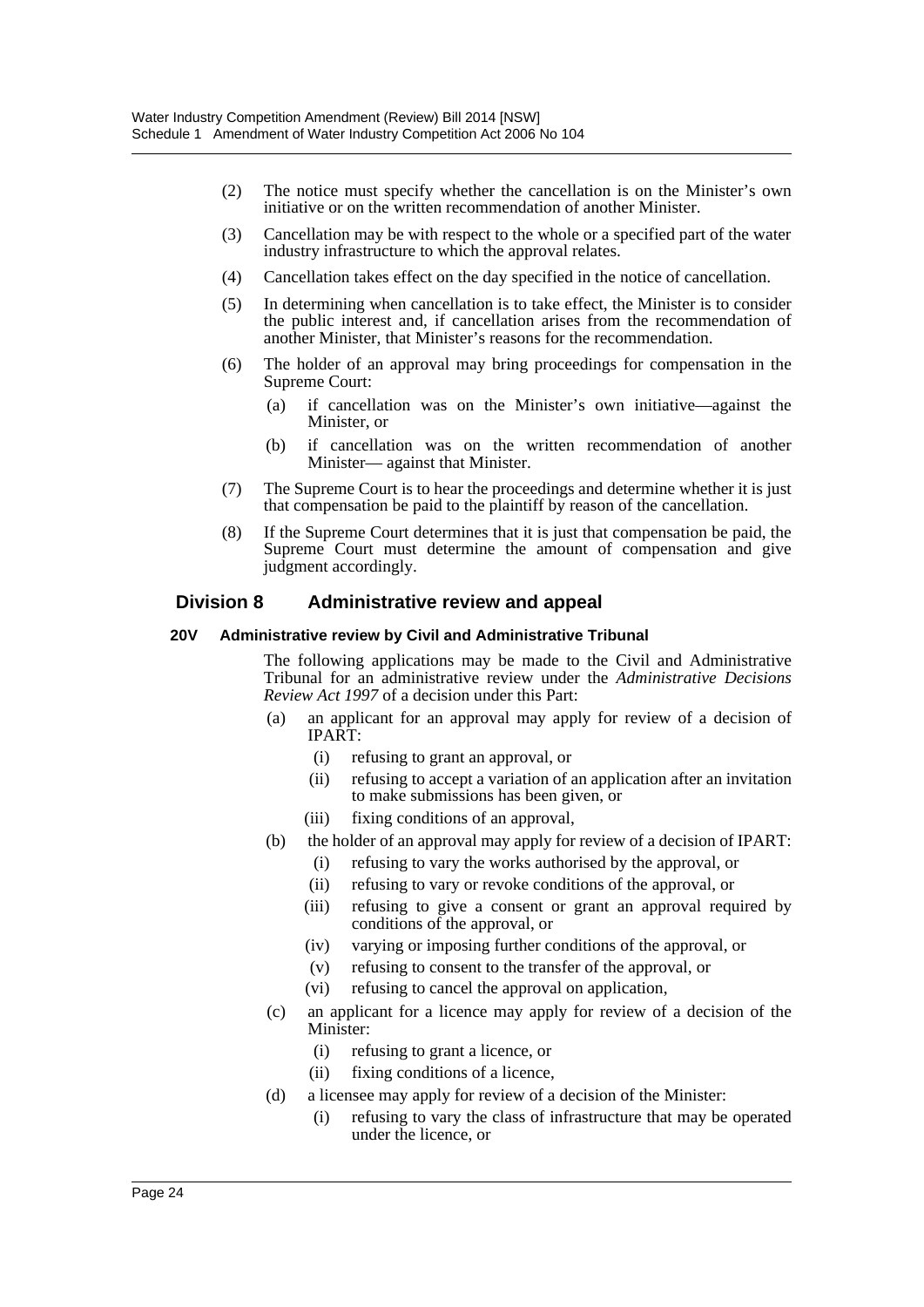- (ii) refusing to vary or revoke licence conditions, or
- (iii) refusing to give a consent or grant an approval required by licence conditions, or
- (iv) varying or imposing further licence conditions, or
- (v) refusing to consent to surrender of the licence.

#### **20W Appeal to Civil and Administrative Tribunal**

- (1) The following appeals may be made to the Civil and Administrative Tribunal against a decision under this Part:
	- (a) a person to whom a compliance notice is issued by the Minister or IPART may appeal against the decision to issue the notice,
	- (b) a person against whom disciplinary action is taken by the Minister or IPART may appeal against the decision to take that action,
	- (c) the holder of an approval that is cancelled on the initiative of the Minister or IPART may appeal against the decision to cancel the approval,
	- (d) a person against whom an order for forfeiture of security is made may appeal against the decision to make the order or as to the amount to be forfeited.
- (2) An appeal is to be dealt with by way of a new hearing, and fresh evidence or fresh information may be given on the appeal.

#### **Division 9 Miscellaneous**

#### **20X Applications**

- (1) An application under this Part:
	- (a) must be made in the manner and form approved by the Minister, and
	- (b) must comply with any requirements set out in the regulations, and
	- (c) must be accompanied by the fee determined by the Minister, and
	- (d) must be lodged at the office of IPART.
- (2) The Minister or IPART may, by written notice to an applicant, require the applicant:
	- (a) to give the Minister or IPART additional information reasonably required to decide the application, or
	- (b) to have information in the application or additional information verified in a specified manner.

#### **20Y Notices**

A notice required to be given to the Minister or IPART under this Part must be given in the manner and form approved by the Minister and be accompanied by the material required by the Minister.

#### **20Z Later agreement with licensed retailer for same service of no effect**

If the holder of an operational approval for a category A scheme purports to enter into an agreement with more than one licensed retailer for the sale of the same water or sewerage service provided by means of the scheme (as identified in the operational approval), the agreement that is made later in time is of no effect while the agreement that is made earlier in time remains in effect.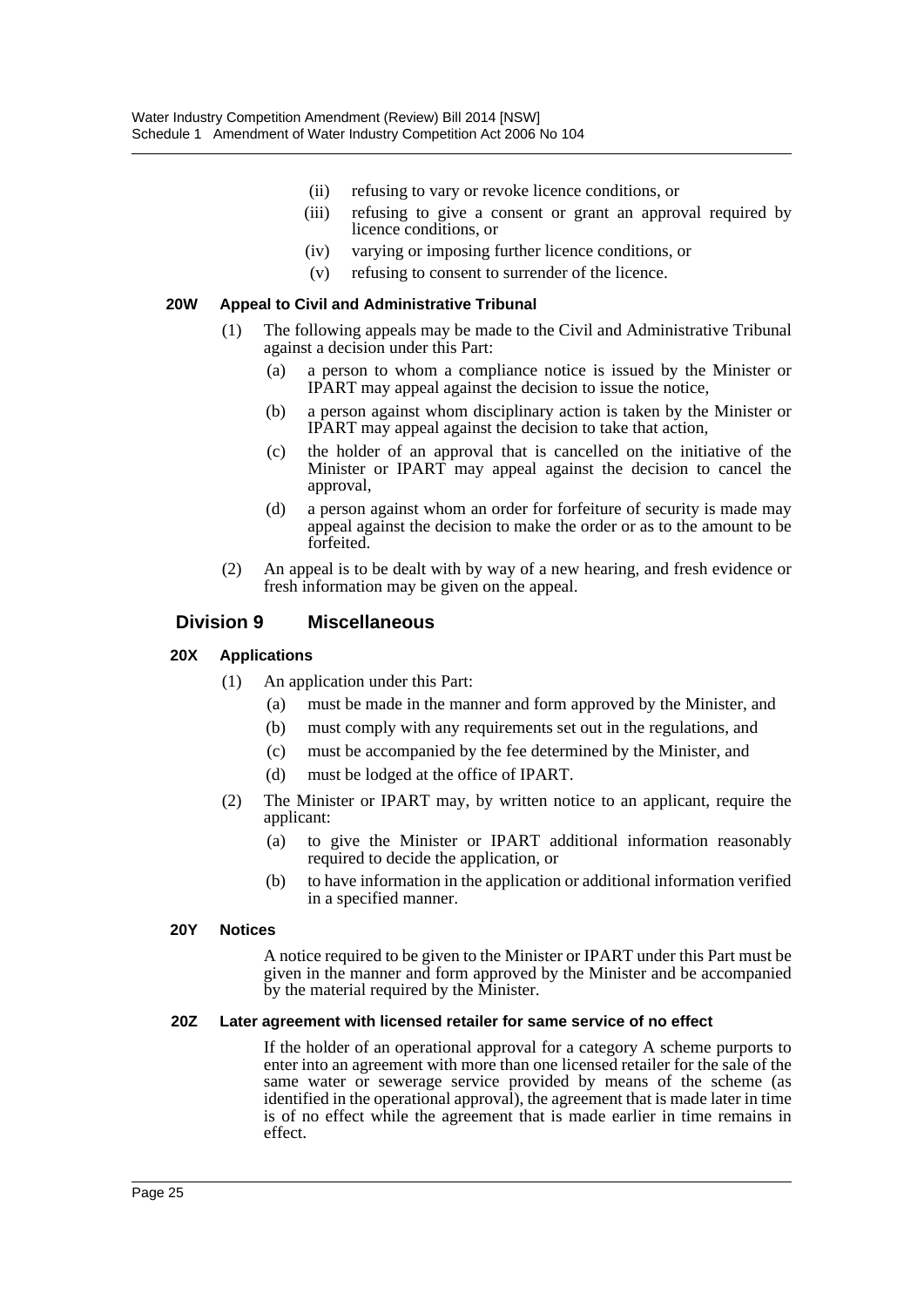#### **[4] Section 42 Service providers to have approved cost allocation manuals**

Omit the penalty provision from section 42 (10). Insert instead:

- Maximum penalty:
- (a) in the case of a corporation—\$55,000, or
- (b) in the case of an individual—\$11,000.

#### **[5] Section 43 Hindering access to certain services**

Omit the penalty provision from section 43 (1). Insert instead: Maximum penalty:

- (a) in the case of a corporation—\$55,000, or
- (b) in the case of an individual—\$11,000.

### **[6] Part 5, heading**

Omit "**retail**". Insert instead "**industry**".

**[7] Part 5, Division 1AA**

Insert before Division 1:

# **Division 1AA Customer contracts for category A schemes**

#### **46AA Definitions**

In this Division:

*category A scheme licence* means:

- (a) an operator's licence under which the licensee operates infrastructure that connects a category A scheme to a customer's land, or
- (b) a retailer's licence.

*contract charge* means a fee or charge payable by a customer under a contract with a licensed operator or licensed retailer for water or sewerage services.

*lease* means a lease, licence, permit or other agreement under which a person (the *lessor*) parts with possession of land to another (the *lessee*).

*standard contract charges* of a licensed operator or licensed retailer means the contract charges of the licensee referred to in section 46AC.

#### **46AB Implied customer contracts for category A schemes**

- (1) An owner of land to which water or sewerage services are provided by means of a category A scheme to which Part 2 applies is taken to have entered into a contract for the services with:
	- (a) the licensed operator of the infrastructure that connects the scheme to the land, and
	- (b) the licensed retailer of the services,

in each case, on the terms and conditions set out in the regulations and for the standard contract charges of the licensee.

- (2) However, a contract is not implied:
	- (a) if the connection of the land to the scheme:
		- (i) was not authorised by the owner of the infrastructure or the licensed operator or a predecessor of the owner or operator, and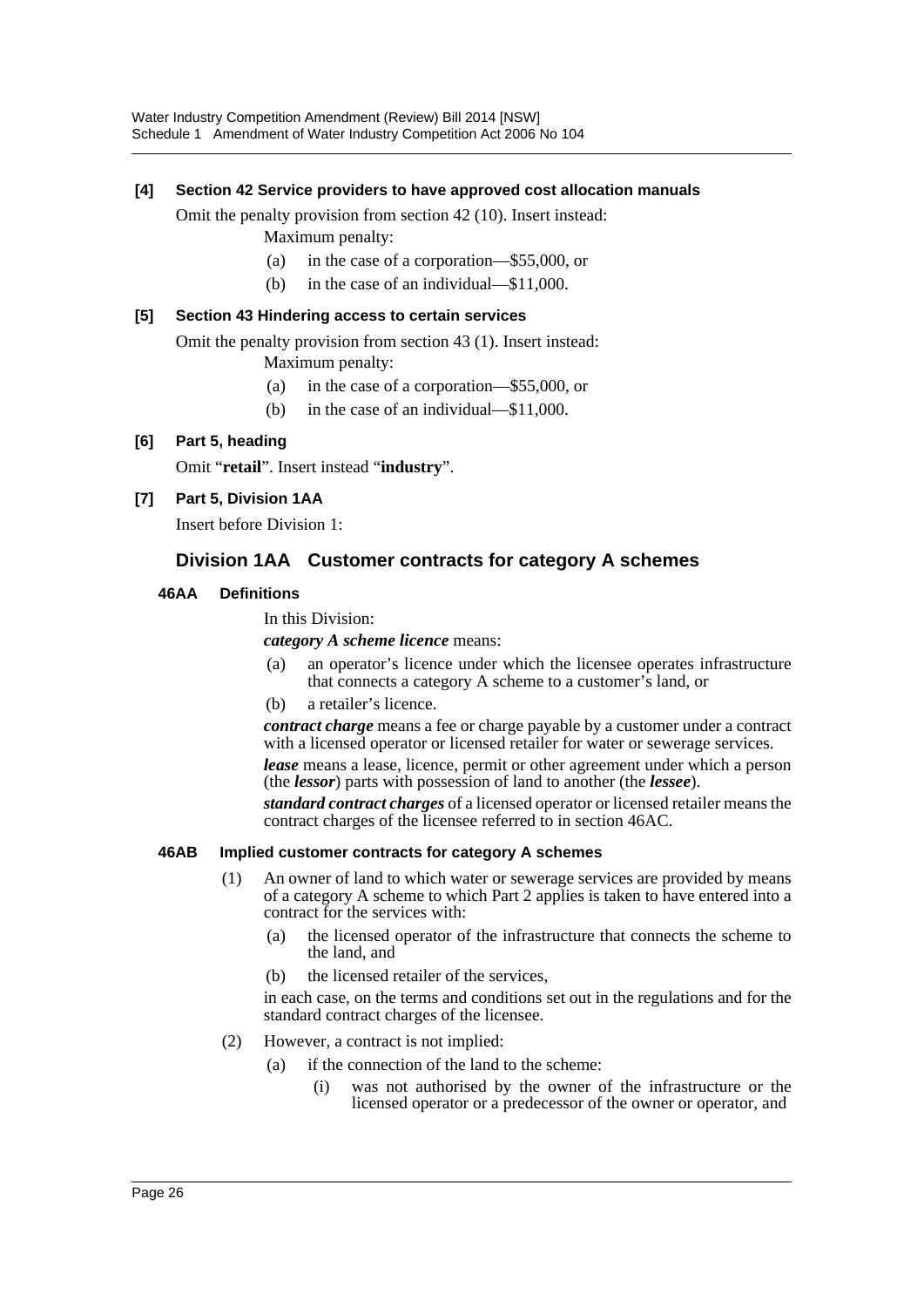- (ii) has not since been approved by the owner of the infrastructure or the licensed operator or a predecessor of the owner or operator, or
- (b) to the extent that it would conflict with an order in force under section 83.
- (3) Subject to the regulations, the implied contract may be modified or excluded by express agreement between the licensee and the owner of the land.

#### **46AC Standard contract charges for category A schemes**

- (1) It is a condition of a category A scheme licence that the licensee must, for each category A scheme for which the licensee provides services under the licence:
	- (a) publish on its website in a manner conspicuous to customers:
		- (i) the contract charges payable for the services, and
		- (ii) if the contract charges are to be varied—the date from which the charges as varied become payable, and
	- (b) cause written notice of the contract charges, and of any variation, to be given to IPART.
- (2) It is a condition of a category A scheme licence that the licensee must give each customer at least 6 months' written notice (or such shorter period of notice as is approved by the Minister on application) of an increase in a contract charge payable by the customer.
- (3) In the case of a licensed retailer, it is a condition of the licence that the notice must be sent with, or included in, an account or invoice for a service provided under the licence.
- (4) No amount of an increase in a contract charge may be recovered by the licensee from a customer if notice of the increase has not been given to the customer as required by this section.
- (5) Subsection (2) does not apply to a variation of contract charges to the extent that:
	- (a) the variation does not exceed a consumer price index increase as contemplated by the regulations, or
	- (b) the variation is in accordance with a determination under Division 2.

#### **46AD New owner liable for unpaid charges under customer contract on change of ownership of land**

On a change of ownership of land to which water or sewerage services are provided by means of a category A scheme to which Part 2 applies, the new owner of the land is liable for the amount of any unpaid contract charges for the services owed to a licensed operator or licensed retailer as if the new owner had entered into the contract under which the charges are owed.

#### **46AE Lessee may pay and recover charges under customer contract**

If water or sewerage services are provided to land by means of a category A scheme to which Part 2 applies and a lease of the land provides, expressly or impliedly, that the lessor of the land is to pay contract charges to a licensed operator or licensed retailer, the lessee may pay to the licensed operator or licensed retailer any charges that are due but unpaid by the lessor and may:

- (a) recover the amount paid from the lessor as a debt due to the lessee, or
- (b) deduct the amount paid from any rent, licence fee or other occupation fee payable by the lessee to the lessor.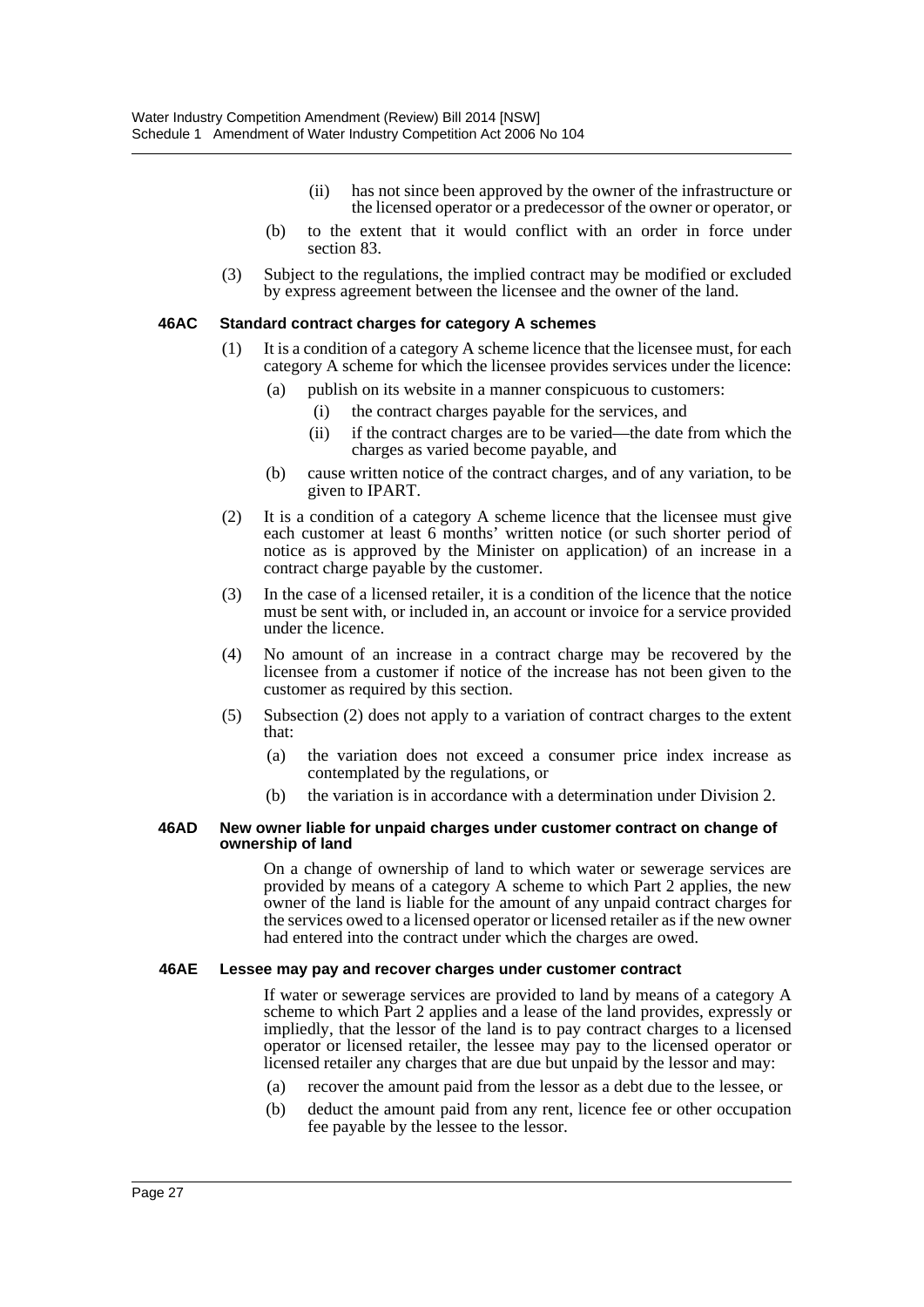#### **46AF Certificates as to amounts due under customer contract**

- (1) It is a condition of a category A scheme licence that the licensee must, on application and payment of the fee fixed by the licensee and approved by IPART, issue to the applicant a certificate:
	- (a) containing particulars of any contract charges payable to the licensee for water or sewerage services provided to specified land as at a specified date, or
	- (b) to the effect that there are no such amounts.
- (2) An application for a certificate must:
	- (a) be in writing, and
	- (b) specify the name and address of the applicant, and
	- (c) identify the land to which the application relates.
- (3) A certificate of a licensee is conclusive proof, in favour of a purchaser in good faith and for value of the land to which the certificate relates, that, at the date specified in the certificate, no contract charges were payable to the licensee for water or sewerage services provided to the land other than the amounts specified in the certificate.

#### **[8] Section 47 Internal review of certain decisions disputed by small retail customers**

Omit section 47 (1). Insert instead:

- (1) A small retail customer may apply to a licensed operator or licensed retailer for a review of any of the following:
	- (a) a matter arising under a contract for water or sewerage services provided to the customer,
	- (b) the exercise or proposed exercise of powers under Division 2 of Part 6 by or on behalf of the licensed operator,
	- (c) any other matter prescribed by the regulations.

### **[9] Section 47 (2) (b)**

Omit "retail suppliers'".

### **[10] Section 49 Approved ombudsman scheme**

Omit section 49 (1) (a). Insert instead:

- (a) disputes and complaints under contracts for water or sewerage services provided to small retail customers, and
- **[11] Section 49 (2) (a) and (c) and (5)**

Omit "authorised" wherever occurring.

### **[12] Section 50 Licence conditions relating to approved ombudsman scheme**

Omit "supplies water or provides sewerage services (or both)" from section 50 (1).

Insert instead "provides water or sewerage services".

### **[13] Section 50 (2)**

Omit the subsection. Insert instead:

(2) If an operator's licence is a category A scheme licence within the meaning of Division 1AA or a licensed operator is an authorised WICA provider within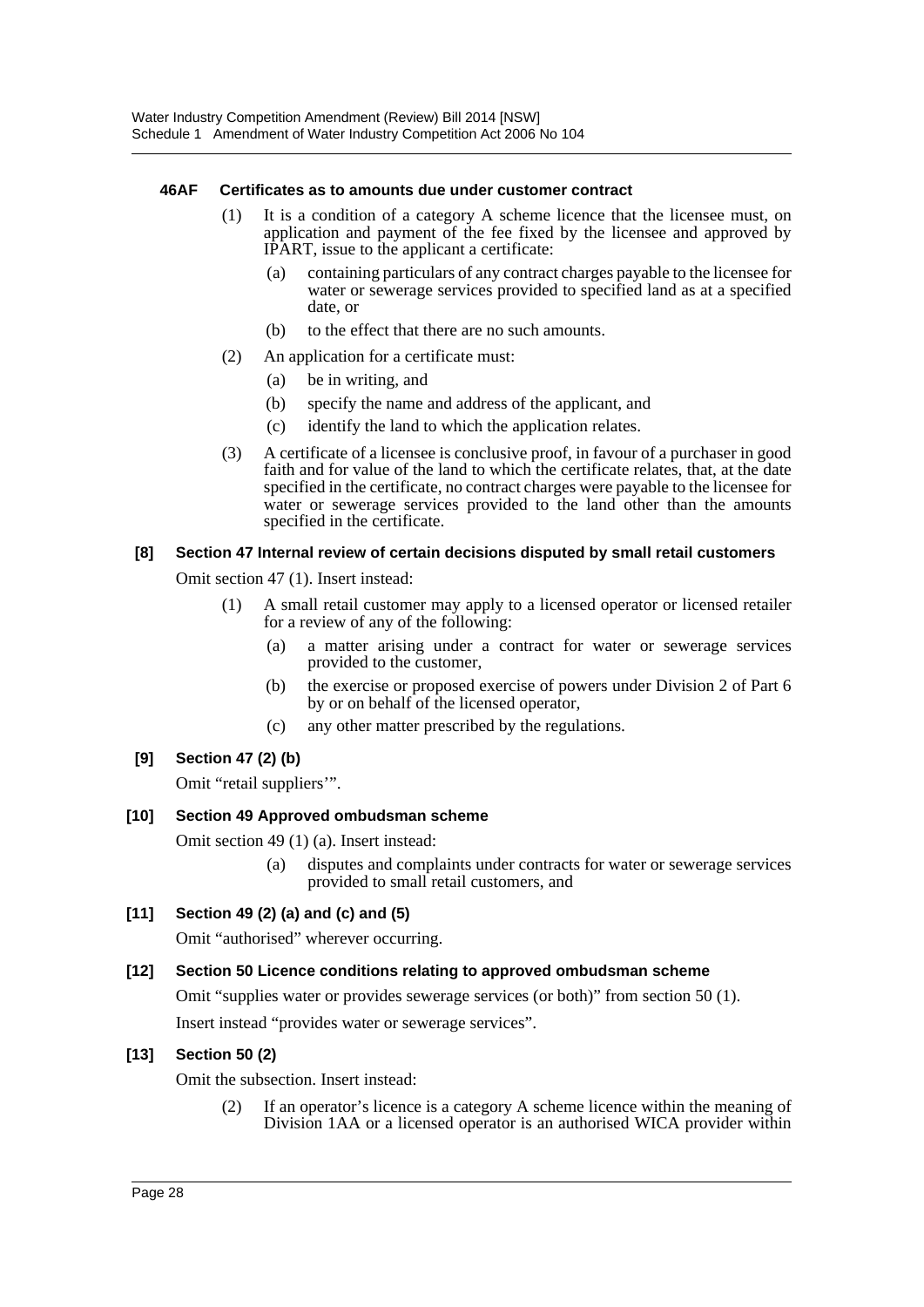the meaning of Division 1AA of Part 6, it is a condition of the operator's licence that:

- (a) the operator must be a member of an approved ombudsman scheme, and
- (b) the operator is bound by, and must comply with, any decision of the ombudsman under the scheme relating to a dispute or complaint involving the operator and a small retail customer or entitled person.

#### **[14] Section 50A**

Insert after section 50:

#### **50A Obligations of insolvency official**

If an insolvency official has been appointed in respect of a licensed operator or licensed retailer, or any property of a licensed operator or licensed retailer, the following provisions apply:

- (a) a dispute or complaint about the licensee may, or may continue to, be dealt with under this Division,
- (b) the insolvency official must facilitate the resolution of the complaint or dispute,
- (c) the insolvency official is bound by this Division as if the insolvency official were the licensee.

#### **[15] Section 50B**

Insert before section 51:

#### **50B Definitions**

In this Division:

*monopoly service* means a water or sewerage service declared to be a monopoly service under section 51.

#### *monopoly supplier* means:

- (a) a licensed operator that operates infrastructure by means of which a monopoly service is provided, or
- (b) a licensed retailer that sells a monopoly service to a customer.

#### **[16] Section 51 Declaration of monopoly service**

Omit section 51 (1). Insert instead:

(1) The Minister may, by order published in the Gazette, declare that a specified water or sewerage service provided by means of water industry infrastructure to which Part 2 applies in a specified area to a specified class of customers is a monopoly service.

### **[17] Section 51 (2) (b)**

Omit "in the case of a water supply service for recycled water,".

Insert instead "in the case of a water service of a kind prescribed by the regulations—".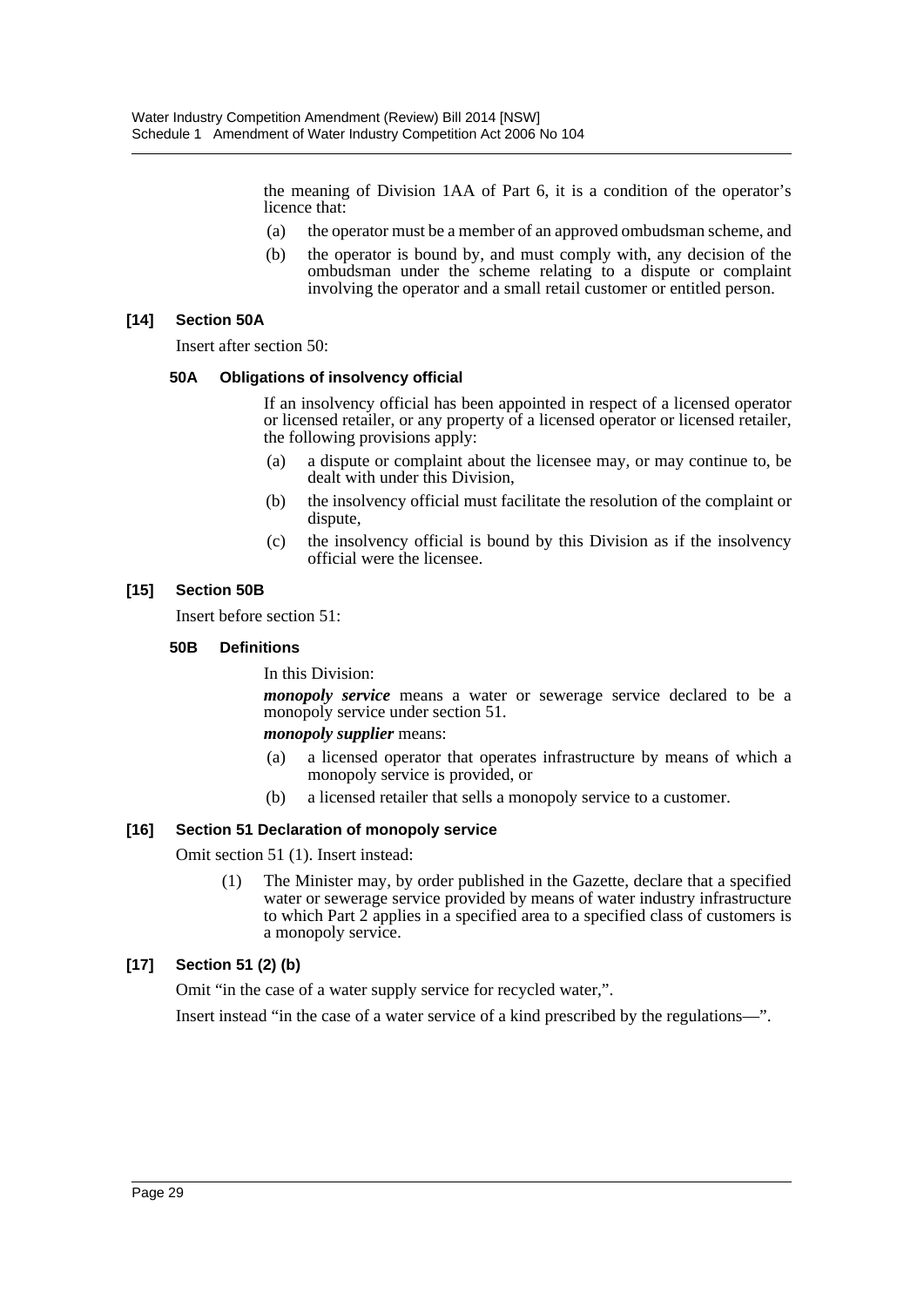#### **[18] Part 5, Division 3**

Omit the Division. Insert instead:

# **Division 3 Continuity of essential services**

#### **54 Designation of last resort providers of essential service**

- (1) The Minister may, by order published in the Gazette, designate a person as a last resort provider to take the place of a provider of an essential service in the event that the provider of the essential service is declared to have failed. **Note.** The declaration of a failure is made under section 57.
- (2) The last resort provider must be a public water utility or a licensee.
- (3) IPART must investigate and make a recommendation to the Minister as to the person to be designated as the last resort provider, giving primary consideration to any public water utility in whose area of operations the essential infrastructure is located and secondary consideration to licensees who have consented to act as last resort providers.
- (4) If a recommendation is to be made following an application for a design approval, IPART need not commence the necessary investigation until works for the essential infrastructure have substantially commenced under the design approval.
- (5) The Minister must consider, but is not bound to accept, IPART's recommendations and may seek further advice from IPART on the designation of last resort providers.
- (6) Without limiting the terms of a designation of a last resort provider, a public water utility may be designated as the last resort provider of all essential services provided within its area of operations in the event that any provider of an essential service is declared to have failed.
- (7) Before designating a person as a last resort provider, the Minister must, unless the urgency of the circumstances preclude it:
	- (a) give written notice of the proposed designation to:
		- (i) the holder of the operational approval for the essential infrastructure, and
		- (ii) the provider of the essential service for which the last resort provider is to be designated, and
		- (iii) the person proposed to be designated as the last resort provider, and
		- (iv) any other provider or last resort provider of the essential service, and
	- (b) allow them at least 14 days within which to make submissions to the Minister about the proposed designation.
- (8) The regulations may provide for additional matters relating to the designation of last resort providers.

#### **55 Contingency planning by last resort providers**

- (1) A last resort provider of an essential service must:
	- (a) submit, within 4 months after becoming the last resort provider of the service (or such longer period as is approved by IPART), a plan (a *contingency plan*) to IPART for its approval for the continued provision of the essential service in the event of a declared failure of the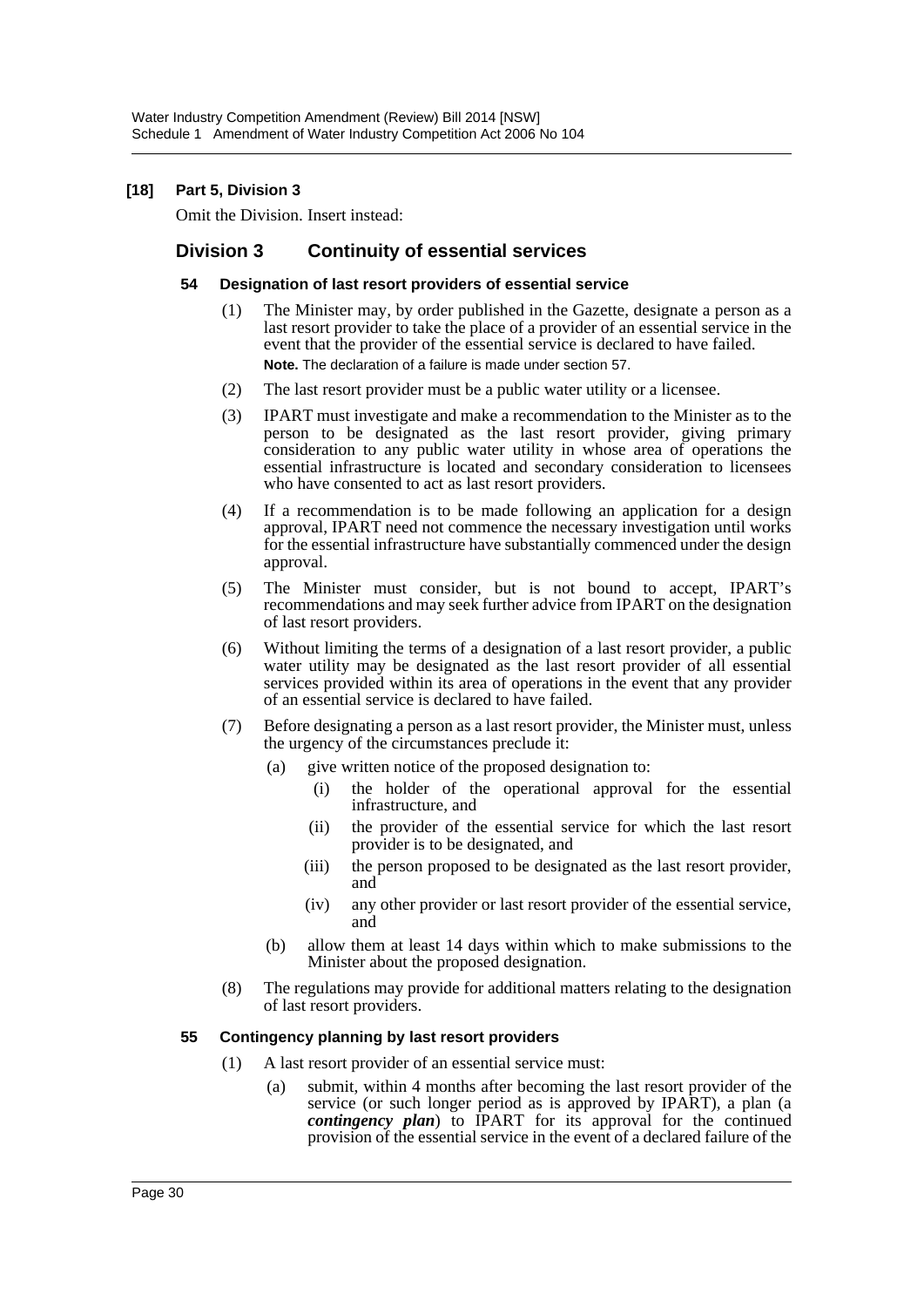essential service provider for which the last resort provider is designated, and

- (b) review and resubmit, at intervals determined by written notice to the last resort provider by IPART, the contingency plan for the approval of IPART, and
- (c) conduct exercises to test the operation of the approved contingency plan as contemplated by the plan or as required by IPART by written notice to the last resort provider.
- (2) A contingency plan must:
	- (a) comply with the requirements of the regulations, and
	- (b) be prepared in accordance with guidelines published by IPART in the Gazette and on IPART's website, and
	- (c) be prepared in conjunction with the providers of the essential service, the holder of the operational approval for the essential infrastructure and any other last resort provider of the service.
- (3) If the last resort provider is a public water utility and customers of a failed licensee will be transferred to the last resort provider in the event of a declared failure, the contingency plan may:
	- (a) identify the fees and charges for a specified service provided by the utility to its small retail customers by means of its water or sewer mains (being a service that is, as far as reasonably practicable, equivalent to the essential service) as the utility's standard contract charges, and
	- (b) identify the terms and conditions that apply to a contract for a specified service provided by the utility to its small retail customers by means of its water or sewer mains (being a service that is, as far as reasonably practicable, equivalent to the essential service) as the utility's standard contract conditions.
- (4) Without limiting the matters that may be provided for in a contingency plan, a contingency plan may:
	- (a) set out how customers to be transferred to the last resort provider in the event of a declared failure are to be notified of the transfer, and
	- (b) contemplate an arrangement under which staff of the essential service provider assist the last resort provider to provide the essential service during a declared failure.
- (5) A contingency plan may be modified and resubmitted to IPART for its approval at any time.
- (6) IPART may, by written notice to a last resort provider, approve a contingency plan with or without specified modifications.

#### **56 Obligations to facilitate and pay for contingency planning**

- (1) An essential service provider for which a last resort provider has been designated must:
	- (a) facilitate preparation and review of the contingency plan by the last resort provider, including by:
		- (i) providing information reasonably required in a timely fashion, and
		- (ii) allowing the last resort provider a reasonable opportunity to inspect infrastructure and computing systems and their operation as reasonably required, and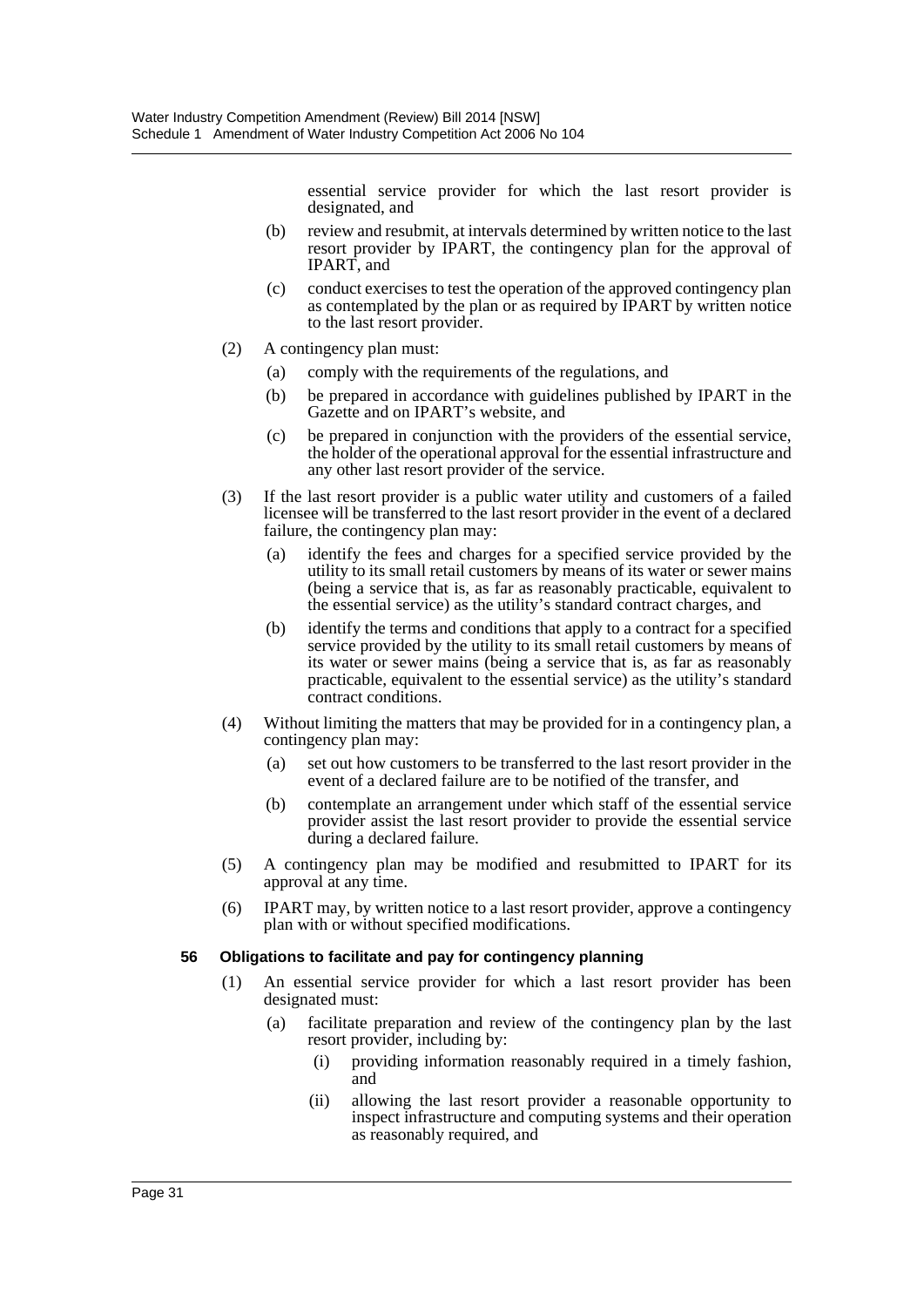- (b) notify the last resort provider of any change in systems or processes that may require modification of the contingency plan or of which the last resort provider reasonably needs to be aware, and
- (c) facilitate the conduct by the last resort provider of required exercises to test the operation of the approved contingency plan, and
- (d) pay the last resort provider an amount determined in accordance with this section to be the reasonable cost of compliance with section 55, within 28 days after the determination or such other period as is agreed between the essential service provider and last resort provider.
- (2) The reasonable cost of compliance with section 55 by the last resort provider is to be determined:
	- (a) by agreement between the essential service provider and last resort provider, or
	- (b) if the essential service provider and last resort provider are unable to come to an agreement within 28 days after the last resort provider submits a written request to the essential service provider for payment—by IPART on the application of the last resort provider.
- (3) IPART must publish, in the Gazette and on IPART's website, guidelines as to how the reasonable cost of compliance with section 55 by the last resort provider is to be determined.
- (4) The holder of an operational approval for essential infrastructure and any other provider or last resort provider of the essential service must facilitate preparation and review of the contingency plan by the last resort provider and the conduct by the last resort provider of required exercises to test the operation of the approved contingency plan.

#### **57 Declaration of failure of essential service provider**

- (1) The Minister may, by order published in the Gazette, declare that an essential service provider has failed if the Minister is satisfied that:
	- (a) the essential service provider has ceased or is about to cease providing an essential service, or
	- (b) an insolvency official has been appointed in respect of the essential service provider or any property of the essential service provider, or
	- (c) an order has been made for the winding up of the essential service provider or a resolution has been passed for the winding up of the essential service provider, or
	- (d) other criteria specified in the regulations have been met,

and no other arrangement is in place for the continued provision of the service under this Act.

- (2) The order must specify:
	- (a) the essential service affected by the failure, and
	- (b) the reason for the declaration, and
	- (c) the essential service provider who is declared to have failed (the *failed licensee*), and
	- (d) the last resort provider who is to replace the failed licensee for the provision of the essential service, and
	- (e) the date, or the manner of fixing the date, that is to be the transfer date of the failure (which must not be a date before the date of publication of the order).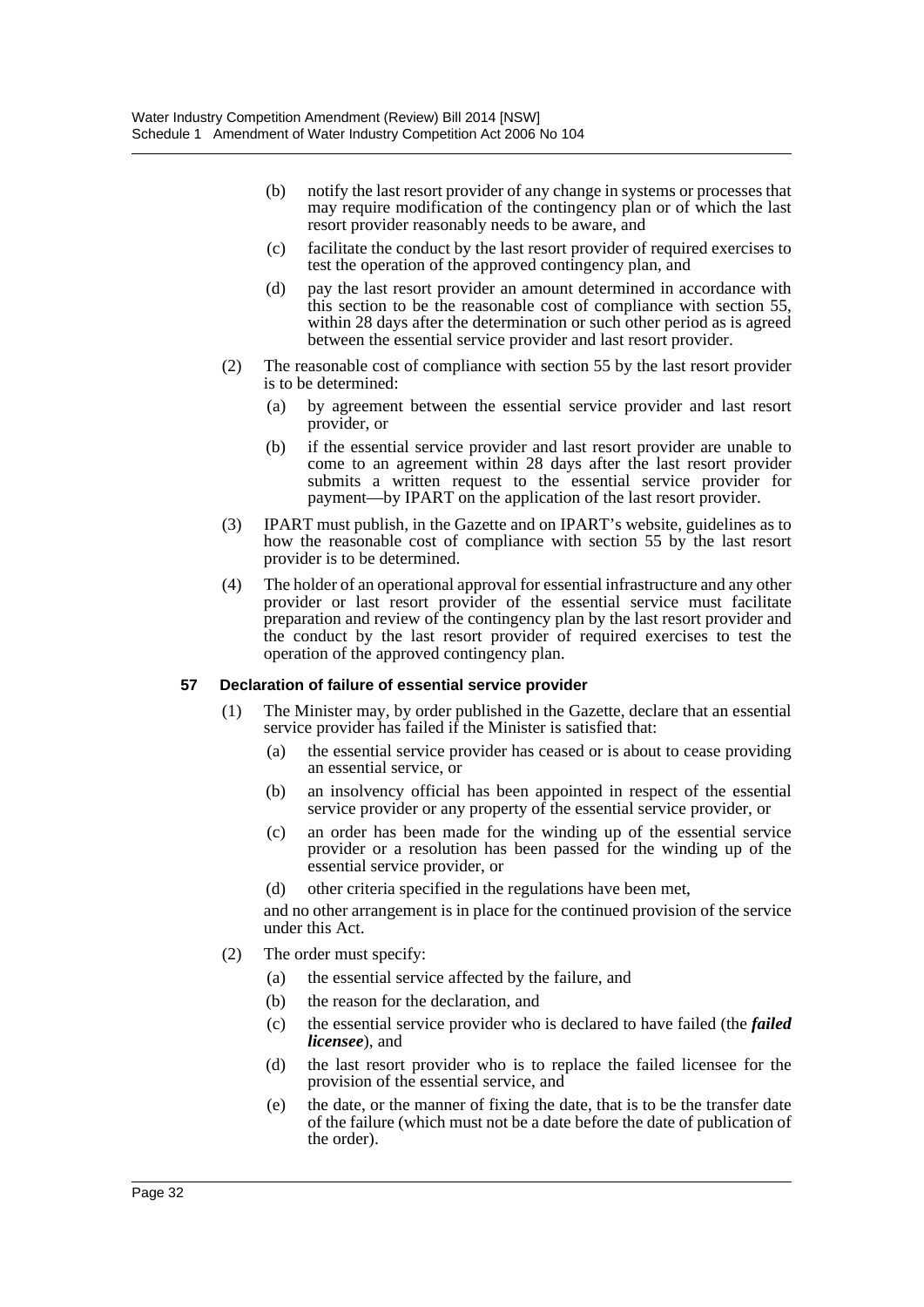- (3) A single order may relate to more than one essential service and, in that case, this Division applies separately to each essential service to which the order relates.
- (4) The Minister must ensure that a copy of the order is given to:
	- (a) the holder of the operational approval for the essential infrastructure, and
	- (b) the failed licensee, and
	- (c) the last resort provider, and
	- (d) any other provider or last resort provider of the essential service.
- (5) The Minister must cause the order to be made available on IPART's website.

#### **57A Effect of declaration of failure**

- (1) On the transfer date of a declared failure, despite any other provision of this Act:
	- (a) the licence of the failed licensee (if then in force) becomes subject to a condition prohibiting the licensee from providing the essential service under the licence, and
	- (b) if the last resort provider is a public water utility—the utility is taken to have been assigned the function of providing the essential service formerly provided by the failed licensee, and
	- (c) the last resort provider is taken to have notified IPART that the licensee is the operator or retailer of the essential service as required under Division 5 of Part 2.
- (2) If the last resort provider is a public water utility, the utility is, for the duration of a declared failure, to be regarded as the licensed operator or licensed retailer (as the case requires) of the essential service for the purposes of this Act and bound by licence conditions imposed by this Act or the regulations.
- (3) An agreement entered into between the holder of the operational approval for essential infrastructure and a person other than the last resort provider (whether before or after the declaration of a failure) is of no effect to the extent that it provides for a person other than the last resort provider to be, at any time during a declared failure:
	- (a) if the last resort provider operates the essential infrastructure—the licensed operator of the essential infrastructure, or
	- (b) if the last resort provider sells the essential service—the licensed retailer of the essential service.

#### **57B Relationship between last resort provider and holder of operational approval and others during failure**

- (1) On and from the transfer date of a declared failure, the last resort provider is to be taken to be a party (in substitution for the failed licensee) to any agreement necessary for the provision of the essential service between the failed licensee and the holder of the operational approval for the essential infrastructure, another licensee, a public water utility or any other person, as in force immediately before the transfer date, subject to the regulations and any modifications agreed between the parties.
- (2) If the last resort provider proposes a modification to such an agreement on the basis that the modification is reasonably necessary for the efficient provision of the essential service by the provider (including a modification relating to a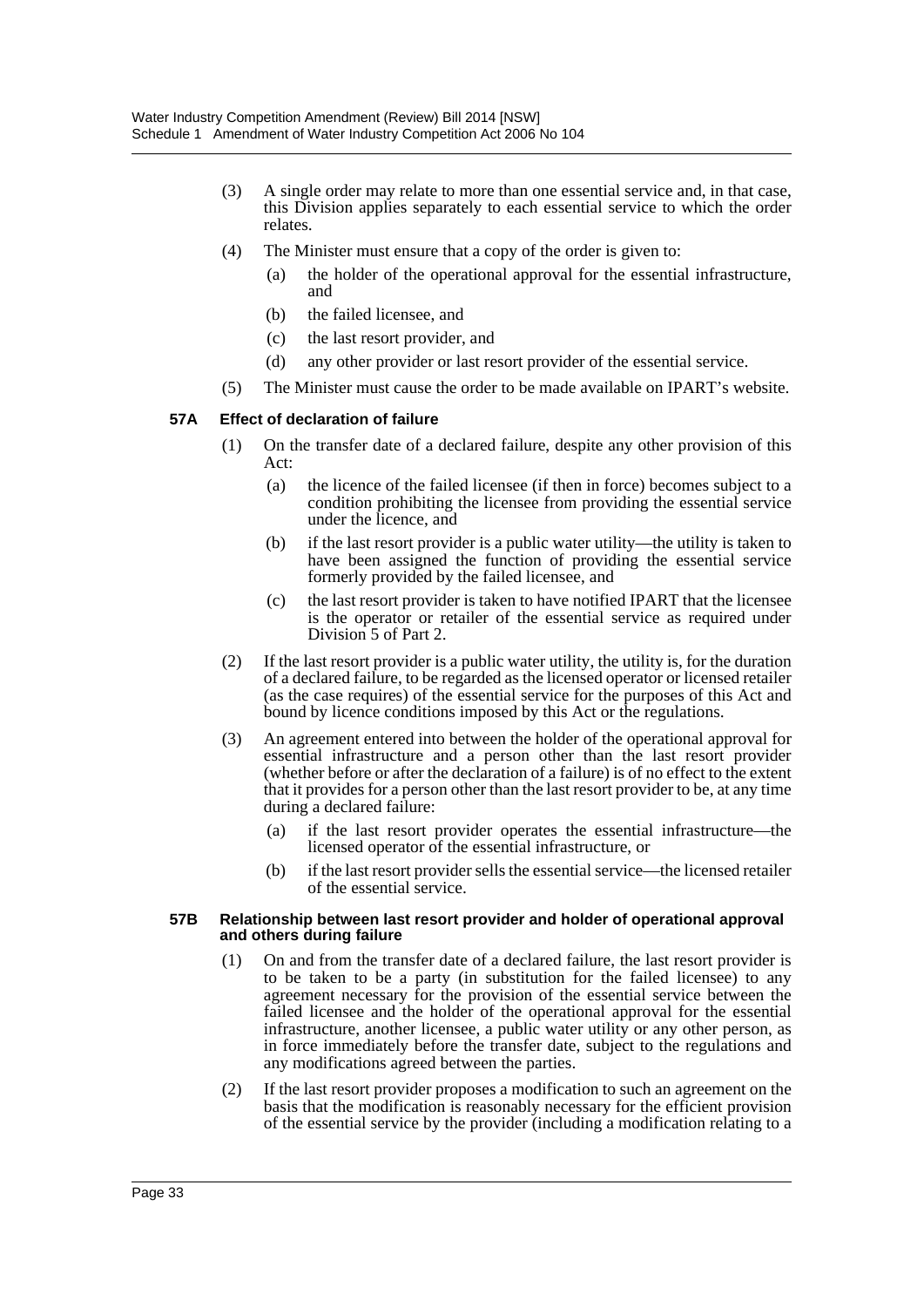payment to be made by the provider), the other party to the agreement must not unreasonably withhold agreement to the modification.

(3) A dispute between the last resort provider and another person as to the application of subsection (1) or subsection (2) is subject to arbitration under the *Commercial Arbitration Act 2010*.

#### **57C Relationship between last resort provider and category A scheme customers during failure**

- (1) This section applies to a last resort provider that, following the declaration of a failure:
	- (a) operates essential infrastructure that connects a category A scheme to a customer's land, or
	- (b) is a retailer of the essential service.
- (2) On the transfer date of a declared failure, each person who was a customer of the failed licensee for the essential service immediately before the transfer date ceases to be a customer of the failed licensee and becomes a customer of the last resort provider of the essential service (a *transferred customer*).
- (3) Rights and obligations that have accrued under a contract between the failed licensee and a transferred customer before the transfer date are not affected and no early termination charge becomes payable.
- (4) Division 1AA applies to transferred and new customers of a last resort provider subject to the following modifications:
	- (a) a reference to terms and conditions set out in the regulations is to be read as a reference to the last resort contract conditions,
	- (b) a reference to standard contract charges is to be read as a reference to the last resort contract charges,
	- (c) the last resort contract charges may not be increased as contemplated by that Division.

**Note.** The last resort contract charges may, in certain circumstances, be increased under a cost recovery scheme.

- (5) This section applies to a last resort provider that is a public water utility despite any provision of the utility's Act and despite the *Independent Pricing and Regulatory Tribunal Act 1992*.
- (6) In this section:

*last resort contract charges* means a transfer fee not exceeding an amount determined by the Minister on the recommendation of IPART, and:

- (a) the standard contract charges (within the meaning of Division 1AA) of the failed licensee, or
- (b) if, in the case of a last resort provider that is a public water utility, the standard contract charges of the utility as identified in the contingency plan are greater than the standard contract charges of the failed licensee—the standard contract charges of the utility as identified in the contingency plan.

**Note.** For certain public water utilities, the standard contract charges of the utility are subject to a maximum price determined by IPART, which may be varied from time to time.

#### *last resort contract conditions* means:

(a) the terms and conditions that would have applied if the service were provided by the failed licensee, or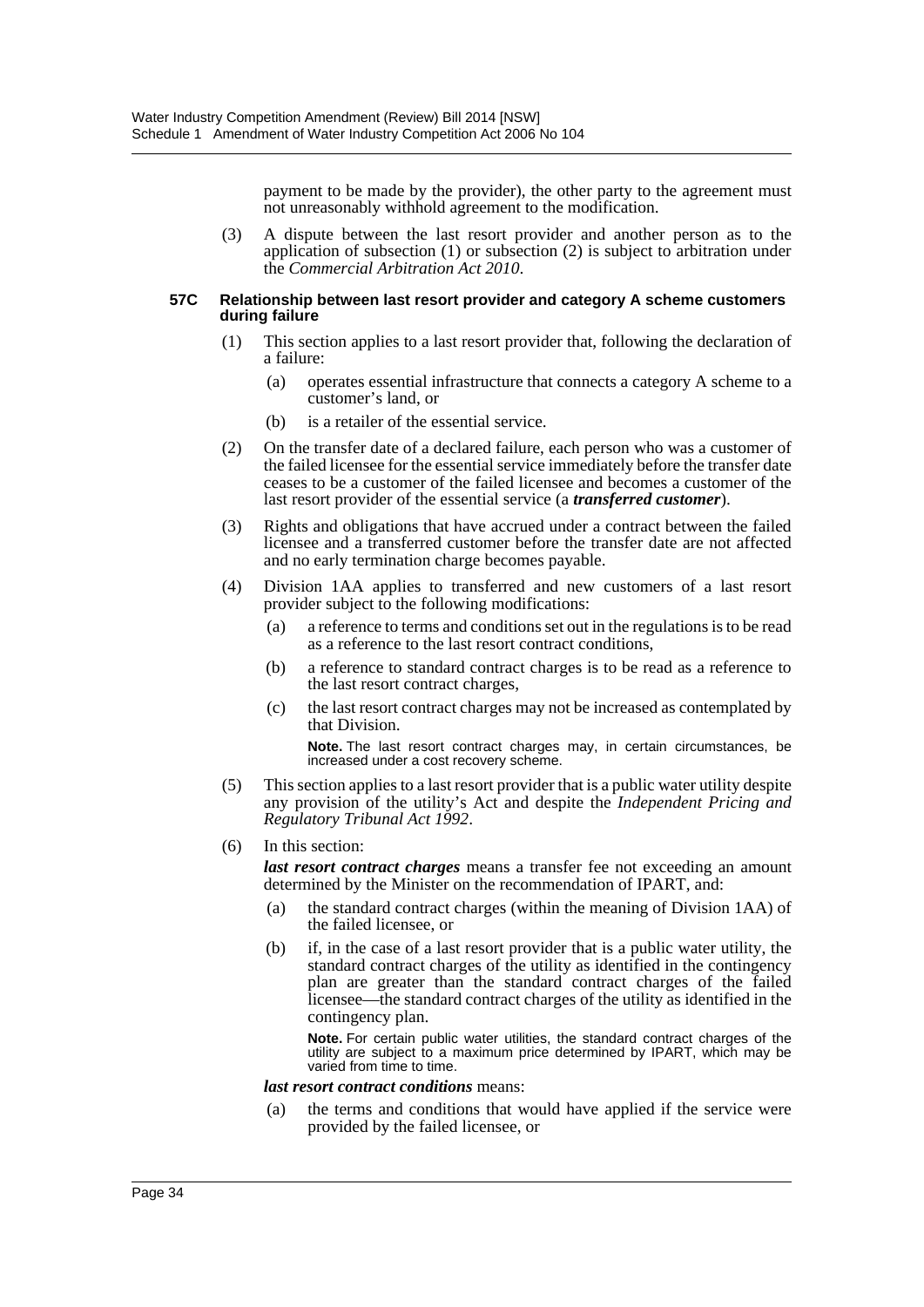(b) if, in the case of a last resort provider that is a public water utility, the contingency plan identifies terms and conditions as standard contract conditions of the utility—the standard contract conditions of the utility as identified in the contingency plan.

#### **57D Provision of essential service by last resort provider**

- (1) The last resort provider must, for the duration of a declared failure, provide the essential service as contemplated by the contingency plan and, for that purpose, may have access to infrastructure and customer data systems and other property as reasonably required.
- (2) During a declared failure, the failed licensee, the holder of the operational approval for the essential infrastructure and any other provider or last resort provider of the essential service must:
	- (a) facilitate the provision of the essential service by the last resort provider, and
	- (b) take action as required by the approved contingency plan or the regulations, and
	- (c) comply with reasonable directions given by the last resort provider in providing the essential service.
- (3) A person must not obstruct the last resort provider's access to property, or the provision of the essential service by the last resort provider, during a declared failure.

Maximum penalty:

- (a) in the case of a corporation—\$250,000, or
- (b) in the case of an individual—\$50,000.

#### **57E Obligation of holder of operational approval to endeavour to resolve failure**

It is a condition of an operational approval for essential infrastructure that, in the event of a declared failure, the holder of the approval must take all reasonable steps to resolve the failure as quickly as possible, including by:

- (a) entering into a suitable agreement with a person to take the place of the last resort provider, or
- (b) obtaining a licence with a view to taking the place of the last resort provider, or
- (c) seeking to sell the infrastructure and transfer the operational approval to the last resort provider or to a person who could take the place of the last resort provider or who has made a suitable agreement with a person who could take the place of the last resort provider.

#### **57F Review of failure by IPART**

- (1) IPART must, at least once in each 6 months, review a declared failure with a view to making recommendations to the Minister about how the failure may be resolved as quickly as possible.
- (2) In conducting a review, IPART must consider:
	- (a) whether there has been an adequate opportunity for the holder of the operational approval to resolve the failure, and
	- (b) whether there is a reasonable likelihood of a licensee replacing the last resort provider for the continued provision of the essential service under this Act, and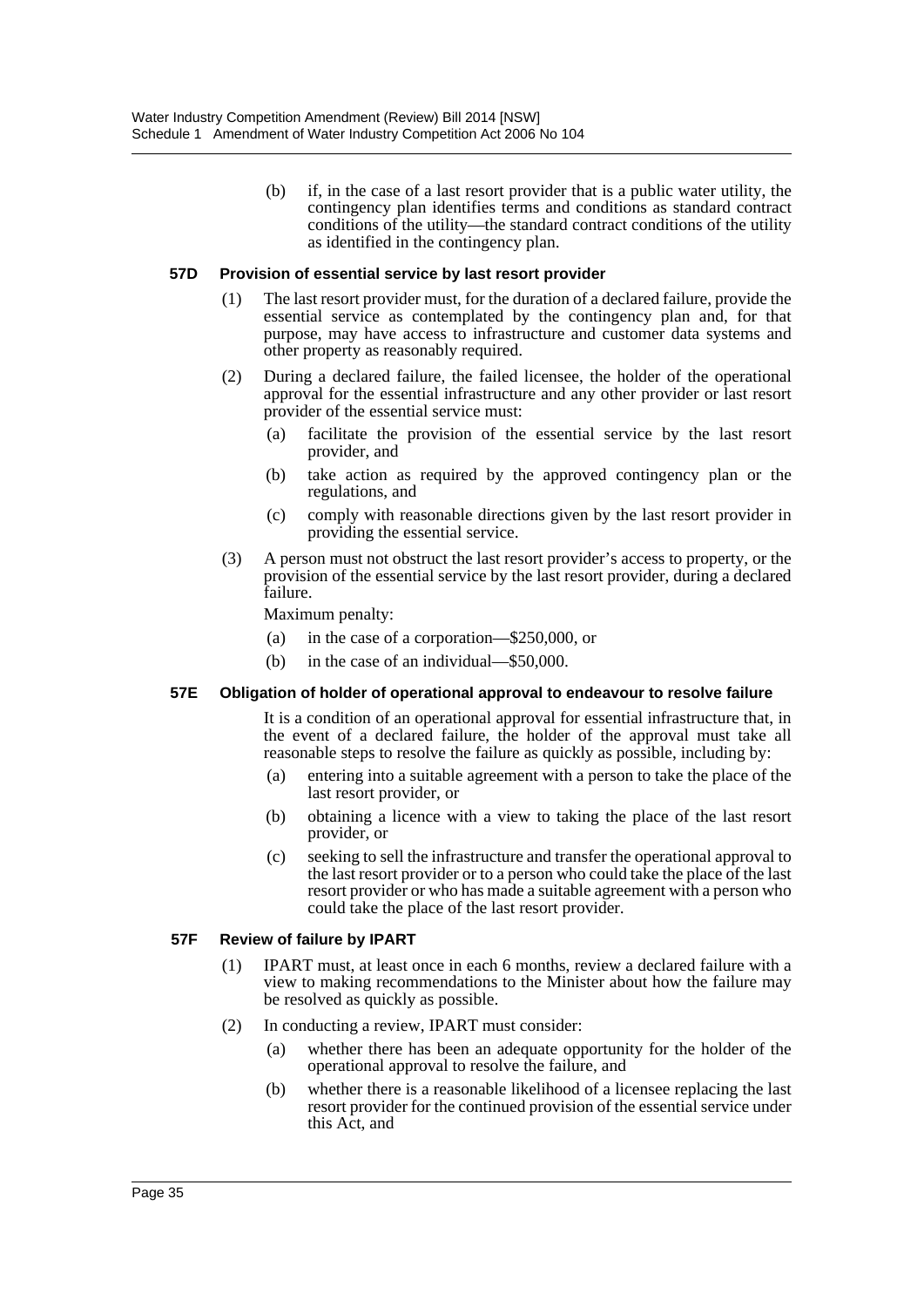- (c) whether it is practicable to resolve the failure by connection of affected premises to alternative infrastructure, and
- (d) whether the failure should be resolved by a public water utility providing a service under the utility's Act to replace the provision of the essential service under this Act.
- (3) In conducting a review, IPART must invite submissions from:
	- (a) the holder of the operational approval for the essential infrastructure, and
	- (b) the last resort provider, and
	- (c) the failed licensee, and
	- (d) any other provider or last resort provider of the essential service.
- (4) IPART must provide a report on a review to the Minister including recommendations as to the resolution of the failure.
- (5) The Minister must consider, but is not bound to accept, IPART's report and recommendations and may seek further advice from IPART on the resolution of the failure.

#### **57G Resolution of failure by acquisition by public water utility**

- (1) If the Minister is satisfied that a declared failure should be resolved by a public water utility providing a water or sewerage service under the utility's Act to replace the provision of the essential service under this Act on a permanent basis, the Minister may, by order published in the Gazette, declare that this section applies to the declared failure.
- (2) If this section is declared to apply:
	- (a) any statutory power of the utility to acquire land by negotiation or compulsorily is to be read as extending to a power to acquire essential infrastructure and land for the purposes of the declaration, and
	- (b) the statutory power to acquire land and the *Land Acquisition (Just Terms Compensation) Act 1991* are to be read subject to the modification that a reference to land includes a reference to essential infrastructure and subject to other modifications prescribed by the regulations.

#### **57H Declaration of end of failure**

- (1) The Minister may, by order published in the Gazette, declare the end of the failure if:
	- (a) arrangements are in place for the essential service subject to a declared failure to be provided by another licensee in place of the last resort provider, or
	- (b) the essential service subject to a declared failure is no longer to be provided under this Act, or
	- (c) the Minister is satisfied that the failure has otherwise been resolved or is about to otherwise be resolved.
- (2) The order must specify:
	- (a) the essential service for which the failure is at an end, and
	- (b) if the service is to continue to be provided under this Act:
		- (i) the last resort provider who is to be replaced, and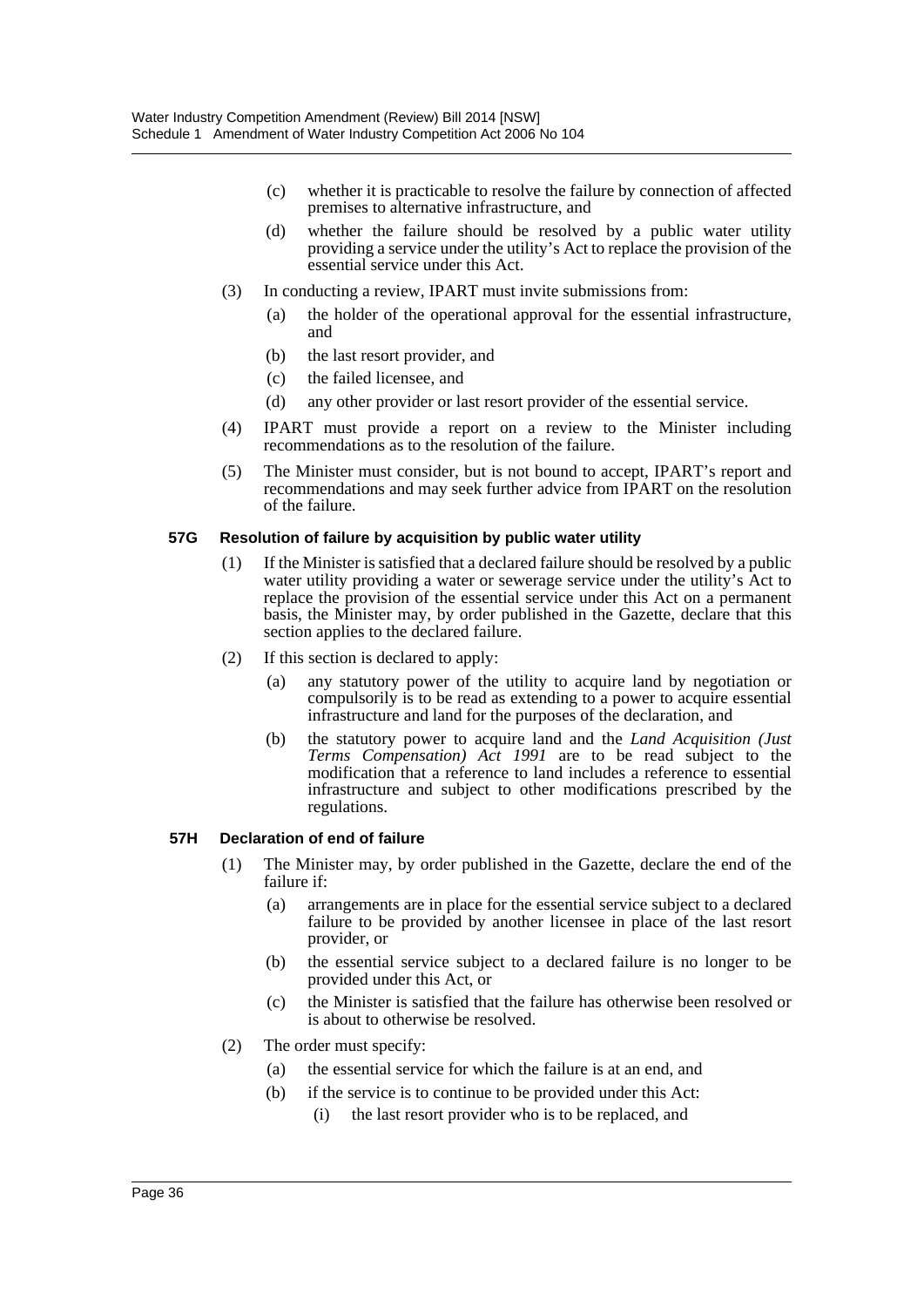- (ii) the licensee who is to replace the last resort provider (the *new licensee*), and
- (c) if the service is to be replaced by a service provided under a public water utility's Act—the replacement service and the public water utility that is to provide it, and
- (d) the date, or the manner of fixing the date, that is to be the end date of the failure (which must not be a date before the date of publication of the order).
- (3) A single order may relate to more than one essential service and, in that case, this Division applies separately to each essential service to which the order relates.
- (4) The end date must not be earlier than 6 months after the transfer date unless the last resort provider consents to an earlier end date.
- (5) In fixing the end date, the Minister must consider the extent to which the last resort provider has been able, or is expected to be able, to recover its costs and expenses from the failed licensee, the holder of the operational approval for the essential infrastructure, customers of the essential service or otherwise.
- (6) The Minister must ensure that a copy of the declaration is given to:
	- (a) the holder of the operational approval for the essential infrastructure, and
	- (b) the last resort provider, and
	- (c) the new licensee, and
	- (d) the failed licensee, and
	- (e) any other provider or last resort provider of the essential service.
- (7) The Minister must cause the order to be made available on IPART's website.

### **57I Effect of end of failure**

- (1) On the end date of a declared failure:
	- (a) if the last resort provider is a public water utility—the utility ceases to have the function of providing the essential service under this Act, and
	- (b) if the last resort provider is a licensee—the licensee is taken to have notified IPART that the licensee has ceased to provide the essential service as required under Division 5 of Part 2, and
	- (c) if the essential service is to continue to be provided under this Act:
		- (i) in circumstances in which section 57C applied to the last resort provider:
			- (A) each person who was a customer of the last resort provider for the essential service immediately before the end date ceases to be a customer of the last resort provider and becomes a customer of the new licensee for the essential service, and
			- (B) the contract for the essential service ceases to be implied with the last resort provider under Division 1AA as modified by this Division and is implied with the new licensee under Division 1AA, and
			- (C) any modifications of the implied contract expressly agreed between the last resort provider and a customer continue to apply as if they had been agreed under Division 1AA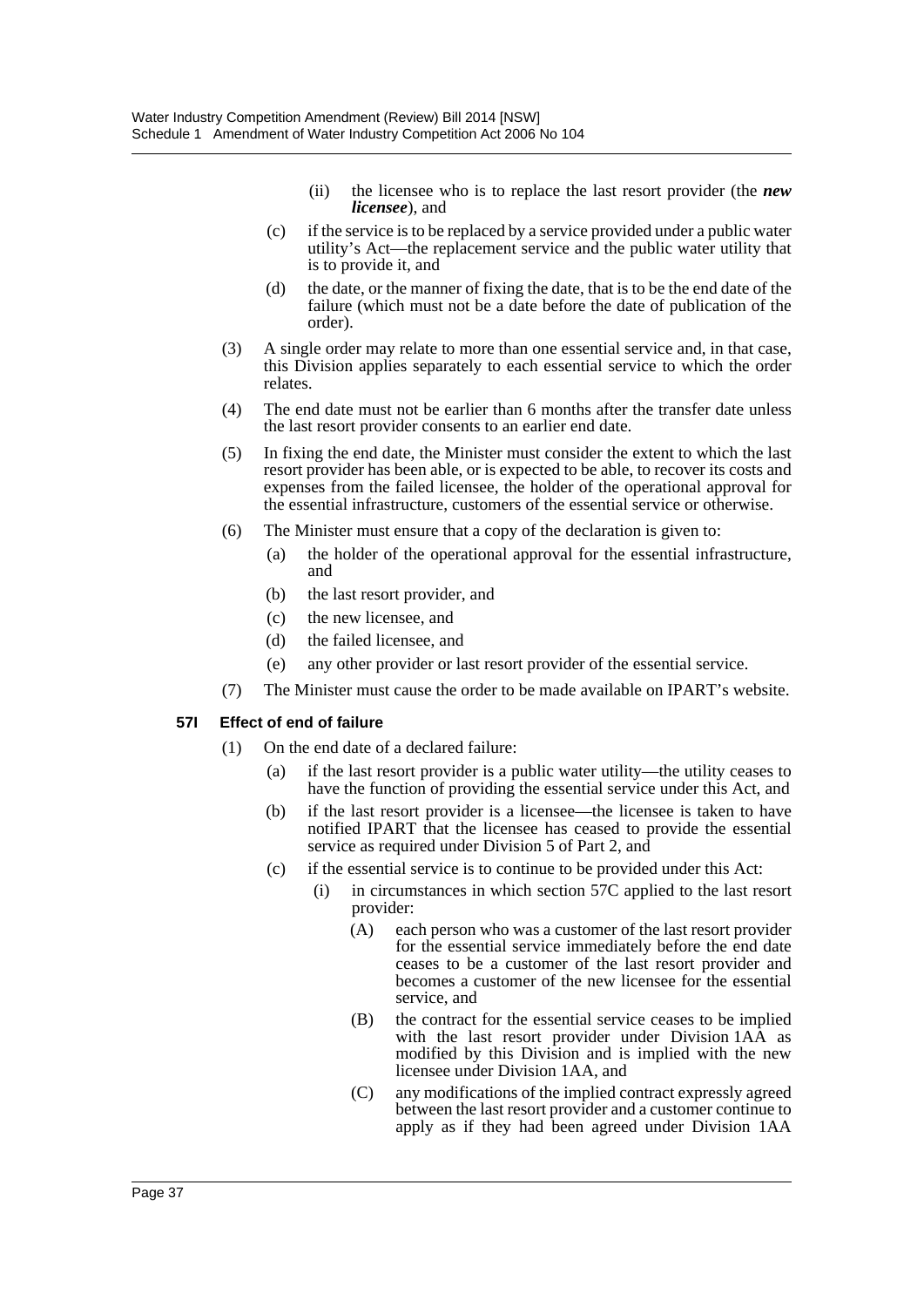between the new licensee and the customer, subject to further modification by express agreement under that Division, and

- (ii) the new licensee is taken to be a party (in substitution for the last resort provider) to any agreement necessary for the provision of the essential service between the last resort provider and the holder of the operational approval for the essential infrastructure, another licensee, a public water utility or any other person, as in force immediately before the end date, subject to any modifications agreed between the parties, and
- (d) if the essential service is to be replaced by a service provided under a public water utility's Act and section  $57C$  applied to the last resort provider:
	- (i) each person who was a customer of the last resort provider for the essential service immediately before the end date ceases to be a customer of the last resort provider under this Act and becomes a customer of the public water utility for the replacement service under the utility's Act, and
	- (ii) the contract for the service ceases to be implied under Division 1AA as modified by this Division and is instead implied under the public water utility's Act, and
	- (iii) any modifications of the implied contract expressly agreed between the last resort provider and a customer continue to apply as if they had been agreed under the public water utility's Act, subject to further modification by express agreement under that Act.
- (2) Rights and obligations that have accrued under a contract between the last resort provider and a customer before the end date are not affected and no early termination charge becomes payable.
- (3) The last resort provider, the holder of the operational approval for the essential infrastructure and any other provider or last resort provider of the essential service must:
	- (a) facilitate the provision of the essential service by the new licensee or the provision of the service to replace the essential service by a public water utility, and
	- (b) take action as required by the approved contingency plan or the regulations.

### **57J Immunity from liability for last resort provider**

- (1) A last resort provider assumes no financial or other liability of a failed licensee that accrued before the transfer date.
- (2) A last resort provider is not liable for loss, damage or injury arising from:
	- (a) an act or omission of the failed licensee, or
	- (b) the condition of the essential infrastructure,

except to the extent to which the loss, damage or injury arises as a consequence of the negligence of the last resort provider.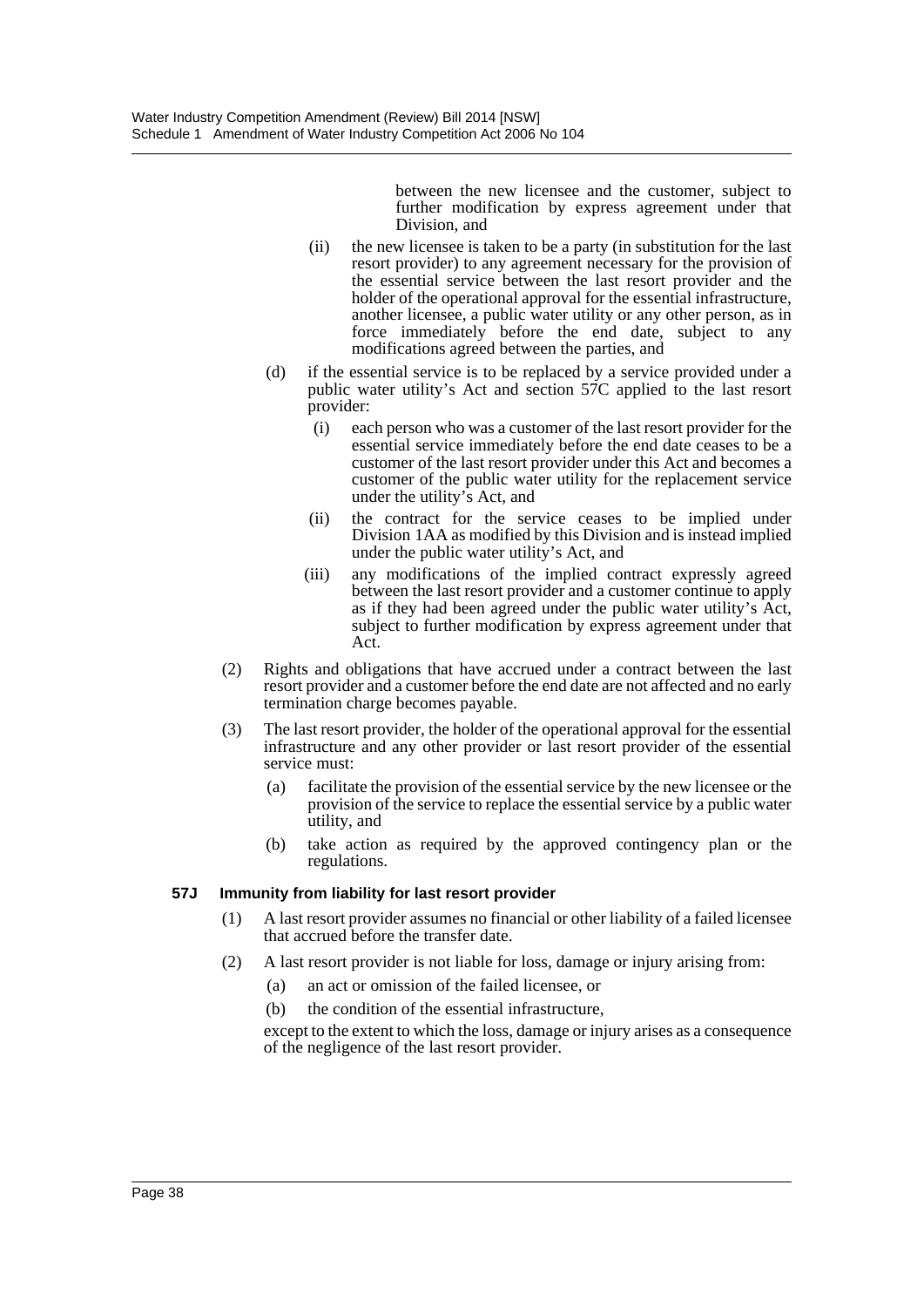#### **57K Confidentiality requirement**

A last resort provider or new licensee must not use or disclose any confidential or commercially sensitive information obtained under this Division other than for the purpose for which it is given unless:

- (a) the use or disclosure is authorised by the person to whom the information belongs, or
- (b) the last resort provider or new licensee is required by law to disclose the information.

#### **57L Cost recovery scheme**

- (1) In the event of a declared failure, the Minister may, on the application of the last resort provider and subject to the regulations:
	- (a) cause IPART to assess the reasonable costs and expenses of the last resort provider arising from:
		- (i) dealing with or remedying an act or omission of the failed licensee or the condition of the essential infrastructure, or
		- (ii) providing the essential service as a last resort provider,

as known or reasonably able to be estimated at the date of the application, and

- (b) provide, by order published in the Gazette, for a cost recovery scheme as set out in this section or as otherwise prescribed by the regulations.
- (2) More than one application may be made under this section and a cost recovery scheme may be provided for progressively during and after the declared failure.
- (3) Subject to the regulations, a cost recovery scheme may provide as follows:
	- (a) for the recovery of the whole or a part of the amount assessed from the failed licensee,
	- (b) for the recovery of the whole or a part of the amount assessed from the holder of the operational approval for the essential infrastructure,
	- (c) in circumstances in which it is unlikely that the whole of the amount assessed can be recovered from the failed licensee or holder of the operational approval:
		- (i) for the recovery of a portion of the amount assessed from customers of the last resort provider for the essential service through an increase in last resort contract charges approved by IPART,
		- (ii) for the recovery of any outstanding amount through an industry contribution scheme.
- (4) If a cost recovery scheme provides for the recovery of an amount from the failed licensee or the holder of the operational approval for essential infrastructure, the amount may be recovered in a court of competent jurisdiction as a debt owed to the last resort provider by the failed licensee or the holder of the operational approval for the infrastructure or jointly and severally from the failed licensee and holder, according to the terms of the scheme.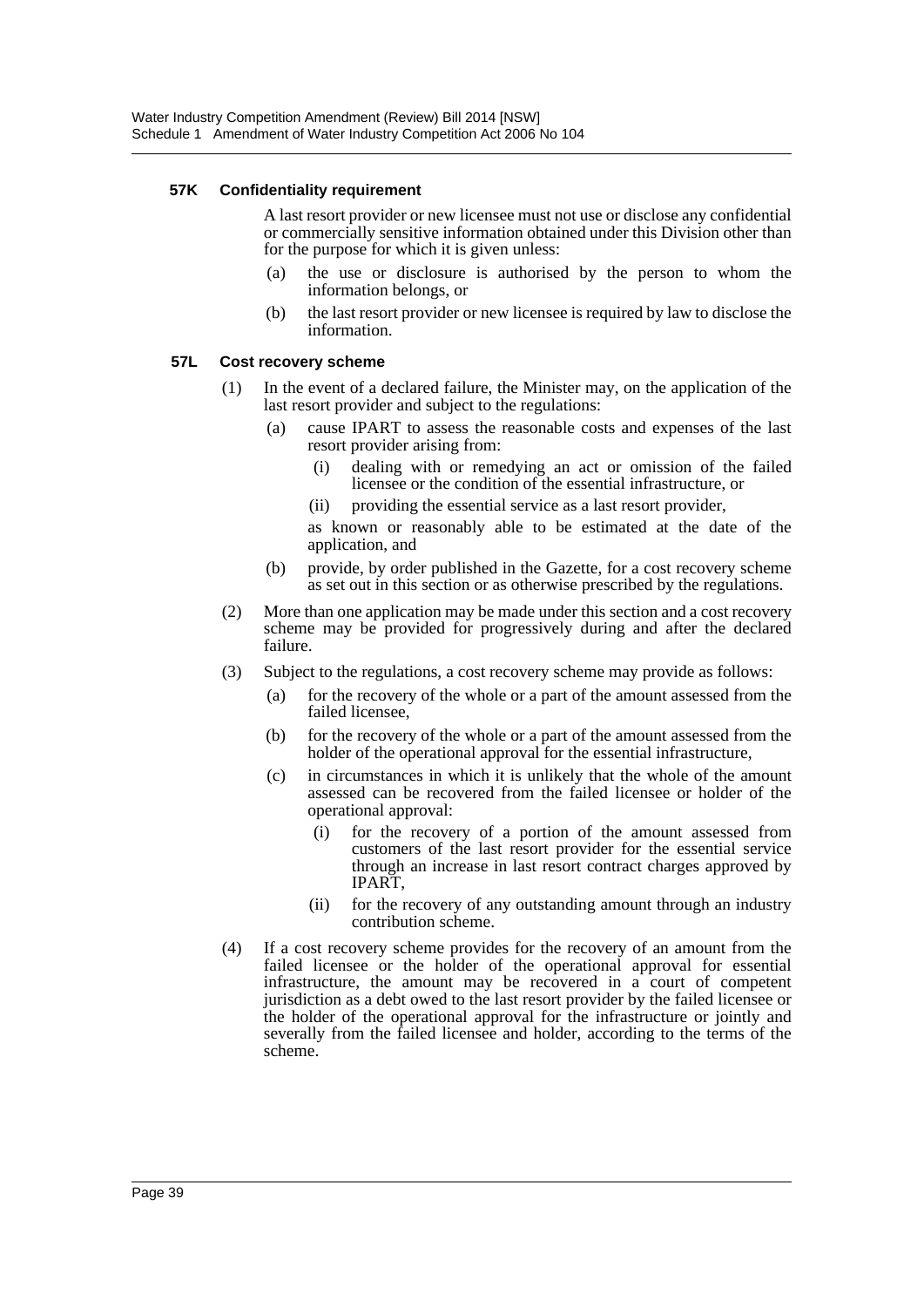- (5) If a cost recovery scheme provides for the recovery of an amount from customers:
	- (a) IPART may, on application of the last resort provider and subject to the regulations, approve a specified increase in last resort contract charges from a specified date, and
	- (b) the last resort provider must ensure that the increased last resort contract charges are published on its website in a manner conspicuous to customers, and
	- (c) this section applies despite Division 1AA and, in the case of a last resort provider that is a public water utility, despite any provision of the utility's Act and the *Independent Pricing and Regulatory Tribunal Act 1992*.
- (6) If a cost recovery scheme provides for an industry contribution scheme, the following provisions apply, subject to the regulations:
	- (a) the scheme may provide for the Minister to require, as the Minister considers just and reasonable in the circumstances, contributions to be made to IPART (for payment to the last resort provider) by a licensee, the holder of an operational approval or a public water utility,
	- (b) the Minister must:
		- (i) give written notice of the proposed scheme to each proposed contributor specifying how the contributors have been selected and the amount of the contributions calculated, and
		- (ii) allow the proposed contributors at least 28 days within which to make submissions to the Minister about the proposed scheme,
	- (c) contributions are to be imposed by written notice to the contributor,
	- (d) if IPART determines a maximum price for a water or sewerage service provided by a public water utility required to make a contribution—the requirement to make the contribution is to be treated for the purposes of section 16A of the *Independent Pricing and Regulatory Tribunal Act 1992* as a requirement with which the utility must comply in providing the service.
- (7) In this section:

*last resort contract charges* has the same meaning as in section 57C.

### **57M Enforcement**

- (1) A public water utility is under a statutory duty to comply with requirements imposed on it under this Division.
- (2) It is a condition of a licence that the licensee must comply with requirements imposed on it under this Division.
- (3) It is a condition of an operational approval that the holder must comply with requirements imposed on it under this Division.

#### **57N Revocation of determination of essential infrastructure**

(1) IPART may, on application by an essential service provider or last resort provider or on its own initiative, revoke the determination of water industry infrastructure as essential infrastructure if satisfied that the determination would not now be made.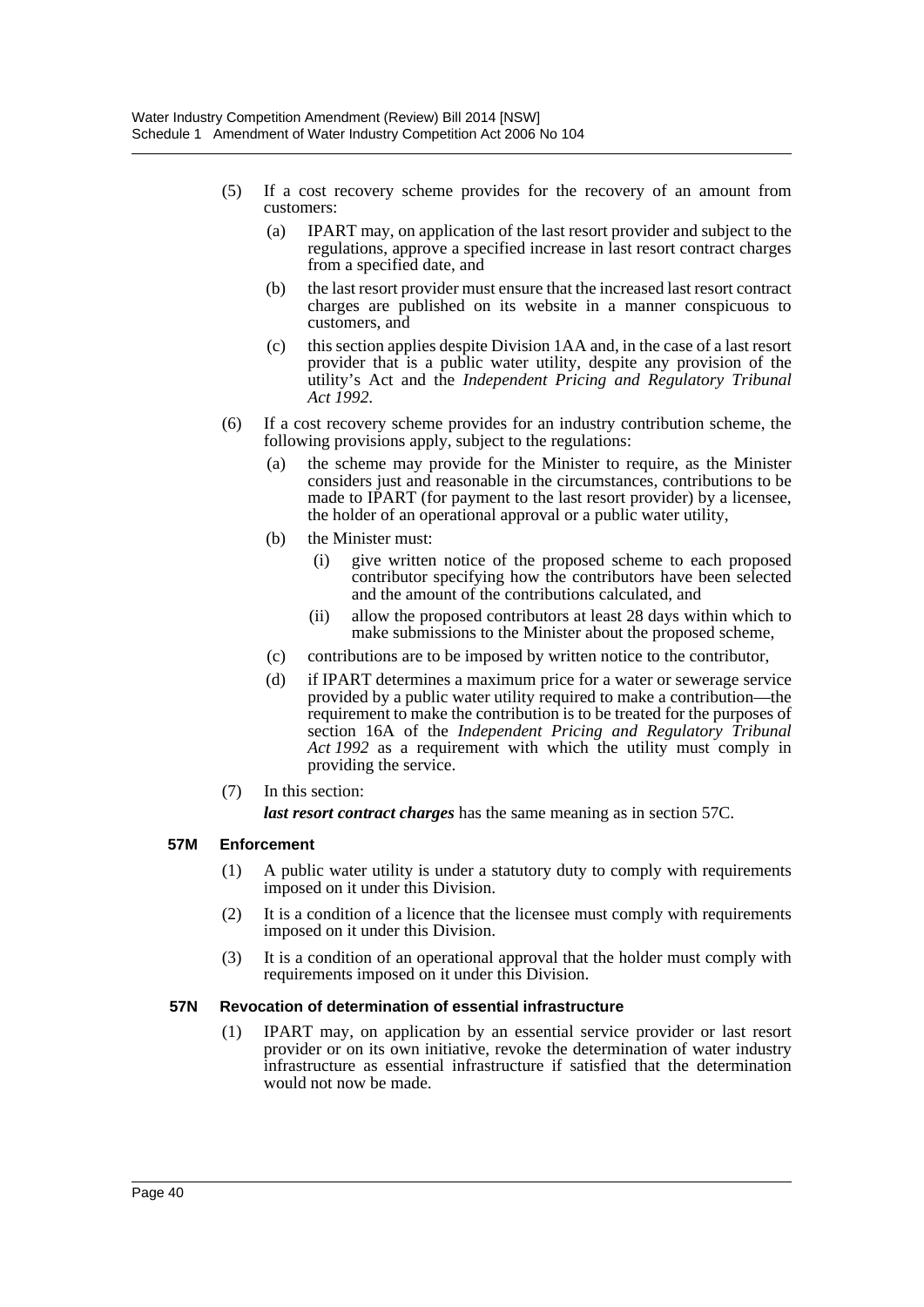- (2) On receiving an application for revocation of a determination, IPART must invite submissions on the application from each provider or last resort provider of the essential service other than the applicant.
- (3) An invitation to make submissions on an application must allow at least 28 days for submissions to be made and must be accompanied by a copy of the application or set out how a copy of the application may be obtained.
- (4) If IPART proposes to refuse an application or to revoke the determination on its own initiative, IPART must:
	- (a) give written notice of the proposed refusal to each provider or last resort provider of the essential service specifying the reasons for it, and
	- (b) allow them at least 14 days within which to make submissions to IPART about the proposed refusal.
- (5) On making a decision on an application or revoking a determination on its own initiative, IPART must cause notice of the decision to be given to the Minister and each provider or last resort provider of the essential service and publish the decision on IPART's website.
- (6) If IPART revokes the determination, the designation of a last resort provider for the former essential infrastructure is of no further effect.
- (7) In this section, a reference to an essential service provider is to be read as including a reference to the holder of the operational approval for the essential infrastructure.

#### **57O Applications**

- (1) An application under this Division:
	- (a) must be made in the manner and form approved by the Minister, and
	- (b) must comply with requirements set out in the regulations, and
	- (c) must be accompanied by the fee determined by the Minister, and
	- (d) must be lodged at the office of IPART.
- (2) The Minister or IPART may, by written notice to an applicant, require the applicant:
	- (a) to give the Minister or IPART additional information reasonably required to decide the application, or
	- (b) to have information in the application or additional information verified in a specified manner.

#### **57P Obligations and rights of insolvency official**

- (1) If an insolvency official has been appointed in respect of an essential service provider or holder of an operational approval for essential infrastructure, or any property of the essential service provider or holder, the following provisions apply:
	- (a) the insolvency official must take all reasonable steps to facilitate compliance with the conditions of the operational approval for the essential infrastructure and continuity of the provision of the essential service,
	- (b) a document required to be given to the provider or holder under this Division must also be given to the insolvency official,
	- (c) an invitation to make submissions extended to the provider or holder under this Division must also be extended to the insolvency official,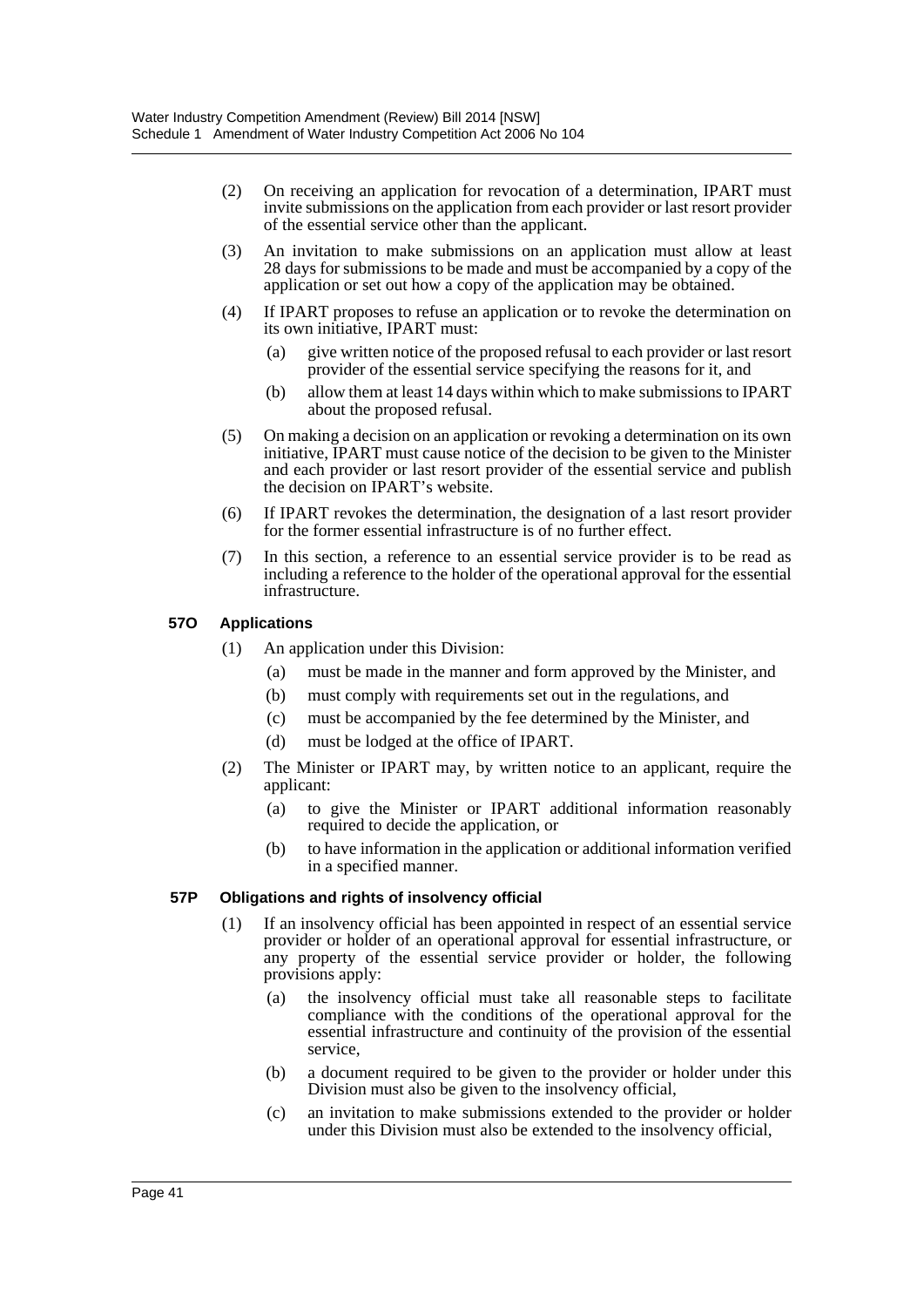- (d) any requirements imposed under this Division on the provider or holder are, subject to necessary modifications, also imposed on the insolvency official, and, in particular, during a declared failure the insolvency official must:
	- (i) facilitate the provision of the essential service by the last resort provider, and
	- (ii) take action as required by the approved contingency plan or the regulations, and
	- (iii) comply with reasonable directions given by the last resort provider in providing the essential service,
- (e) the insolvency official must comply with directions of the Minister designed to ensure compliance with the obligations of the insolvency official under paragraph  $(a)$  or  $(d)$ .
- (2) An insolvency official to whom directions are given under this section incurs no liability for loss, damage or injury arising out of compliance with the directions except to the extent to which the loss, damage or injury arises as a consequence of the negligence of the insolvency official.

#### **57Q Disclosure of customer information**

Nothing in the *Privacy and Personal Information Protection Act 1998* prevents the disclosure of customer information under this Division.

#### **[19] Part 6 Work relating to water industry infrastructure**

Omit each term or expression set out in Column 1 below wherever occurring in Part 6 (except in section 65 but including in the heading to Division 2).

Insert instead the term or expression set out opposite in Column 2:

| Column 1                    | Column <sub>2</sub> |
|-----------------------------|---------------------|
| licensed network operator   | WICA provider       |
| licensed network operators  | WICA providers      |
| licensed network operator's | WICA provider's     |
| The network operator        | The WICA provider   |
| the network operator        | the WICA provider   |
| the network operator's      | the WICA provider's |
| the operator                | the provider        |
| that operator               | that provider       |

### **[20] Part 6, Division 1AA**

Insert before Division 1:

# **Division 1AA Preliminary**

#### **57R Interpretation**

(1) In this Part:

*authorised agent* of an authorised WICA provider means a person appointed by the provider under section 65F.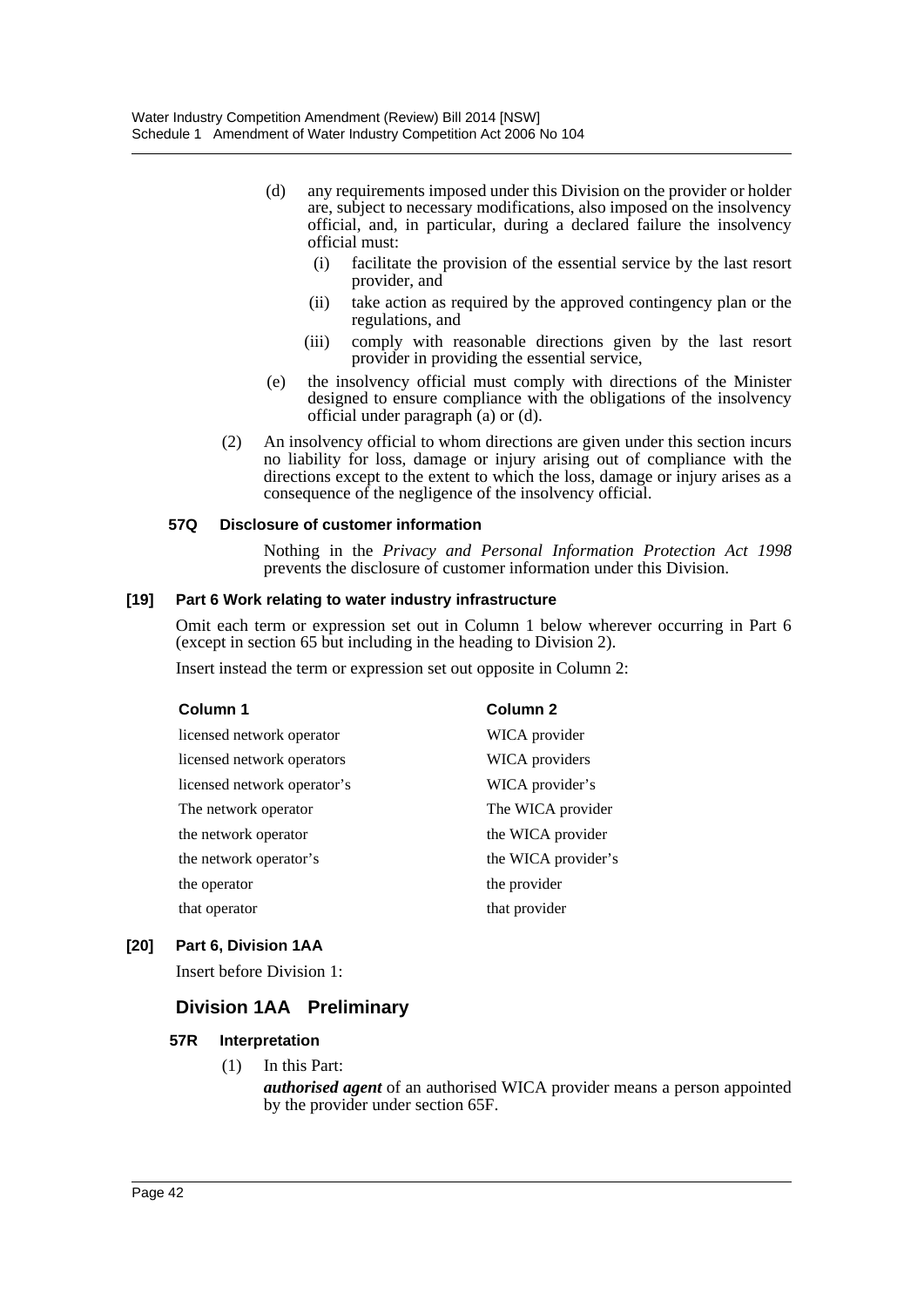#### *authorised WICA provider* means:

- (a) a WICA provider that is a prescribed authority within the meaning of section 88A of the *Conveyancing Act 1919*, or
- (b) a WICA provider declared to be an authorised WICA provider under a scheme established under section 57S.

#### *WICA provider* means:

- (a) the holder of an operational approval, or
- (b) a licensed operator, or
- (c) a person declared to be a WICA provider under a scheme established under section 57S.
- (2) A reference in this Part to a WICA provider's water industry infrastructure or water mains or sewer mains is:
	- (a) in the case of a WICA provider who is the holder of an operational approval—a reference to the water industry infrastructure or water mains or sewer mains to which the approval relates, or
	- (b) in the case of a WICA provider who is a licensed operator—a reference to the water industry infrastructure or water mains or sewer mains operated by the provider under this Act, or
	- (c) in the case of a person declared to be a WICA provider under a scheme established under section 57S—a reference to the water industry infrastructure or water mains or sewer mains in relation to which the declaration is made.

#### **57S Regulations may extend application of Part**

- (1) The regulations may:
	- (a) establish a scheme under which an owner or operator of water industry infrastructure to which Part 2 does not apply may be declared to be a WICA provider, or an authorised WICA provider, in relation to that infrastructure, and
	- (b) require IPART to maintain a register of declarations made under the scheme.
- (2) Without limiting subsection (1), the regulations may:
	- (a) establish criteria to be met for a declaration to be made, and
	- (b) apply, with or without modification, specified provisions of this Act to a person declared to be a WICA provider or authorised WICA provider as if the person were the holder of an operational approval or licence, and
	- (c) provide for the imposition, variation or revocation of conditions of the declaration, and
	- (d) provide for the suspension or cancellation of a declaration, and
	- (e) provide for reviews or appeals.

#### **[21] Section 58 Erection and placement of water industry infrastructure**

Omit "any" from section 58 (1). Insert instead "a WICA provider's".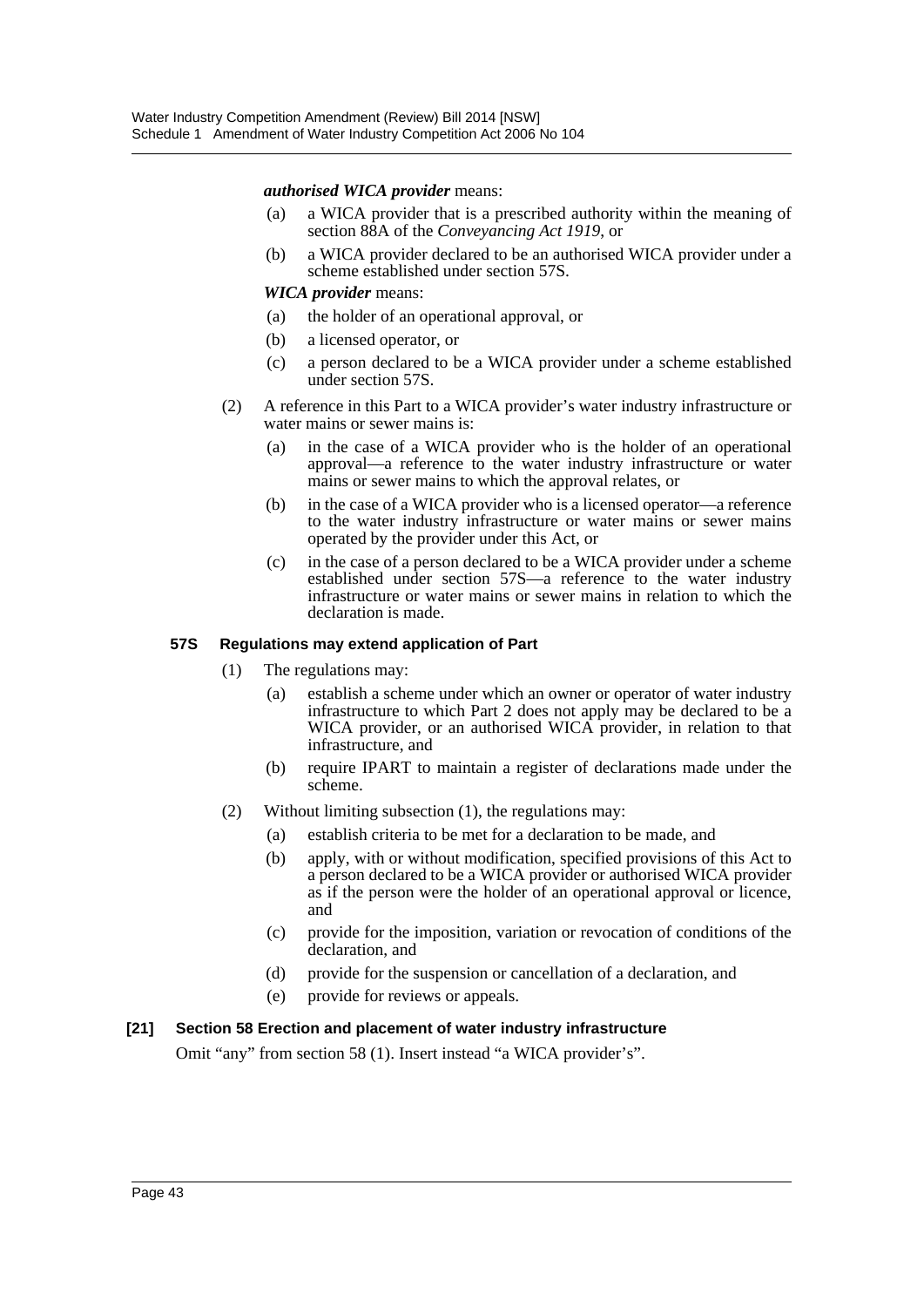#### **[22] Section 64 Ownership of water industry infrastructure**

Omit section 64 (2). Insert instead:

(2) Water industry infrastructure to which an operational approval applies is not to be taken in execution of a judgment against a person (other than a WICA provider) under a process of a court.

#### **[23] Section 65 Meter readers**

Omit the penalty provision from section 65 (4). Insert instead: Maximum penalty: \$2,000.

#### **[24] Section 65A Interpretation**

Omit the section.

#### **[25] Part 7, heading**

Omit the heading. Insert instead:

# **Part 7 Enforcement**

#### **[26] Part 7**

Omit each term or expression set out in Column 1 below wherever occurring in Part 7. Insert instead the term or expression set out opposite in Column 2:

**Column 1 Column 2**

WICA operator WICA operator's the WICA operator

| licensed network operator   |  |
|-----------------------------|--|
| licensed network operator's |  |
| the network operator        |  |

### **[27] Part 7, Division 1AA**

Insert before Division 1:

### **Division 1AA Preliminary**

### **65J Interpretation**

- (1) In this Part:
	- *WICA operator* means:
	- (a) a licensed operator, or
	- (b) an operator of water industry infrastructure declared to be a WICA provider under a scheme established under section 57S.
- (2) A reference in this Part to a WICA operator's water industry infrastructure, water main, sewer main or stormwater drain is:
	- (a) in the case of a WICA operator who is a licensed operator—a reference to the water industry infrastructure, water main, sewer main or stormwater drain operated by the licensee under this Act, or
	- (b) in the case of an operator of water industry infrastructure declared to be a WICA provider under a scheme established under section 57S—a reference to the water industry infrastructure, water main, sewer main or stormwater drain in relation to which the declaration is made.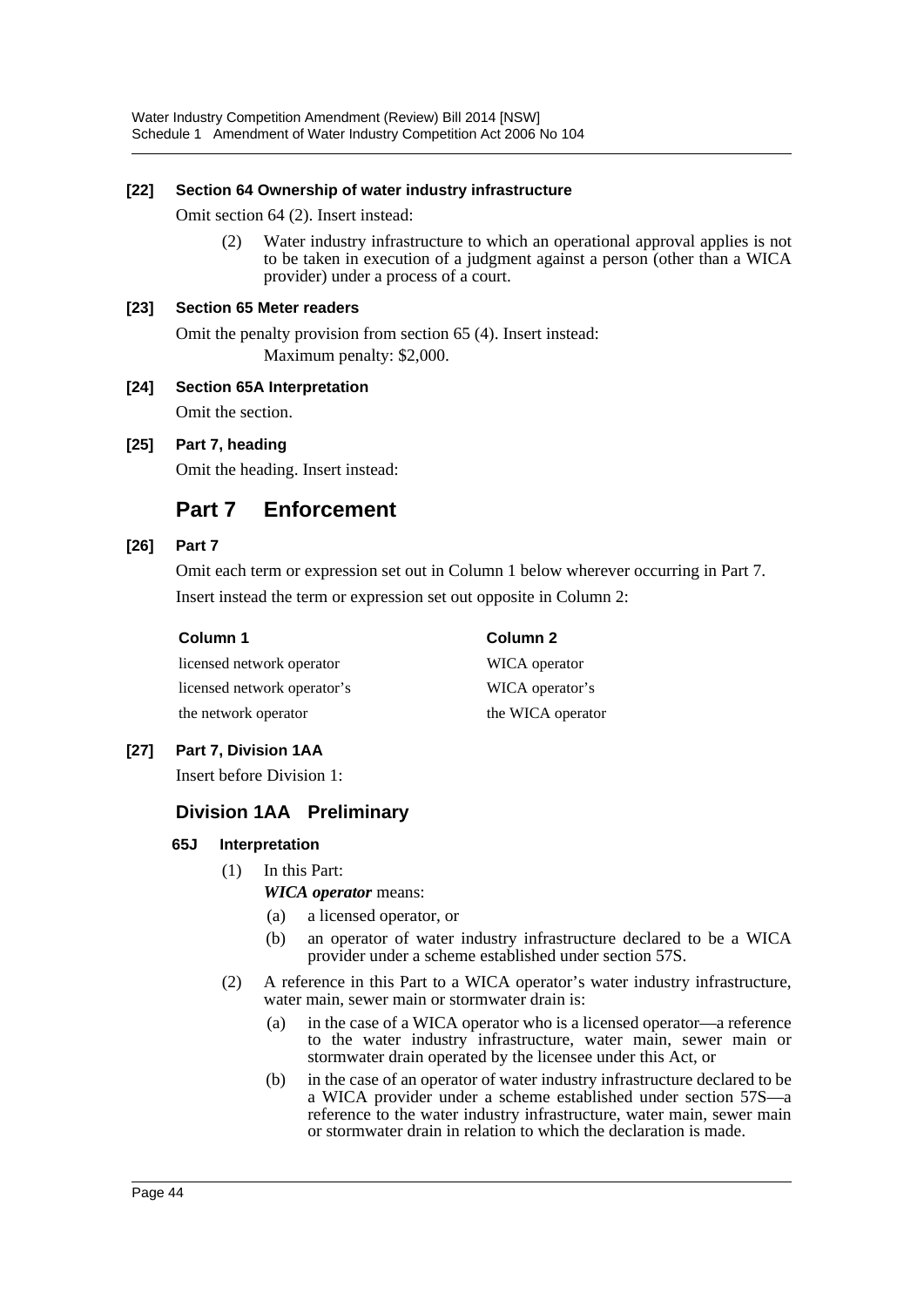#### **[28] Section 66 Exposure of underground pipes**

Omit the penalty provision. Insert instead:

- Maximum penalty:
- (a) in the case of a corporation—\$20,000, or
- (b) in the case of an individual—\$4,000.

#### **[29] Sections 67–70**

Omit the penalty provision wherever occurring. Insert instead:

Maximum penalty:

- (a) in the case of a corporation—\$250,000, or
- (b) in the case of an individual—\$50,000.

#### **[30] Section 71 Offence to discharge into drains and sewers**

Omit "a licensed retail supplier".

Insert instead ", if the stormwater drain or sewer main is part of a category A scheme to which Part 2 applies, the licensed retailer of the sewerage service".

### **[31] Section 71**

Omit the penalty provision and the note. Insert instead:

Maximum penalty:

- (a) in the case of a corporation—\$250,000, or
- (b) in the case of an individual—\$50,000.

### **[32] Section 72 Unauthorised use of water**

Omit "a licensed retail supplier".

Insert instead ", if the water infrastructure is part of a category A scheme to which Part 2 applies, the licensed retailer of the water service".

#### **[33] Section 72**

Omit the penalty provision. Insert instead:

Maximum penalty:

- (a) in the case of a corporation—\$250,000, or
- (b) in the case of an individual—\$50,000.

#### **[34] Section 73 Unlicensed plumbing and drainage works**

Omit the penalty provision from section 73 (1). Insert instead:

- Maximum penalty:
- (a) in the case of a corporation—\$250,000, or
- (b) in the case of an individual—\$50,000.

#### **[35] Section 74 Inspectors**

Omit ", or a contravention of the conditions of a licence, has been committed" from section 74 (3).

Insert instead "has been, is being or is about to be committed or whether there is a risk to public health or safety that may give rise to public health and safety directions".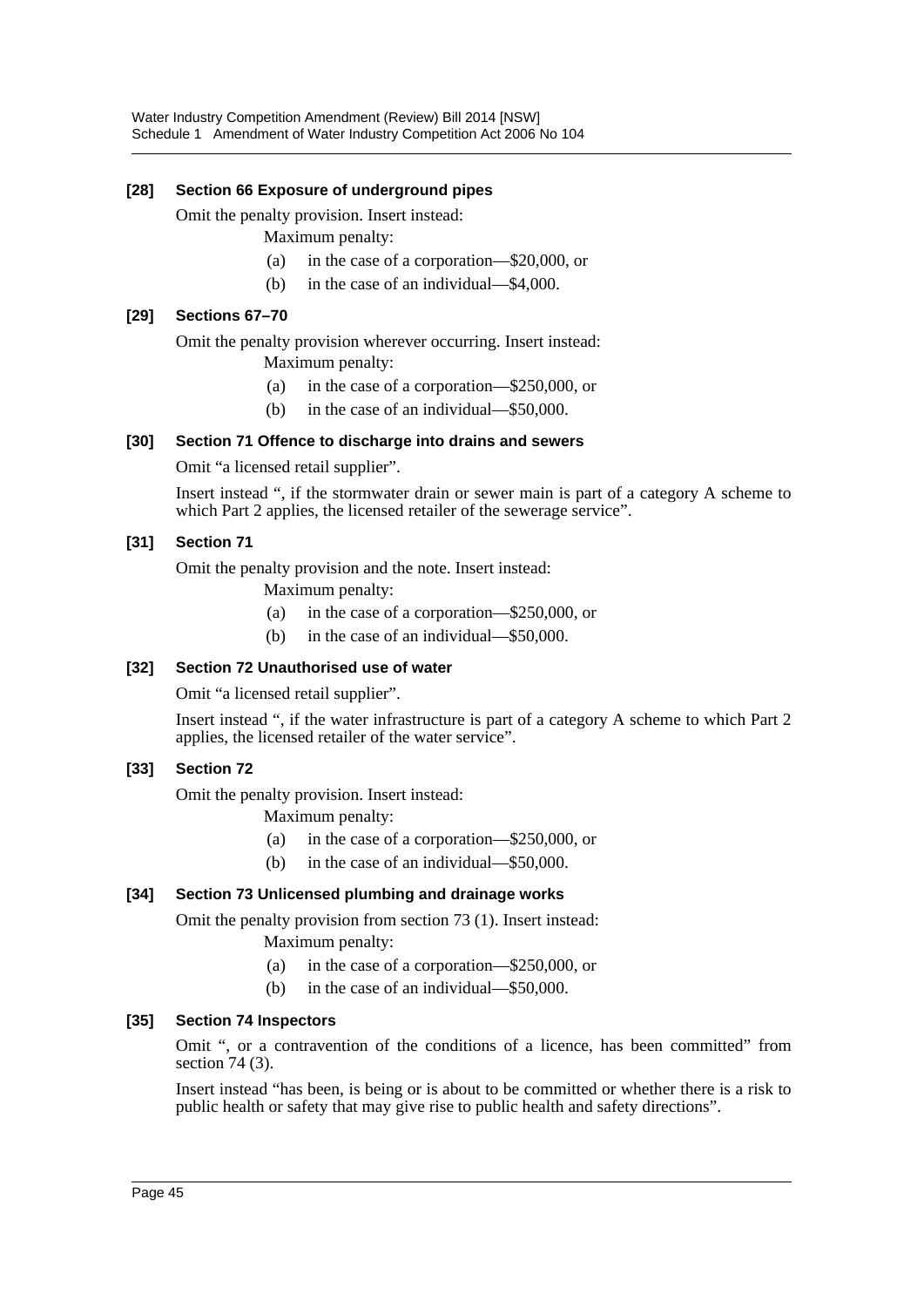### **[36] Section 74 (4)**

Omit the penalty provision. Insert instead: Maximum penalty: \$2,000.

#### **[37] Section 81 Obstruction of inspectors**

Omit the penalty provision. Insert instead:

Maximum penalty:

- (a) in the case of a corporation—\$250,000, or
- (b) in the case of an individual—\$50,000.

#### **[38] Part 8, Division 1AA**

Insert before Division 1:

### **Division 1AA Register**

#### **84A Register of approvals, licences and retail market matters**

- (1) IPART must maintain a register of approvals and licences and make the register available, free of charge, on IPART's website.
- (2) An entry for an approval must include:
	- (a) the date on which the approval was granted, and
	- (b) the type of approval, and
	- (c) a description of the nature of the water industry infrastructure or proposed water industry infrastructure, including, if relevant, water sources to be used and the purposes for which water produced is intended to be used, and
	- (d) a map showing the location or proposed location of the water industry infrastructure and the land on which it is or is to be located or to which services are or are to be provided by means of the infrastructure, and
	- (e) a statement of whether the infrastructure is essential infrastructure, and
	- (f) the name and contact details of the holder of the approval, and
	- (g) details of the conditions of the approval imposed by IPART, and
	- (h) details of any enforcement action taken against the holder of the approval, and
	- (i) details of the licensed operator of the water industry infrastructure, and
	- (j) in the case of a category A scheme—details of the licensed retailer of water or sewerage services provided by means of the scheme, and
	- (k) details of when the approval was last reviewed by IPART and the outcome of each review that has been conducted by IPART.
- (3) An entry for a licence must include:
	- (a) the date on which the licence was granted, and
	- (b) the type of licence, and
	- (c) details of the class of activities authorised by the licence, and
	- (d) contact details for the licensee, and
	- (e) the website address of the licensee, and
	- (f) details of the licence conditions imposed by the Minister, and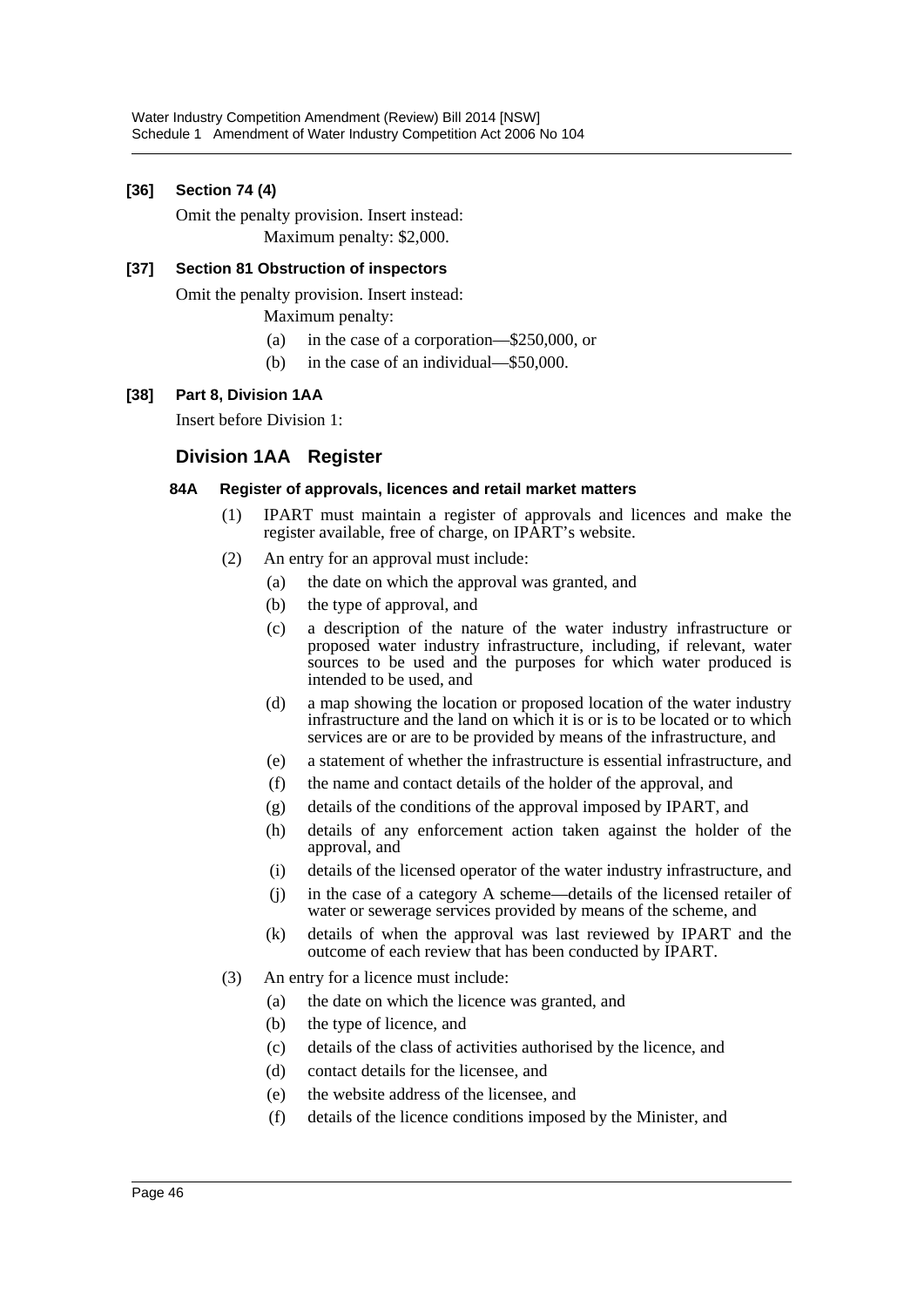- (g) details of the water industry infrastructure operated, or the water or sewerage services sold, by the licensee, and
- (h) if the licensee is required to be a member of an ombudsman scheme under Division 1 of Part 5—details of the scheme, and
- (i) if the licensee has been declared a monopoly supplier under Division 2 of Part 5—details of:
	- (i) the declaration, and
	- (ii) any referral to IPART under that Division and the outcome of the referral, and
- (j) if the licensee provides an essential service and, consequently, Division 3 of Part 5 applies—details of:
	- (i) the designation of a last resort provider to take the place of the licensee in providing the essential service, and
	- (ii) the terms and conditions that are to apply to an implied contract with a transferred customer (if applicable) as set out in an approved contingency plan, and
	- (iii) any declared failure of the licensee, and
- (k) details of any enforcement action taken against the licensee, and
- (l) details of when the licence was last reviewed by IPART and the outcome of each review that has been conducted by IPART.
- (4) IPART may include other information in the register that it considers appropriate to include.
- (5) Copies of entries in the register are to be made available to members of the public, for a fee determined by IPART, during normal office hours.

#### **[39] Part 8, Division 1, heading**

Omit "**Licence auditing**". Insert instead "**Auditing**".

#### **[40] Section 85**

Omit the section. Insert instead:

- **85 Auditing functions**
	- (1) IPART's functions under this Division are to monitor, and to report to the Minister on the extent of, compliance with conditions of approvals and licences and on the continued relevance and appropriateness of the arrangements for last resort providers.
	- (2) Without limiting the manner in which IPART carries out its functions, IPART is to conduct reviews of approvals and licences at intervals of not more than 5 years and at such other times as the Minister may direct.
	- (3) A report with respect to such a review may include recommendations as to the variation or revocation of existing approval or licence conditions or the imposition of new approval or licence conditions or the variation or revocation of the arrangements for last resort providers.

#### **[41] Section 86 Recovery of IPART's costs**

Insert before section 86 (1):

(1AA) The holder of an approval is required to pay to the Treasurer the cost (as certified by IPART) involved in, and in connection with, carrying out IPART's functions under this Division in relation to the approval.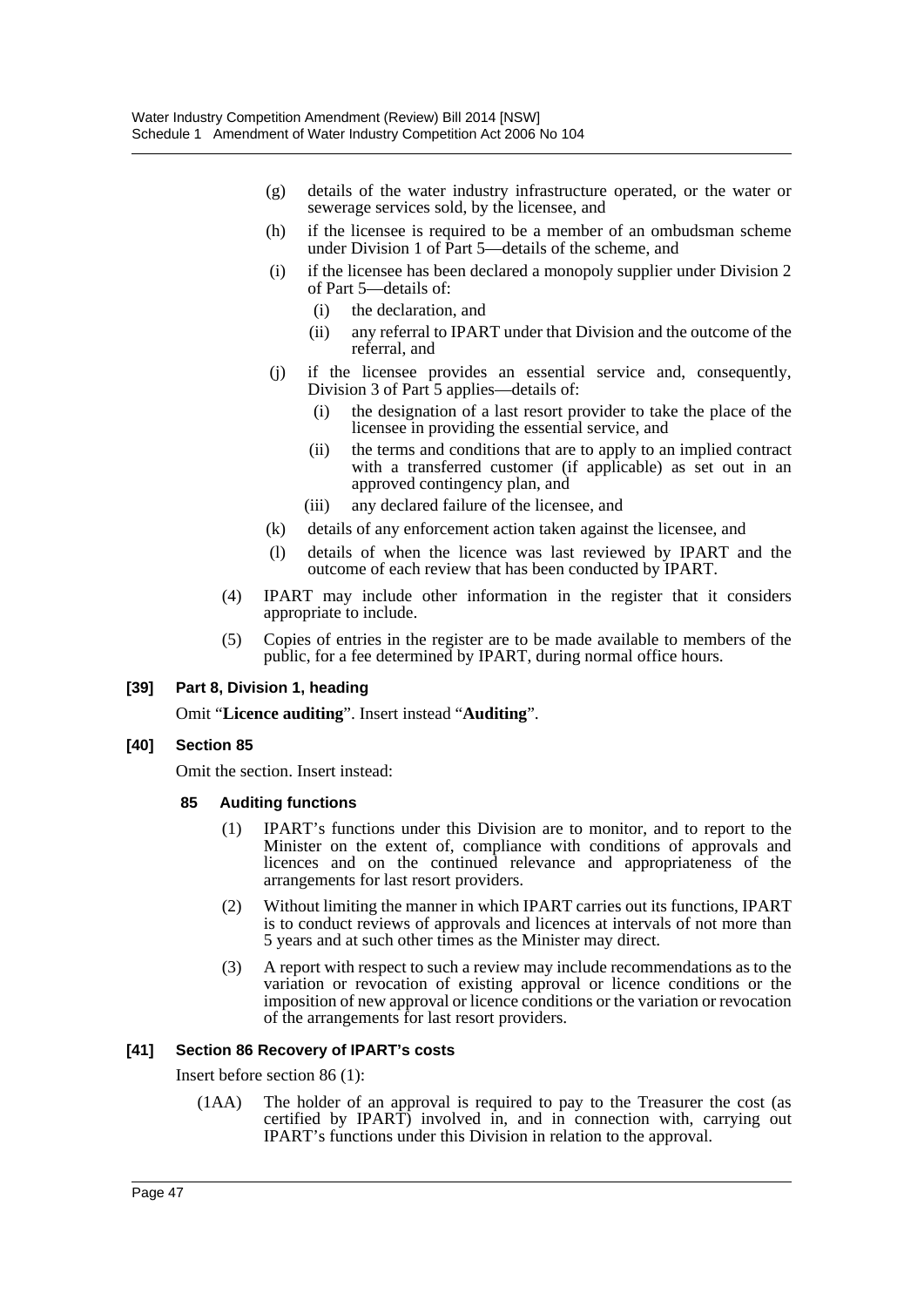#### **[42] Section 86 (2)**

Omit "a licence". Insert instead "an approval or licence".

#### **[43] Section 87 Power to direct holders of approvals and licensees to keep records and furnish information**

Omit "a licensee, require the licensee".

Insert instead "the holder of an approval or a licensee, require the holder or licensee".

#### **[44] Section 87 (2) and (3)**

Insert at the end of the section:

(2) A person must not, without reasonable excuse, refuse or fail to comply with a notice under this section.

Maximum penalty:

- (a) in the case of a corporation—\$250,000, or
- (b) in the case of an individual—\$50,000.
- (3) Without limitation, it is a reasonable excuse that to comply with the notice might tend to incriminate an individual or make an individual liable to a forfeiture or penalty.

#### **[45] Section 88 Failure to keep records or furnish information**

Omit the section.

#### **[46] Section 89 Annual reports**

Omit section 89 (1). Insert instead:

- (1) IPART must, on or before 31 October in each year, provide the Minister with a report on the performance of its functions under this Division during the preceding financial year, including:
	- (a) details of the outcome of each review conducted during the preceding financial year, and
	- (b) the extent to which approval and licence conditions have been contravened during the preceding financial year.

#### **[47] Section 93A**

Insert after section 93:

#### **93A Victimisation**

A person must not take any action that detrimentally affects the employment of another person, or threaten to do so, because that other person has assisted IPART in the performance of its auditing or regulatory functions or in an investigation.

Maximum penalty:

- (a) in the case of a corporation—\$250,000, or
- (b) in the case of an individual—\$50,000.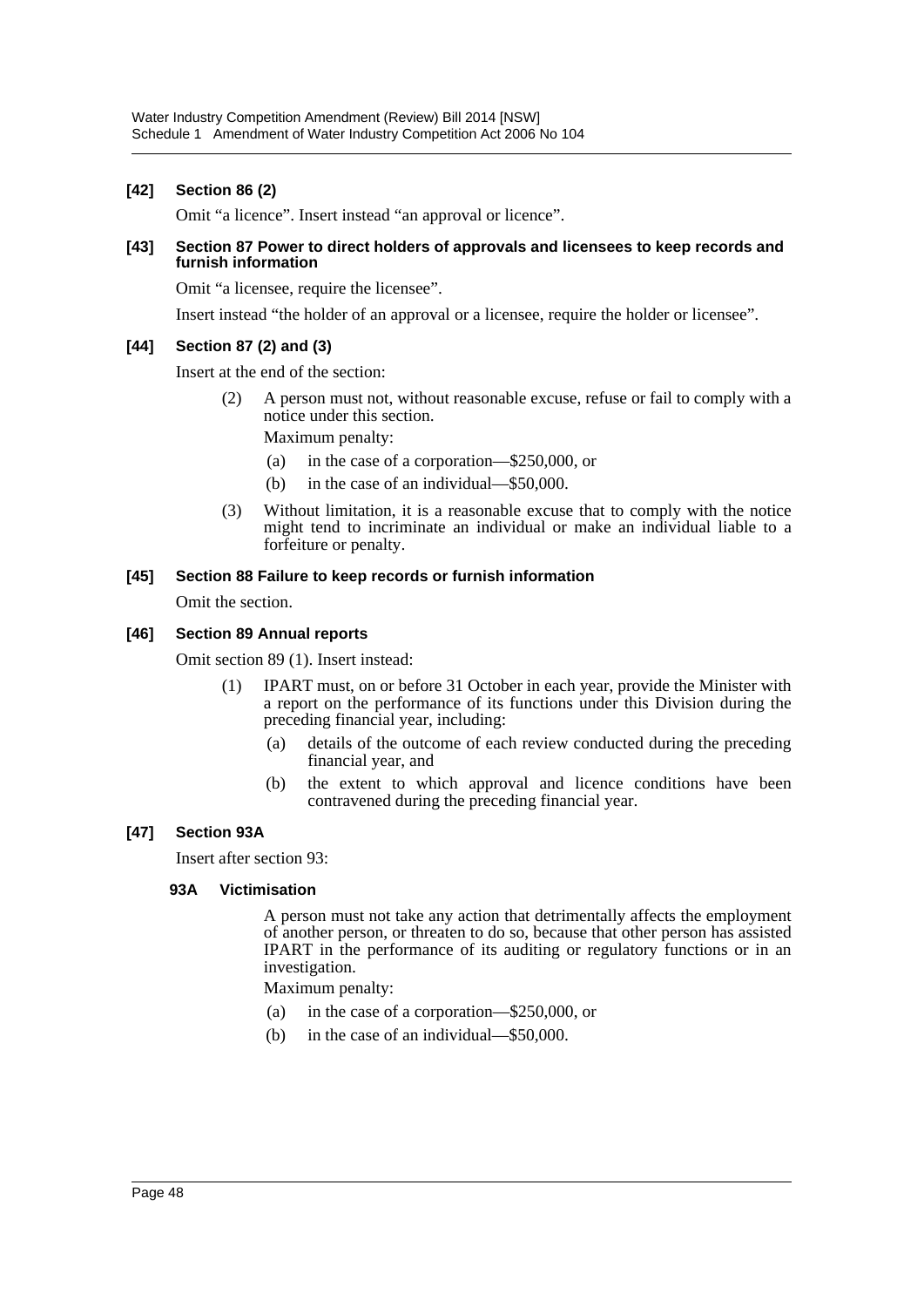#### **[48] Section 93B**

Insert before section 94:

#### **93B Time limit for determination of applications**

- (1) The Minister and IPART must use their best endeavours to determine applications under this Act as quickly as reasonably practicable.
- (2) If IPART has not advised an applicant under this Act of its decision on the application within the period fixed by the regulations for the application, the applicant may, after giving 14 days' written notice to IPART, apply to the Minister for a direction to IPART requiring the decision to be made within a time fixed by the Minister.
- (3) In determining whether the period fixed by the regulations has passed, any period between the date when, in accordance with this Act, the applicant is asked to provide further information or to take other action to enable the application to be determined and the date when the information is provided or the action taken is to be disregarded.

#### **[49] Section 94 Delegation of functions**

Omit "and the Director-General may delegate to any person any of their" from section 94 (1).

Insert instead "may delegate to a person any of his or her".

#### **[50] Section 94 (2)**

Omit the subsection (but not the note).

#### **[51] Section 96 Exclusion of personal liability**

Omit ", the Director-General or an inspector, or by any person acting under the direction of the Minister or the Director-General,".

Insert instead ", a person acting under the direction of the Minister or an inspector".

#### **[52] Section 96A**

Insert after section 96:

#### **96A Continuing offences**

- (1) If an offence against a provision of this Act is committed by a person by reason of a continuing act or omission:
	- (a) the person is liable, in addition to the penalty otherwise applicable to the offence, to a penalty for each day during which the act or omission continues of not more than an amount equal to one-tenth of the maximum penalty prescribed for that offence, and
	- (b) if the act or omission continues after the person is convicted of the offence, the person is guilty of a further offence against that provision and liable, in addition to the penalty otherwise applicable to the further offence, to a penalty for each day during which the act or omission continues after that conviction of not more than an amount equal to one-tenth of the maximum penalty prescribed for that offence.
- (2) An obligation to do something is to be regarded as continuing until the act is done despite the fact that a period within which, or time before which, the act is required to be done has expired or passed.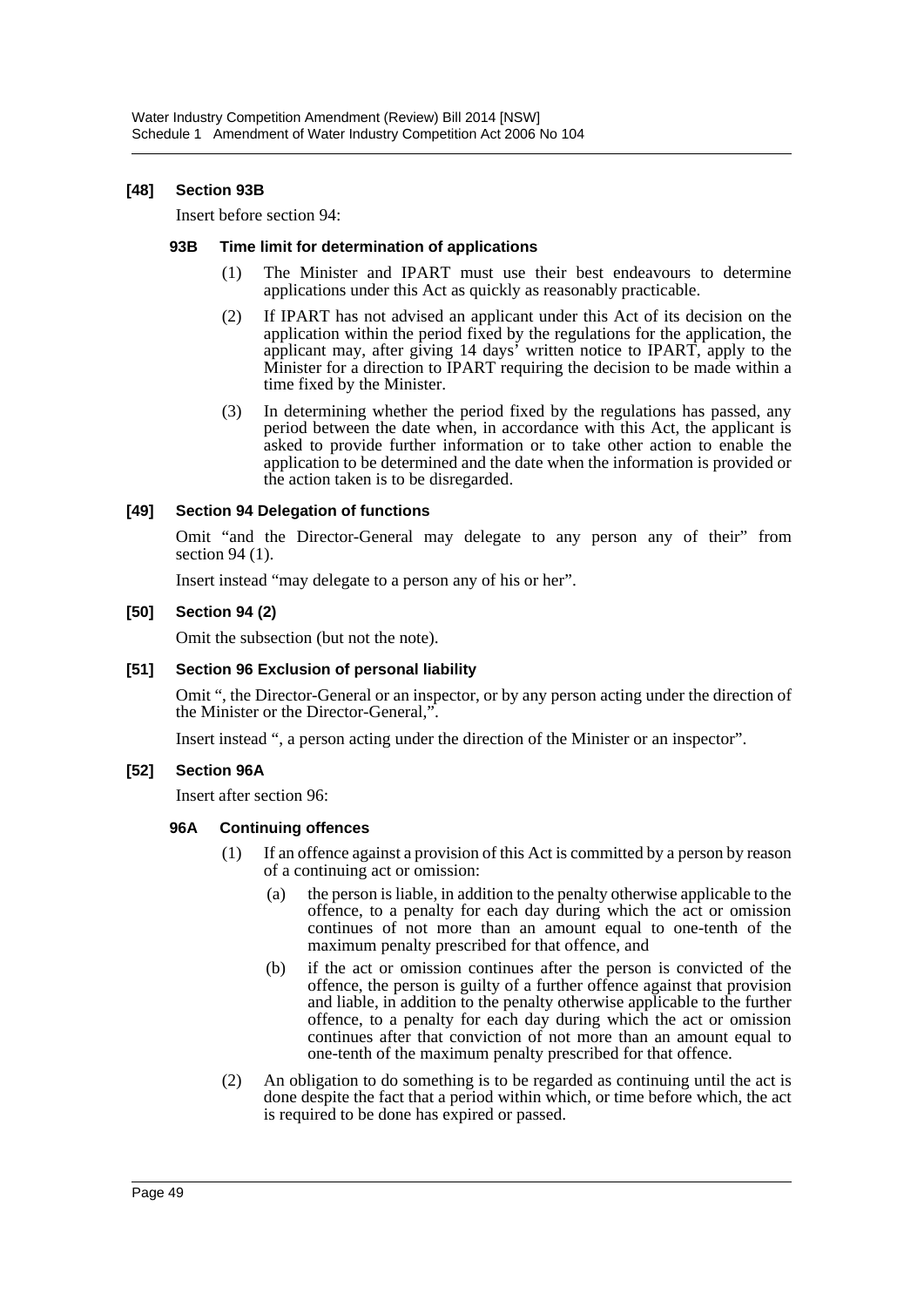(3) An omission is to be regarded as continuing for as long as the thing required to be done remains undone after the end of the period for compliance with the requirement.

#### **[53] Section 97 Liability of directors and managers for offences by corporation—offences attracting executive liability**

Omit section 97 (1) (a) and (b). Insert instead:

- (a) Division 2 of Part 2,
- (b) section 15 (8),
- (c) section 20D (7).

#### **[54] Section 97C**

Insert after section 97B:

#### **97C Corporations Act displacement**

Sections 50A and 57P are declared to be Corporations legislation displacement provisions for the purposes of section 5G of the *Corporations Act 2001* of the Commonwealth in relation to the provisions of Chapter 5 of that Act.

**Note.** Section 5G of the *Corporations Act 2001* of the Commonwealth provides that if a State or Territory law declares a provision of a State or Territory law to be a Corporations legislation displacement provision, any provision of the Corporations legislation with which the State or Territory provision would otherwise be inconsistent does not apply to the extent necessary to avoid the inconsistency.

#### **[55] Section 98 Proceedings for offences**

Omit section 98 (2). Insert instead:

(2) If proceedings for an offence are brought in the Local Court, the maximum monetary penalty that the Local Court may impose for the offence is, despite any other provision of this Act, \$110,000 or the maximum monetary penalty provided for the offence, whichever is the lesser.

#### **[56] Section 99 Recovery of monetary penalties**

Omit "on a licensee".

#### **[57] Section 99**

Insert "under this Act" before "may".

#### **[58] Section 100**

Omit the section. Insert instead:

#### **100 Evidentiary certificates**

In any proceedings, a certificate signed by the Minister or IPART certifying as to a matter relating to any of the following constitutes proof, in the absence of proof to the contrary, of the matter so certified:

- (a) an approval or licence,
- (b) the appointment of a person as an inspector,
- (c) a delegation under this Act,
- (d) a notice, order, requirement or direction of the Minister or IPART,
- (e) any other decision of the Minister or IPART,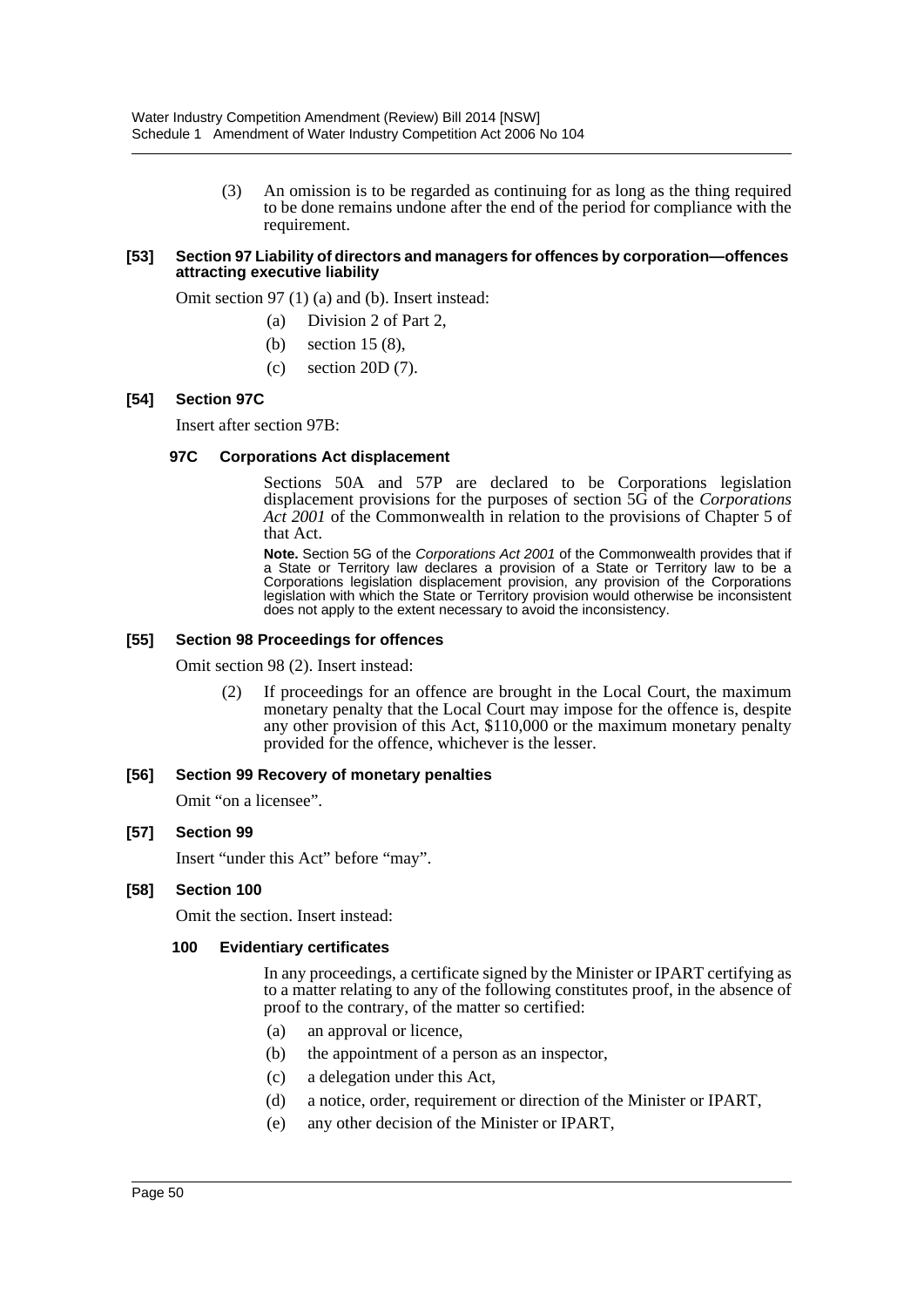- (f) the receipt or non-receipt by the Minister or IPART of a notification or information required to be given to the Minister or IPART under this Act or the regulations,
- (g) an entry in a register kept by IPART under this Act,
- (h) guidelines issued or published by IPART.

#### **[59] Section 101 Regulations**

Omit section 101 (2)–(4). Insert instead:

- (2) In particular, the regulations may:
	- (a) make provision for or with respect to the matters set out in Schedule 2, and
	- (b) create an offence punishable by a penalty not exceeding, in the case of a corporation, \$100,000 and, in the case of an individual, \$20,000, and
	- (c) apply, adopt or incorporate the provisions of any standard, code, specification or other document, either as in force on a particular day or as in force for the time being, and
	- (d) provide exemptions (conditional or unconditional) from specified provisions of this Act, and
	- (e) make provision for or with respect to the payment of fees by instalments.

#### **[60] Section 104**

Omit the section. Insert instead:

#### **104 Review of 2014 amendment Act**

- (1) The Minister is to review the amendments to this Act enacted by the *Water Industry Competition Amendment (Review) Act 2014* to determine whether the policy objectives of the amendments remain valid and whether the terms of the Act remain appropriate for securing those objectives.
- (2) The review is to be undertaken as soon as possible after the period of 5 years from the commencement of the amendment Act.
- (3) A report on the outcome of the review is to be tabled in each House of Parliament within 12 months after the end of the period of 5 years.

#### **[61] Schedule 2 Regulation-making powers**

Omit "by licensed network operators" from clause 2 (d), (e) and (f).

#### **[62] Schedule 2, clause 3**

Insert after clause 3 (c):

(c1) the implementation of other programs (such as the granting of payment assistance, discounts or rebates) to ensure that water and sewerage services are available to people in need, including those suffering financial hardship and those living in remote areas,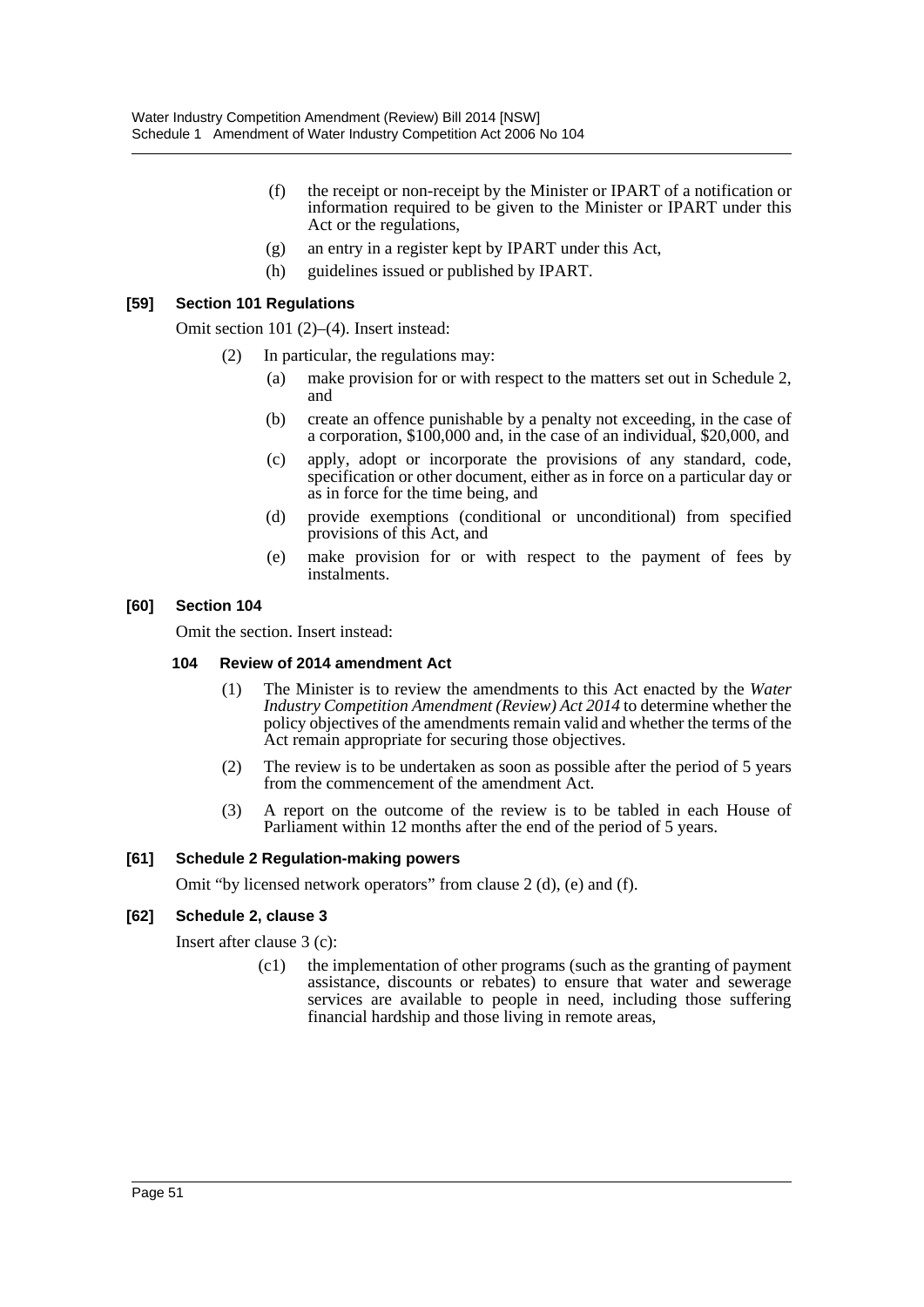#### **[63] Schedule 2, clause 3A**

Insert after clause 3:

#### **3A Developments**

Matters relating to the following:

- (a) certificates of compliance granted by the holder of an operational approval for water industry infrastructure certifying that the requirements of the holder for connection of a particular development to the water industry infrastructure have been complied with, including the following:
	- (i) the making of an application for a certificate of compliance,
	- (ii) the giving of a notice of requirements before the grant of a certificate of compliance, which may include requirements relating to:
		- (A) the payment of costs, and
		- (B) the construction, installation or alteration of infrastructure, and
		- (C) the transfer of infrastructure to the holder, and
		- (D) other matters,
	- (iii) the enforcement of requirements set out in a notice,
	- (iv) the grant of a certificate of compliance,
	- (v) the conditions of a certificate of compliance,
- (b) providing the holder of an operational approval for water industry infrastructure an opportunity to make submissions on an application for a statutory approval for a development that may affect the operation of the infrastructure, including requiring the relevant authority to notify the holder of relevant applications and to take into account submissions made by the holder,
- (c) providing for delegation of functions or powers of the holder of an operational approval for water industry infrastructure under regulations made under paragraph (a) or (b) to a licensed operator of the infrastructure.

#### **[64] Schedule 4 Savings, transitional and other provisions**

Omit clause 1 (1). Insert instead:

(1) The regulations may contain provisions of a savings or transitional nature consequent on the enactment of this Act or any Act that amends this Act.

### **[65] Schedule 4, Part 4**

Insert after Part 3:

# **Part 4 Provisions consequent on enactment of Water Industry Competition Amendment (Review) Act 2014**

### **8 Definitions**

In this Part: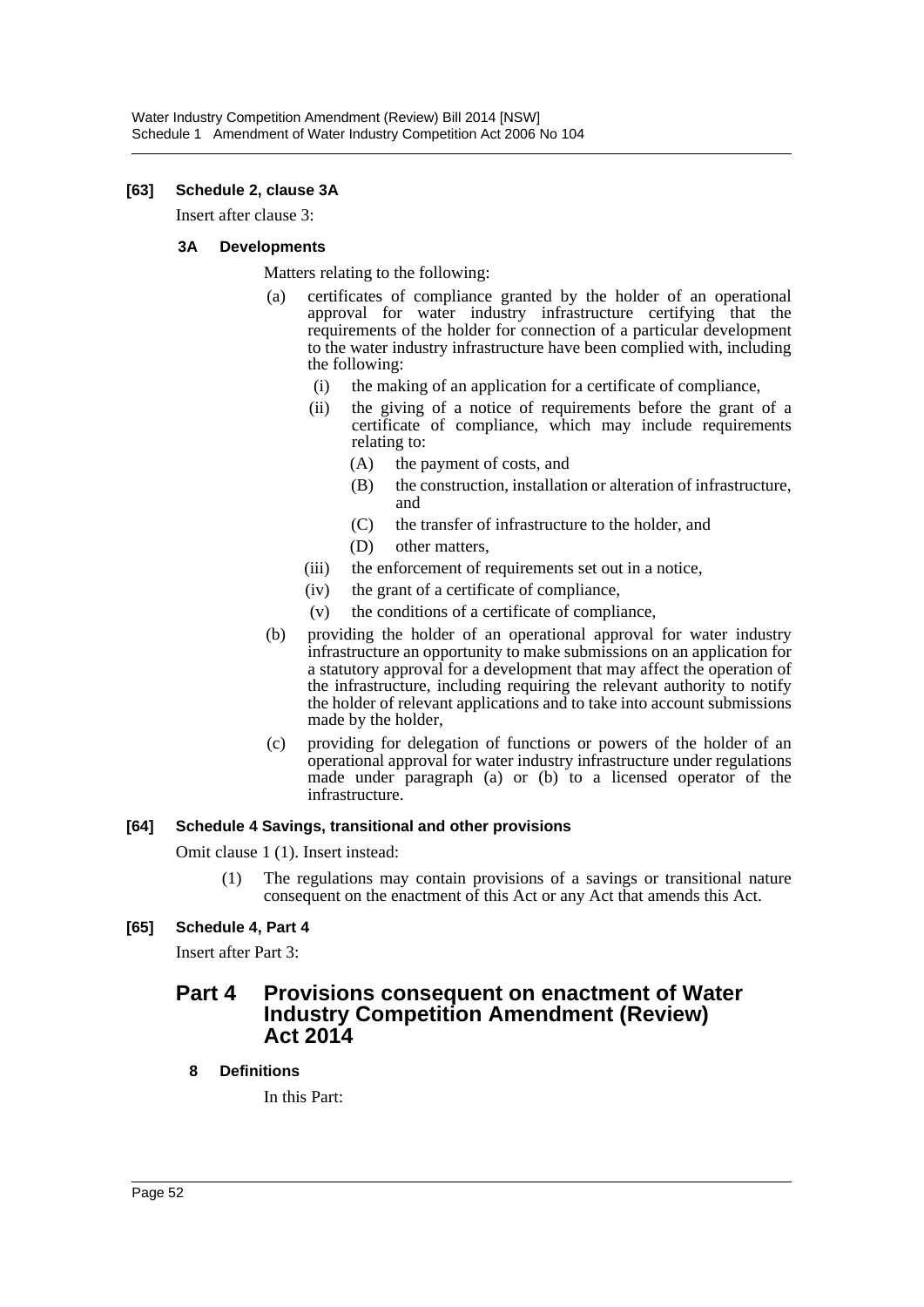*amending Act* means the *Water Industry Competition Amendment (Review) Act 2014*.

*Part 2* means Part 2 of this Act as inserted by the amending Act.

#### **9 Operational approvals and licences replacing existing licences**

- (1) If, immediately before the commencement of section 7 as substituted by the amending Act, licences were in force authorising the operation of water industry infrastructure to which Part 2 applies and the supply of water or sewerage services provided by means of the infrastructure, operational approvals and licences must be granted under this clause as appropriate for the operation of the infrastructure, and the sale of water or sewerage services provided by means of the infrastructure, under this Act as amended by the amending Act.
- (2) An operational approval is to be granted by IPART to the owner of the infrastructure, and licences are to be granted by the Minister to suitable corporations that operate the infrastructure or sell water or sewerage services provided by means of the infrastructure, under this clause without application or the payment of an application fee.
- (3) IPART may establish a process for the nomination of suitable corporations and the determination of matters relating to the grant of approvals and licences under this clause and, as reasonably necessary for that purpose, may require information to be provided, and verified in a specified manner, by:
	- (a) a person proposed to be granted an approval or licence, or
	- (b) a licensed network operator of the infrastructure or a person specified in the licence of the operator, or
	- (c) a licensed retail supplier of services provided by means of the infrastructure or a person specified in the licence of the retail supplier.
- (4) IPART must make a recommendation to the Minister as to the granting of licences under this clause.
- (5) The Minister must consider, but is not bound to accept, IPART's recommendations and may seek further advice from IPART on the granting of licences under this clause.
- (6) The conditions of an operational approval imposed by IPART on the grant of the approval under this clause must, as far as reasonably practicable, reflect the relevant conditions imposed by the Minister on the licensed network operator's licence as in force immediately before the commencement of section 7 as substituted by the amending Act.
- (7) The class of activities authorised by an operator's licence under this clause must accommodate relevant activities carried on under the network operator's licence immediately before the commencement of section 7 as substituted by the amending Act.
- (8) The licence conditions imposed by the Minister on the grant of a licence under this clause must, as far as reasonably practicable, reflect the relevant conditions imposed by the Minister on the corresponding licence as in force immediately before the commencement of section 7 as substituted by the amending Act.
- (9) However, additional conditions may be imposed on the grant of a licence relating to arrangements between the licensee and contractors or subcontractors (including related corporations) for the purposes of ensuring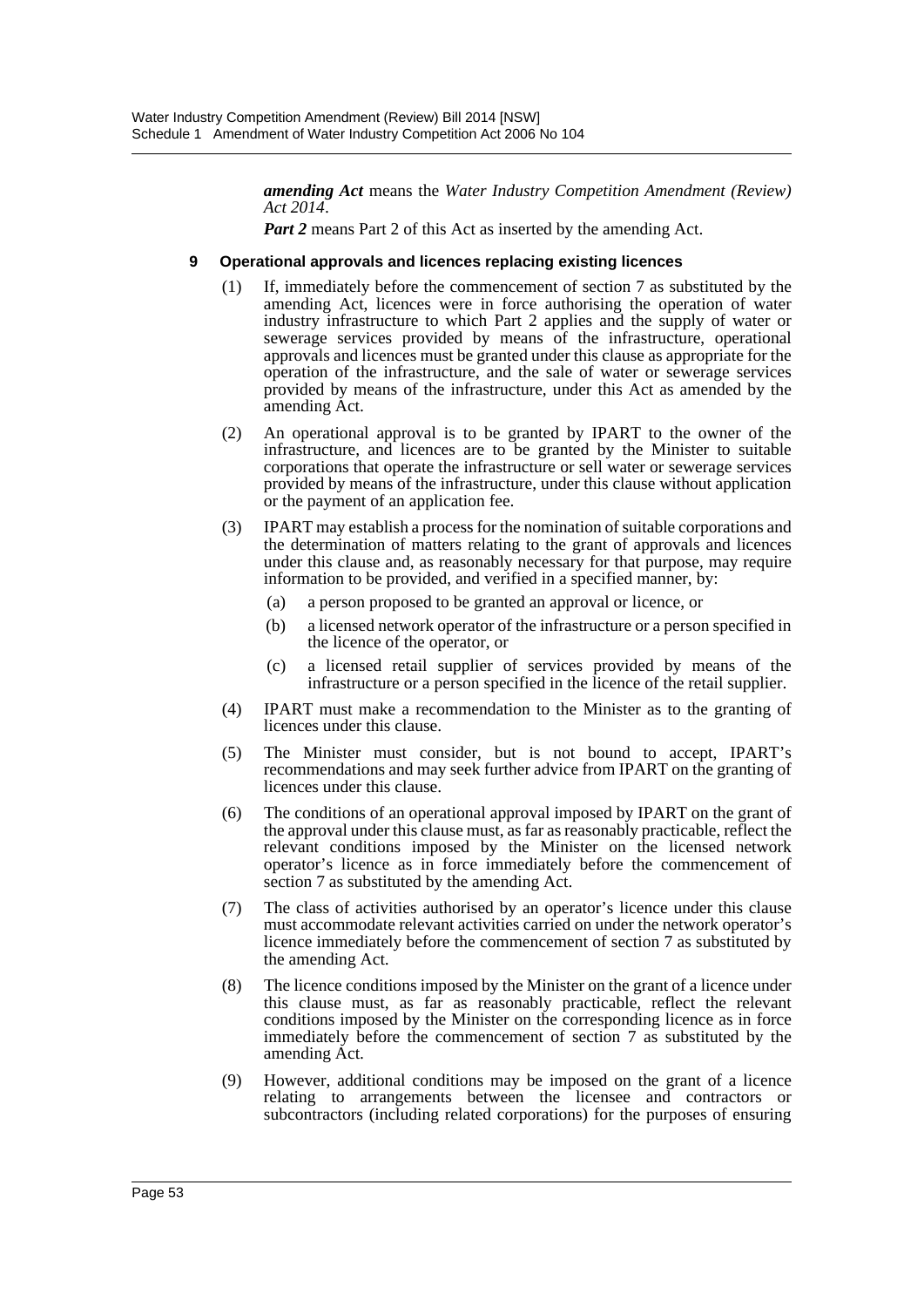the licensee has the necessary capacity to be a suitable corporation to be granted the licence.

- (10) If an operational approval is granted under this clause for water industry infrastructure, IPART may determine whether the water industry infrastructure is essential infrastructure as if an application had been made for the approval (and, if it is, the operational approval may be granted whether or not last resort providers have been designated for the essential service provided by means of the infrastructure).
- (11) Before approvals and licences are granted for water industry infrastructure under this clause, IPART must:
	- (a) give written notice of the proposed terms and conditions of the approvals and licences and the bodies to whom they are to be granted to each person who is, immediately before the commencement of section 7 as substituted by the amending Act:
		- (i) an owner of the infrastructure, or
		- (ii) a licensed network operator of the infrastructure or a person specified in such a network operator's licence under section 6 (1) (a) as then in force, or
		- (iii) a licensed retail supplier of water or sewerage services provided by means of the infrastructure or a person specified in such a retail supplier's licence under section  $6(1)(b)$  as then in force, and
	- (b) allow them at least 14 days within which to make submissions to the Minister or IPART about the proposal.
- (12) The Minister must cause details of approvals and licences granted under this clause to be included in the register kept by IPART under Division 1AA of Part 8.
- (13) A person who, immediately before the commencement of section 8 as substituted by the amending Act, was a licensed network operator or a person specified in a network operator's licence under section  $6(1)(a)$  as then in force but who is not granted an operator's licence under this clause is entitled to apply for an operator's licence without payment of an application fee if the application is made within 28 days after that commencement.
- (14) A person who, immediately before the commencement of section 9 as substituted by the amending Act, was a licensed retail supplier or a person specified in a retail supplier's licence under section 6 (1)  $(b)$  as then in force but who is not granted a retailer's licence under this clause is entitled to apply for a retailer's licence without payment of an application fee if the application is made within 28 days after that commencement.

#### **10 Operational approvals for infrastructure not completed or not operated by licensee before amending Act**

- (1) If works for the construction, installation or alteration of water industry infrastructure to which Part 2 applies had substantially commenced but not been completed before the commencement of section 6 as substituted by the amending Act, the works may be completed without a design approval but section 7 as substituted by the amending Act applies to require an operational approval to be obtained by the owner of the infrastructure before the infrastructure is operated on a commercial basis.
- (2) The regulations may exempt a person from the application of section 7 as substituted by the amending Act for a specified period if the water industry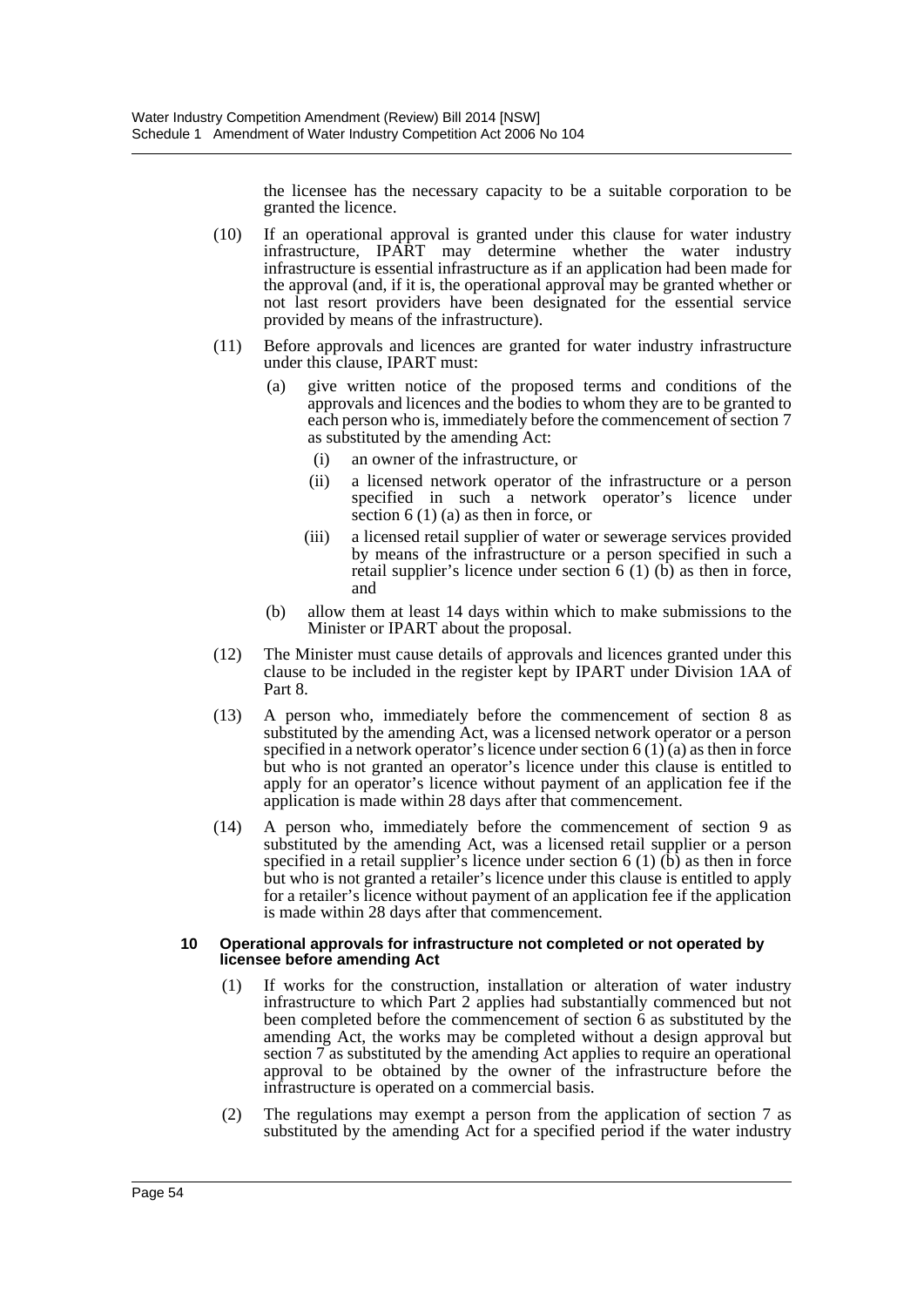infrastructure was being operated before the commencement of that section (whether or not the infrastructure was then required to be operated under a licence under this Act as then in force).

#### **11 Customer contracts**

- (1) Division 1AA of Part 5 applies to water or sewerage services that were provided to a customer immediately before the commencement of the Division (and to which the Division would have applied if it had then been in force) and that continue to be provided following that commencement to the exclusion of any contract for the services then in force with the customer.
- (2) However, any contract for water or sewerage services with a customer in force immediately before the commencement of Division 1AA of Part 5 is not to be regarded as having been terminated and, consequently, rights and obligations that have accrued under the contract before that commencement are not affected and no early termination charge becomes payable.

### **12 Monopoly suppliers**

- (1) An order in force under section 51 immediately before the commencement of Schedule 1 [16] to the amending Act declaring that a specified licensed retail supplier or licensed network operator is a monopoly supplier in relation to a specified water or sewerage service, a specified area and a specified class of customers is to be taken to be a declaration in force under section 51 as amended by the amending Act that the specified water or sewerage service provided in the specified area to the specified class of customers is a monopoly service.
- (2) A determination of IPART in force immediately before the commencement of Schedule 1 [16] to the amending Act that specifies the price a monopoly supplier (as declared under section 51 as then in force) can charge its customers is to be read as specifying the price that may be charged for the water or sewerage service provided in the area to the class of customers specified in the declaration of the monopoly supplier under section 51 as then in force.

### **[66] Dictionary**

Omit the following definitions:

*area of operations authorised licensed network operator Department Director-General network operator's licence public water utility recycled water related person retail supplier's licence retailer of last resort water water supply or sewerage service contract*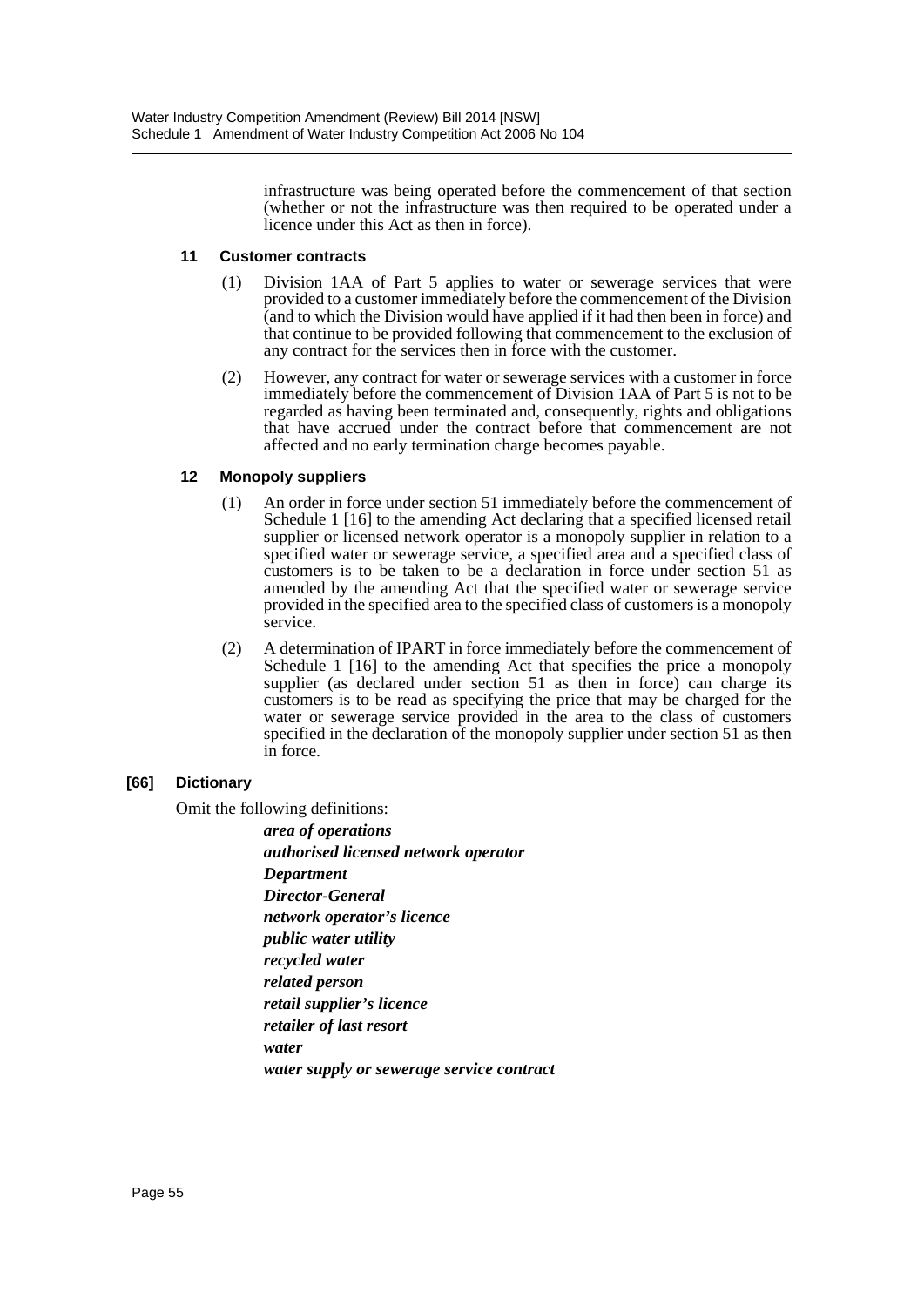#### **[67] Dictionary**

Insert the following definitions in alphabetical order:

*approval* means, in Parts 2 and 8, a design approval or operational approval. *area of operations* of a public water utility—see *public water utility*.

*category A scheme*—see section 5 (1) (a).

*compliance notice*—see section 20P.

*contingency plan*—see section 55 (1) (a).

*corporation* includes any body corporate.

*cost recovery scheme* means a scheme for the recovery of the costs and expenses of a last resort provider under section 57L.

*declared failure* means a failure of an essential service provider declared under section 57 (beginning on the transfer date and ending on the end date). *design approval* means a design approval required by section 6 and granted by

IPART under this Act.

*drinking water* means water that is intended, or likely, to be used for human consumption, or for purposes connected with human consumption, such as:

- (a) the washing or cooling of food, or
- (b) the making of ice for consumption, or for the preservation of unpackaged food,

whether or not the water is used for other purposes.

*end date* of a declared failure means the end date fixed under section 57H (2) (d).

*essential infrastructure* means water industry infrastructure subject to a determination by IPART that it is essential infrastructure.

*essential service* means a water or sewerage service provided by means of essential infrastructure.

#### *essential service provider* or *provider of an essential service* means:

- (a) a licensed operator of essential infrastructure, or
- (b) a licensed retailer of an essential service.

*failed licensee*—see section 57 (2) (c).

*insolvency official* means a receiver, receiver and manager, administrator, provisional liquidator, liquidator, trustee in bankruptcy or person having a similar or analogous function.

*last resort provider* means a person designated as a last resort provider under section 54.

*long term lease* means a lease that confers a right, including a contingent or future right, to the use or possession of water industry infrastructure for a term extending to a time, or commencing, more than 25 years after the making of the lease.

*new licensee*—see section 57H (2) (b) (ii).

*operate* water industry infrastructure means operate any part of the infrastructure.

*operational approval* means an operational approval required by section 7 and granted by IPART under this Act.

*operator's licence* means a licence required by section 8 and granted by the Minister under this Act.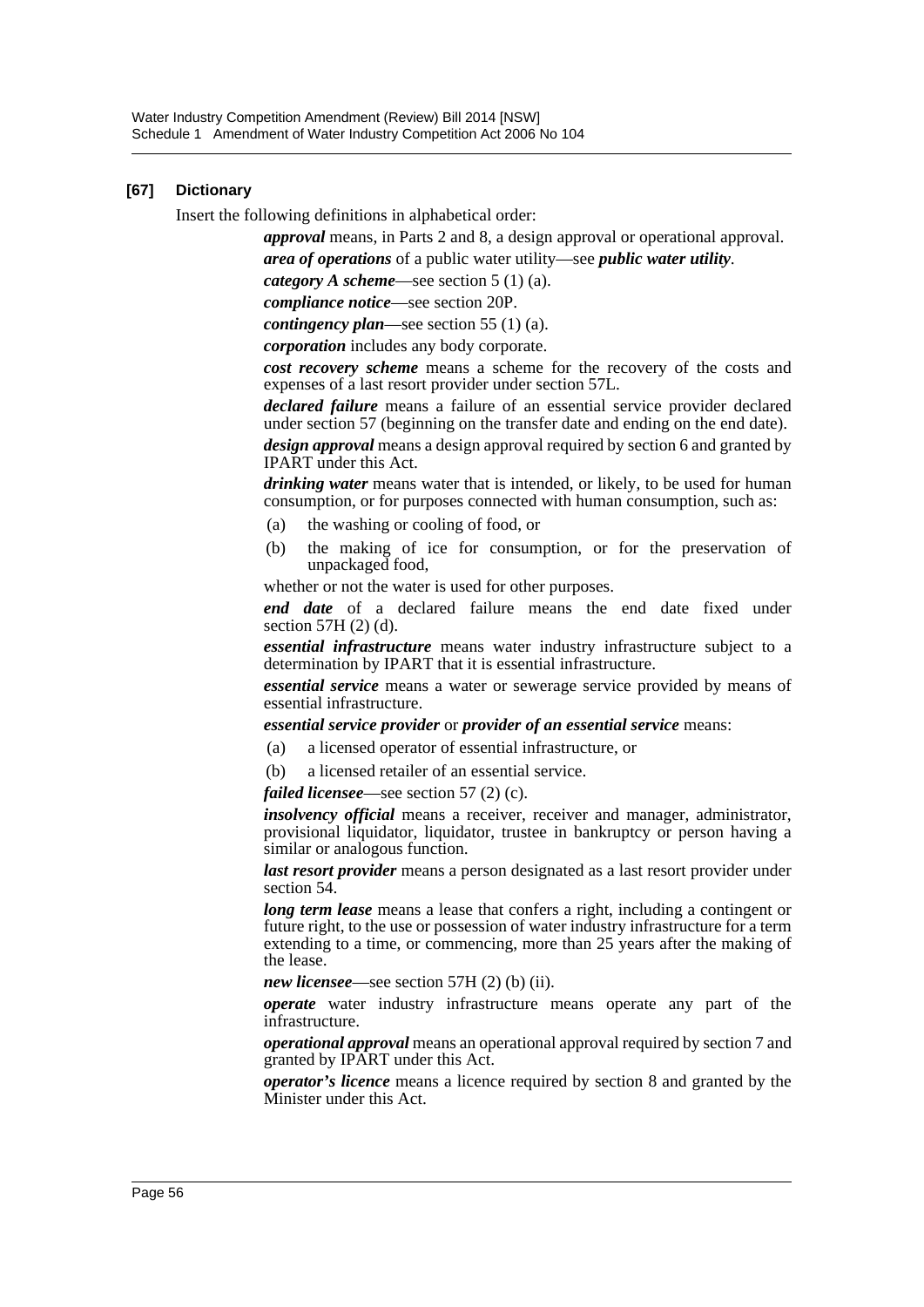*owner* of water industry infrastructure means:

- (a) if the infrastructure is not subject to a long term lease—the person who owns the infrastructure as set out in section 64, or
- (b) if the infrastructure is subject to a long term lease—the lessee under the long term lease.

*provider of an essential service*—see *essential service provider*.

*providing* an essential service means:

- (a) if the service is provided by a licensed operator or a person designated as the last resort provider for the licensed operator—operating essential infrastructure, or
- (b) if the service is provided by a licensed retailer or a person designated as the last resort provider for the licensed retailer—selling water or sewerage services provided by means of essential infrastructure.

#### *public health and safety directions*—see section 20L (1).

*public water utility*—each of the bodies listed below is a public water utility and the *utility's Act* and *area of operations* are as set out in the entry for the body:

| <b>Public water utility</b>                                                                                                                                                         | <b>Utility's Act</b>                                    | Utility's area of<br>operations                                                    |
|-------------------------------------------------------------------------------------------------------------------------------------------------------------------------------------|---------------------------------------------------------|------------------------------------------------------------------------------------|
| Hunter Water Corporation                                                                                                                                                            | Hunter Water Act 1991                                   | its area of operations<br>under section 16 of its Act                              |
| <b>State Water Corporation</b>                                                                                                                                                      | <b>State Water</b><br>Corporation Act 2004              | its area of operations<br>under section 15 of its Act                              |
| <b>Sydney Catchment Authority</b>                                                                                                                                                   | Sydney Water<br>Catchment<br>Management Act 1998        | its area of operations<br>under section 20 of its Act                              |
| <b>Sydney Water Corporation</b>                                                                                                                                                     | Sydney Water Act 1994                                   | its area of operations<br>under section 10 of its Act                              |
| a county council providing water <i>Local Government</i><br>or sewerage services                                                                                                    | Act 1993                                                | its area of operations<br>established under<br>section 393 of its Act              |
| a council providing water or<br>sewerage services in an area that Act 1993<br>is not within the area of<br>operations of Sydney Water<br>Corporation or Hunter Water<br>Corporation | <b>Local Government</b>                                 | its local government area<br>under its Act                                         |
| water supply authority within the<br>meaning of the Water<br>Management Act 2000 (other<br>than an authority listed above)                                                          | the Act under which the<br>authority was<br>established | its area of operations<br>under section 289 of the<br>Water Management<br>Act 2000 |

*related corporation* of a corporation that is an applicant for or holds an approval or licence means a related corporation of the corporation within the meaning of the *Corporations Act 2001* of the Commonwealth that would have or has a direct or indirect interest in, or influence on, the carrying out of activities under the approval or licence.

*retailer's licence* means a licence required by section 9 and granted by the Minister under this Act.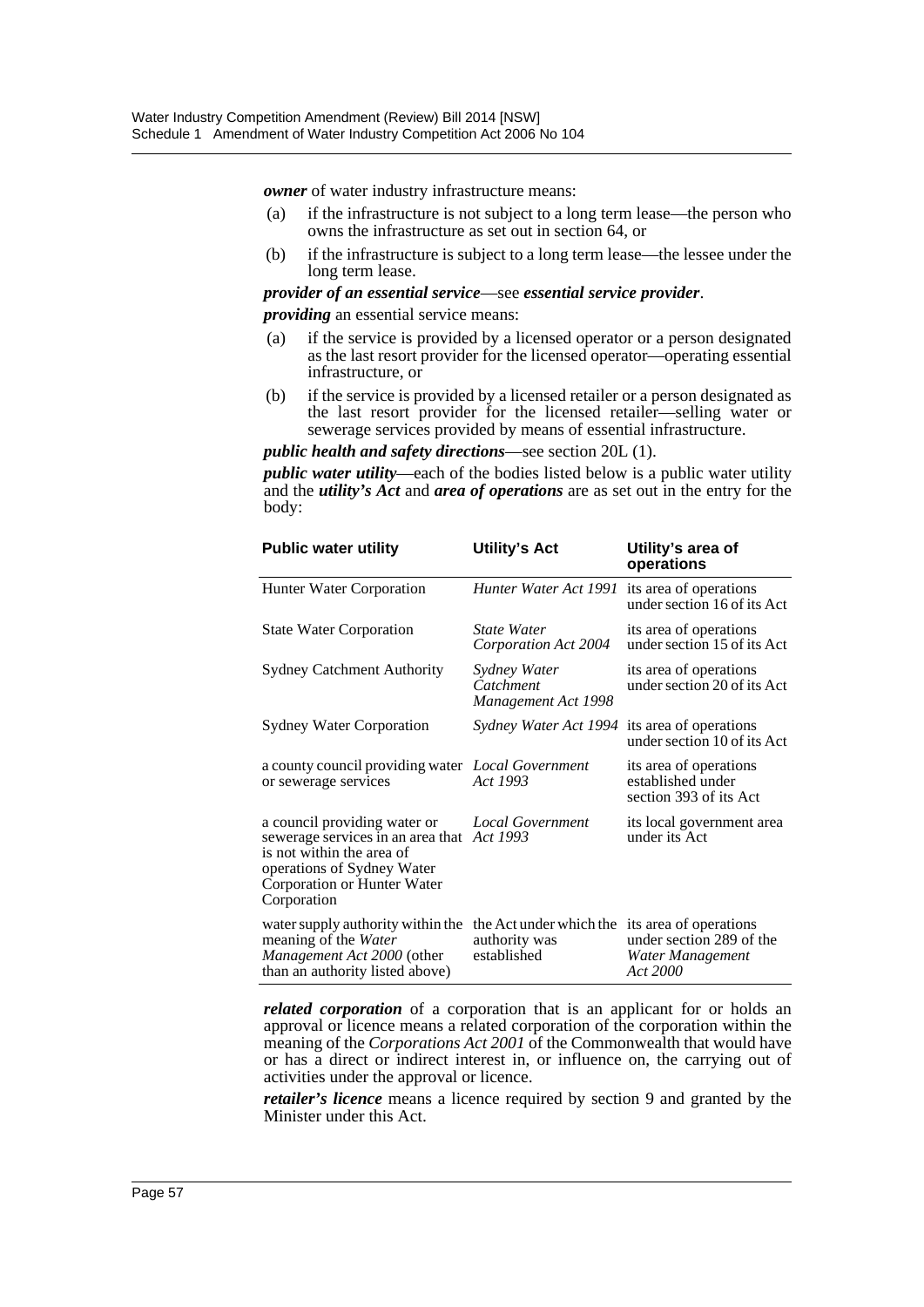*sewerage service* includes a service of connecting land to infrastructure for the treatment, storage, conveyance or reticulation of sewage.

#### *small retail customer premises* means:

- (a) premises of a small retail customer that are separately metered for the purposes of a water service, or
- (b) premises of a class declared by the regulations to be small retail customer premises,

but does not include premises of a class declared by the regulations not to be small retail customer premises.

*transfer date* of a declared failure means the transfer date fixed under section 57 (2) (e).

*utility's Act*—see *public water utility*.

*water* includes drinking water or water obtained from the processing of sewage or stormwater.

*water service* means a service of supplying water, including a service of connecting land to infrastructure for supplying water.

#### **[68] Dictionary, definition of "disqualified corporation"**

Omit ", pursuant to a declaration under section 16 (1) (e), has been declared to be" from paragraph (a) of the definition.

Insert instead ", as a result of disciplinary action under this Act, is".

#### **[69] Dictionary, definition of "disqualified individual"**

Omit ", pursuant to a declaration under section 16  $(1)$  (f)," from paragraph (b) of the definition.

Insert instead ", as a result of disciplinary action under this Act,".

#### **[70] Dictionary, definitions of "sewer main", "stormwater drain" and "water main"**

Omit "a network operator's" from the definitions wherever occurring.

#### **[71] Whole Act (except Schedule 4)**

Omit each term or expression set out in Column 1 below wherever occurring in the Act except where otherwise amended by this Schedule and in Schedule 4 to the Act.

Insert instead the term or expression set out opposite in Column 2:

| Column 1                          | <b>Column 2</b>                    |
|-----------------------------------|------------------------------------|
| network operator                  | operator                           |
| a network operator's              | an operator's                      |
| the network operator's            | the operator's                     |
| network operators                 | operators                          |
| retail supplier                   | retailer                           |
| retail supplier's                 | retailer's                         |
| retail suppliers                  | retailers                          |
| water supply or sewerage purposes | water or sewerage service purposes |
| water supply or sewerage service  | water or sewerage service          |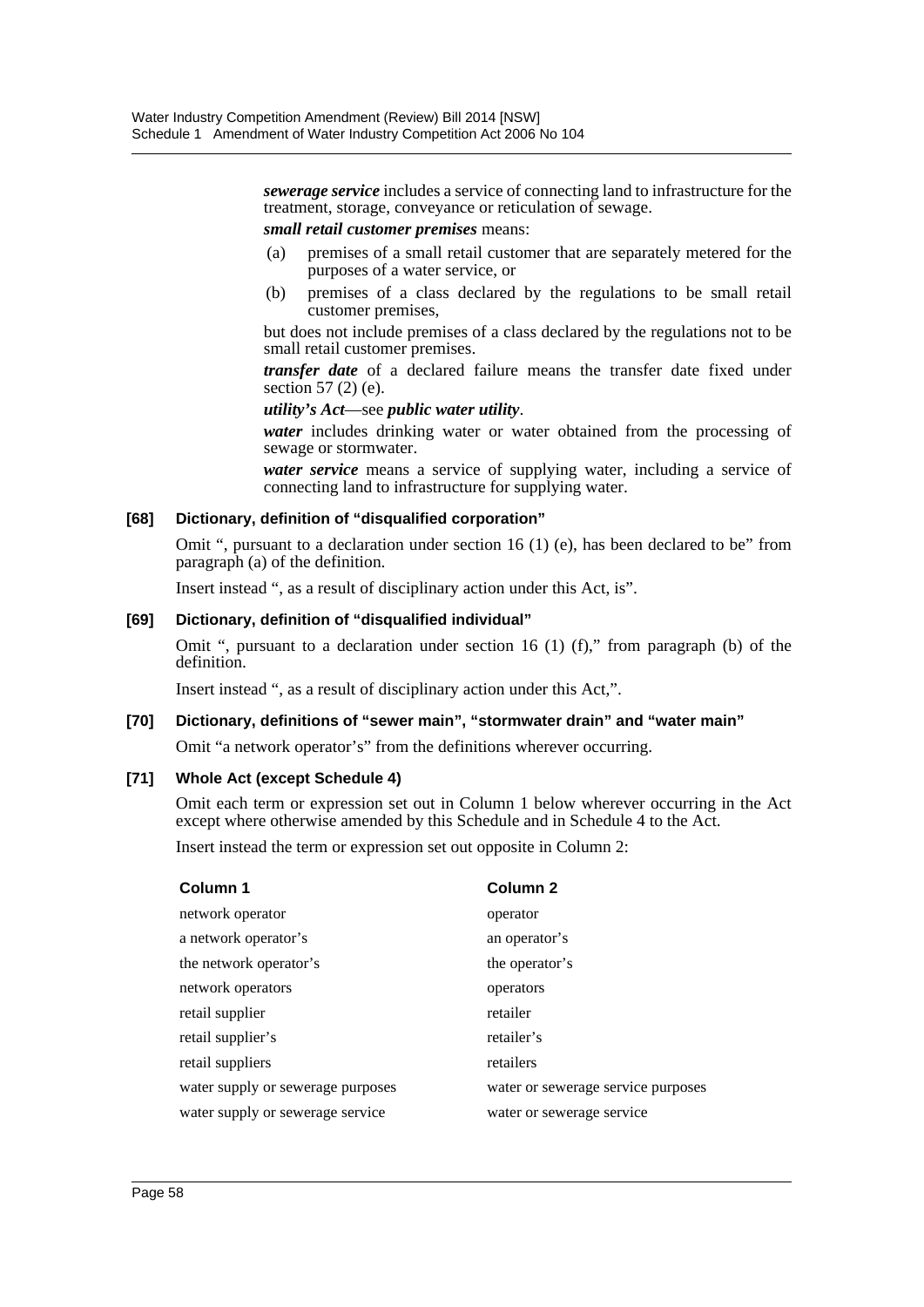# <span id="page-59-0"></span>**Schedule 2 Consequential amendments of other legislation**

# **2.1 Energy and Utilities Administration Act 1987 No 103**

### **Section 3 Definitions**

Omit paragraph (c) of the definition of *State water agency* in section 3 (1). Insert instead:

(c) a licensed operator, or licensed retailer, within the meaning of the *Water Industry Competition Act 2006*, and

# **2.2 Environmental Planning and Assessment Act 1979 No 203**

#### **[1] Section 109J Restriction on issue of subdivision certificates**

Insert after section 109J (1) (e):

(e1) in the case of subdivision of land to which water or sewerage services are to be provided under the *Water Industry Competition Act 2006*, the applicant has obtained a certificate of compliance under that Act for the subdivision of the land, and

#### **[2] Section 109J (4)**

Insert "or licensed" after "constituted" in the definition of *certificate of compliance*.

# **2.3 Environmental Planning and Assessment Regulation 2000**

#### **Schedule 4 Planning certificates**

Insert at the end of the Schedule with the appropriate clause number:

#### **Water or sewerage services**

If water or sewerage services are, or are to be, provided to the land under the *Water Industry Competition Act 2006*, a statement to that effect.

**Note.** A public water utility may not be the provider of some or all of the services to the land. If a water or sewerage service is provided to the land by a licensee under the *Water Industry Competition Act 2006*, a contract for the service will be implied between the licensee and the owner of the land. A register relating to approvals and licences necessary for the provision of water or sewerage services under the *Water Industry Competition Act 2006* is maintained by the Independent Pricing and Regulatory Tribunal and provides information about the areas serviced, or to be serviced, under that Act. Purchasers should check the register to understand who will service the property and on what terms. Outstanding charges for water or sewerage services provided under the *Water Industry Competition Act 2006* become the responsibility of the purchaser.

# **2.4 Fluoridation of Public Water Supplies Act 1957 No 58**

#### **Section 6A Directions**

Omit "licensed retail supplier" from section 6A (2A). Insert instead "licensed retailer".

### **2.5 Hunter Water Act 1991 No 53**

#### **[1] Section 36 Owner of land taken to have entered into customer contract**

Omit "licensed retail supplier" from section 36 (3). Insert instead "licensed retailer".

#### **[2] Section 36 (4)**

Omit the subsection.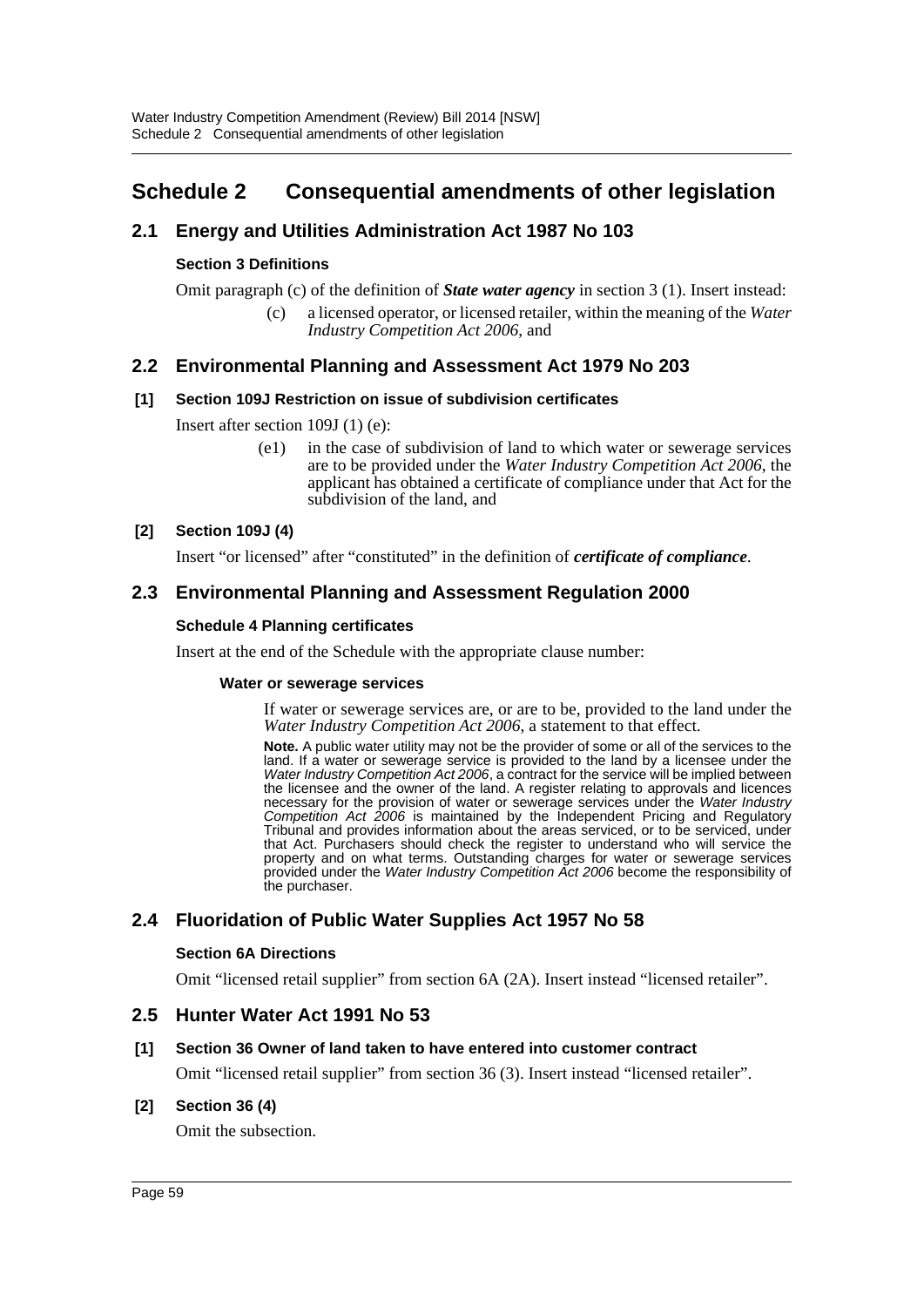# **2.6 Local Government Act 1993 No 30**

#### **[1] Section 124 Orders**

Omit items 23 and 24 from the Table. Insert instead:

| 23 | To connect premises to a<br>water supply by a specified<br>date      | The premises are situated<br>within 225 metres of a water<br>pipe | Owner or occupier of land        |
|----|----------------------------------------------------------------------|-------------------------------------------------------------------|----------------------------------|
| 24 | To connect premises with a<br>sewerage system by a<br>specified date | The premises are situated<br>within 75 metres of a sewer          | Owner or occupier of<br>premises |

#### **[2] Section 553A Special rates and charges not payable in relation to land provided with private water supply or sewerage**

Omit "licensed retail supplier" from section 553A (1). Insert instead "licensed retailer".

#### **[3] Section 553A (2)**

Omit the subsection.

# **2.7 Local Government (General) Regulation 2005**

#### **Clause 48 Activities for which approval is not required**

Omit clause 48 (g). Insert instead:

#### (g) **Activities authorised by approval or licence under Water Industry Competition Act 2006**

An activity referred to in Part B or C of the Table to section 68 of the Act if it is carried out under the authority of an approval or licence in force under the *Water Industry Competition Act 2006*.

# **2.8 Plumbing and Drainage Act 2011 No 59**

#### **Section 3 Definitions**

Omit "network" from paragraph (c) of the definition of *network utility operator* in section  $3(1)$ .

### **2.9 Public Health Act 2010 No 127**

#### **Section 5 Definitions**

Omit "licensed network operator or a licensed retail supplier" from paragraph (f) of the definition of *supplier of drinking water* in section 5 (1).

Insert instead "licensed operator or licensed retailer".

# **2.10 State Environmental Planning Policy (Infrastructure) 2007**

#### **Clause 106 Development permitted with or without consent**

Omit "any person licensed" wherever occurring.

Insert instead "the holder of a design approval".